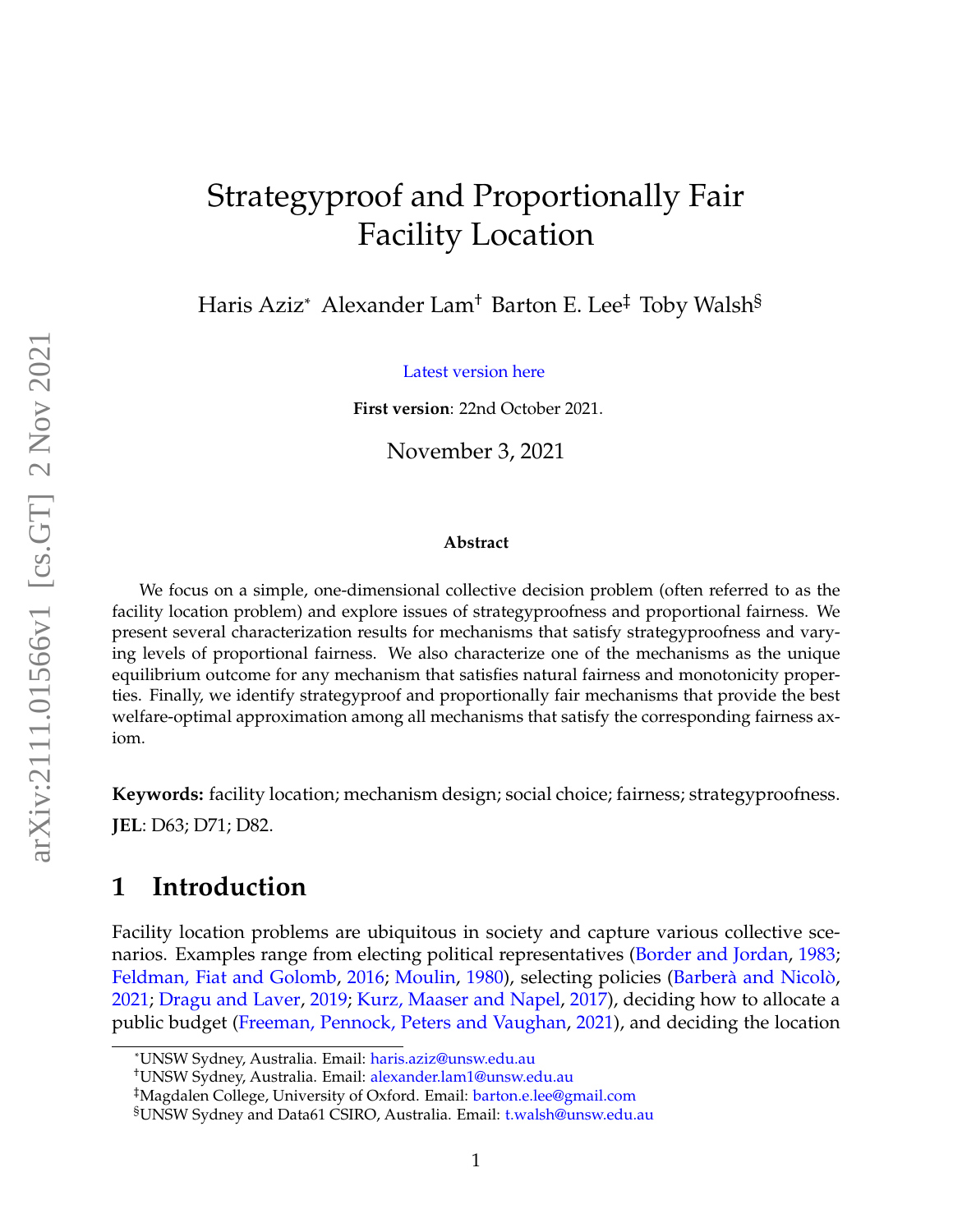or services provided by public facilities [\(Schummer and Vohra,](#page-24-0) [2002\)](#page-24-0). Two key concerns in such problems are that the selection process may be vulnerable to strategic manipulations and/or fail to guarantee "fair" outcomes. In this paper, we examine simultaneously the issues of strategyproofness and fairness in the facility location problem.

In the facility location problem, each agent is viewed as a point on the unit interval. Depending on the motivating setting, the point could reflect the agent's physical location, political position, or social preference. Each agent has single-peaked preferences and prefers the collective outcome to be near their own position. The goal of the collective decision problem is to take agents' preferences (positions) into account to find a reasonable collective outcome (the location of the facility).

The facility location problem (or the one-dimensional collective decision problem) is one of the most fundamental problems in economics, computer science, and operations research. It takes a central place in social choice theory as single-peaked preferences are one of the key preference restrictions that circumvent the infamous Gibbard-Satterthwaite theorem<sup>1</sup> [\(Gibbard,](#page-22-3) [1973;](#page-22-3) [Satterthwaite,](#page-24-1) [1975\)](#page-24-1)—this striking result was proven by [Moulin](#page-23-0) [\(1980\)](#page-23-0). When agents have single-peaked preferences, the mechanism that returns the median voter's position is unanimous, non-dictatorial, and strategyproof. This seminal result has been discussed in hundred of papers. Despite the importance of the median mechanism for the facility location problem, it does not satisfy several fairness concepts that are inspired from the theory of fair division and proportional representation. We focus on the following research questions.

*For the facility location problem, what are natural fairness concepts? How well can these fairness concepts be achieved by strategyproof mechanisms? For strategyproof mechanisms that satisfy one of these fairness concepts, which mechanism performs optimally in terms of social welfare? Which mechanisms achieve fairness in equilibrium?*

Our contributions are four-fold. First, we consolidate a number of fairness axioms from the literature, explicitly describe their relations, and establish the compatibility of strategyproofness—and, in some cases, incompatibility—with these fairness concepts. In the hierarchy of fairness concepts studied, we propose a new concept called *proportional fairness (PF)* that is based on the idea that the distance of a facility from a group of agents should depend both on the size of the group as well as how closely the agents are clustered. The PF axiom is stronger than several other axioms that are well-grounded in fair division and the theory of proportional representation. They include *unanimous fair share (UFS)*, *individual fair share (IFS)*, and unanimity. When the utility of an agent is viewed as 1 minus the distance from the facility, then UFS and IFS coincide with natural concepts that are studied in resource allocation and participatory budgeting. For example, IFS corresponds to the proportionality axiom studied by [Steinhaus](#page-24-2) [\(1948\)](#page-24-2) in the context of cake-cutting that requires that each agent gets at least  $1/n$  of the maximum possible utility. UFS is a natural group based version of IFS that requires that each agent in a coalition of k agents at the same location is guaranteed at least  $k/n$  utility. It has been studied in the context of participatory budgeting [\(Aziz, Bogomolnaia and Moulin,](#page-20-0) [2019a\)](#page-20-0). Finally,

<sup>&</sup>lt;sup>1</sup>The Gibbard-Satterthwaite theorem says that in general social choice, no unanimous and non-dictatorial voting mechanism is strategyproof.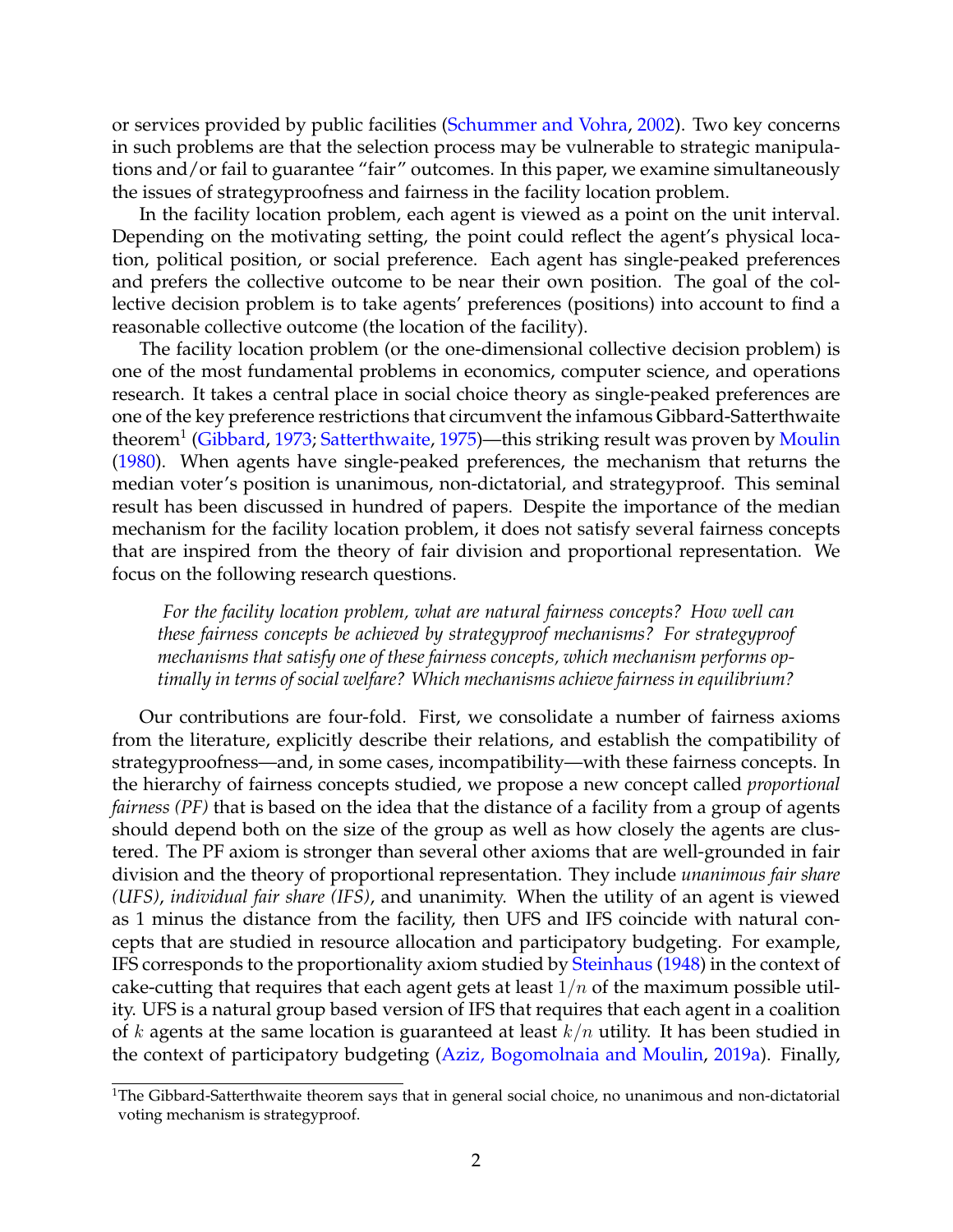we also consider a weak notion of fairness called proportionality as used by [Freeman,](#page-22-2) [Pennock, Peters and Vaughan](#page-22-2) [\(2021\)](#page-22-2) in the participatory budgeting setting.

Second, we present two characterization results. We characterize the family of strategyproof mechanisms that satisfy unanimity, anonymity, and IFS. We then characterize a specific mechanism, called the Uniform Phantom Mechanism, that uniquely satisfies strategyproofness, unanimity, and proportionality. We also prove that it uniquely satisfies strategyproofness and UFS. Since we show that Uniform Phantom also satisfies PF (and PF implies UFS), we obtain as a corollary that the Uniform Phantom is the only strategyproof mechanism satisfying PF. Therefore, within the class of strategyproof mechanisms, PF and UFS collapse to the same property. In contrast, we show that within the class of strategyproof mechanisms, IFS is markedly weaker.

Thirdly, we consider the fairness of outcomes under strategic behavior when a mechanism may not satisfy strategyproofness. We prove that if a mechanism satisfies continuity, strict monotonicity, and UFS, then a pure Nash equilibrium exists, and every (pure) equilibrium under the mechanism satisfies UFS with respect to agents' true locations. Furthermore, for such mechanisms, $^2$  the equilibrium facility location is unique and coincides with the facility location of the Uniform Phantom Mechanism. Thus, our equilibrium analysis of continuous, strictly monotonic, and UFS mechanisms provides an alternative characterization of the Uniform Phantom Mechanism.

Lastly, we take an approximate mechanism design perspective [\(Nisan and Ronen,](#page-23-1) [2001;](#page-23-1) [Procaccia and Tennenholtz,](#page-23-2) [2013\)](#page-23-2) and explore how well social welfare can be maximized when fairness axioms are imposed. In particular, we identify fair mechanisms that provide the optimal approximation to social welfare among all mechanisms that satisfy the corresponding fairness axiom such as IFS and UFS. The mechanisms we identify are also strategyproof.

### **1.1 Related literature**

**Facility location problems.** The facility location problem has been studied extensively in operations research, economics, and computer science. As is common in the economics literature, our paper takes a mechanism design approach to the facility location. We assume an incomplete information setting, whereby agents have privately known location and can (mis)report their location; the problem is to design a mechanism that is strategyproof and achieves a 'desirable' facility location with respect to the agents' true loca-tions.<sup>3</sup> [Moulin'](#page-23-0)s [\(1980\)](#page-23-0) seminal work characterizes the family of strategyproof and Pareto efficient mechanisms when agents have single-peaked preferences. $^4$  In our paper, agents

<sup>&</sup>lt;sup>2</sup>One mechanism in this class is the Average mechanism, which locates the facility at the average of all agent locations.

<sup>&</sup>lt;sup>3</sup>There is an extensive literature in operations research and computer science that studies the facility location problem within a complete information setting. These literatures largely focus on issues of computational complexity and approximation and, therefore, are not directly relevant to the present paper (for an overview, see [Brandeau and Chiu,](#page-21-3) [1989;](#page-21-3) [Zanjirani Farahani and Hekmatfar,](#page-24-3) [2009\)](#page-24-3).

<sup>&</sup>lt;sup>4</sup>More specifically, [Moulin](#page-23-0) provides three characterizations. Via three (distinct) families of "Phantom mechanisms," he characterizes all strategyproof and anonymous mechanisms, all strategyproof, anonymous, and Pareto efficient mechanisms, and all strategyproof mechanisms.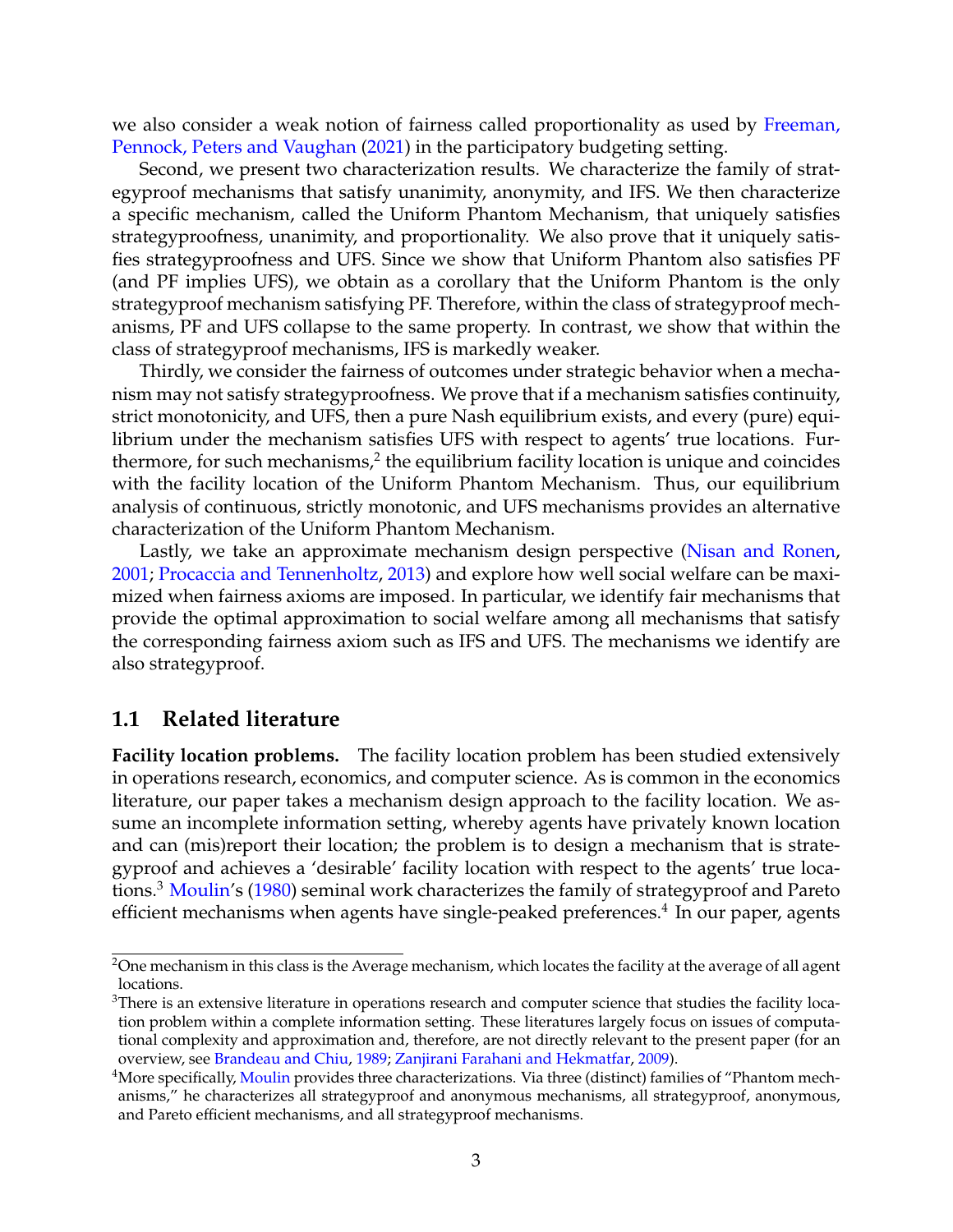have single-peaked preferences that are also *symmetric*, i.e., agents prefer the facility to be located closer to their location regardless of whether it is to left or right of their location; therefore, our setting is closer to [Border and Jordan](#page-21-0) [\(1983\)](#page-21-0). [Border and Jordan](#page-21-0) characterize a strict subfamily of strategyproof mechanisms, which includes the family of strategyproof and unanimous mechanisms.<sup>5</sup> Since [Moulin](#page-23-0) [\(1980\)](#page-23-0) and [Border and Jordan](#page-21-0) [\(1983\)](#page-21-0), numerous scholars have explored open-questions related to these characteriza-tions (see, e.g., Barberà and Jackson, [1994;](#page-21-4) Barberà et al., [1998;](#page-21-5) [Ching,](#page-21-6) [1997;](#page-21-6) [Jennings et](#page-22-4) [al.,](#page-22-4) [2021;](#page-22-4) [Klaus and Protopapas,](#page-22-5) [2020;](#page-22-5) Massó and Moreno De Barreda, [2011;](#page-23-3) [Peremans et](#page-23-4) [al.,](#page-23-4) [1997;](#page-23-4) [Weymark,](#page-24-4) [2011\)](#page-24-4). Others have explored extensions and variations of the facility location problem. For example, [Nehring and Puppe](#page-23-5) [\(2006,](#page-23-5) [2007\)](#page-23-6) relax the assumption that agents have single-peaked preferences; [Miyagawa](#page-23-7) [\(1998,](#page-23-7) [2001\)](#page-23-8); [Ehlers](#page-22-6) [\(2002,](#page-22-6) [2003\)](#page-22-7) extend the facility location problem to consider locating multiple facilities; [Aziz et al.](#page-21-7) [\(2020a](#page-21-7)[,b\)](#page-21-8) introduce capacity constraints into the problem; Jackson and Nicolò [\(2004\)](#page-22-8) introduce interdependent utilities; [Cantala](#page-21-9) [\(2004\)](#page-21-9) introduce an outside option; and [Schummer and](#page-24-0) [Vohra](#page-24-0) [\(2002\)](#page-24-0) extend the facility location problem to a network setting.<sup>6</sup> Our paper contributes to this literature by formalizing a hierarchy of "proportionally fair" axioms for the facility location problem and characterizing strategyproof and fair mechanisms. Additionally, in Section [5](#page-14-0) we explore the equilibrium properties of non-strategyproof mechanisms.

**Fairness in collective decision problems.** Issues of fairness in collective decision problems have been studied in a variety of contexts (see, e.g., [Dummett,](#page-22-9) [1997;](#page-22-9) [Mill,](#page-23-9) [1861;](#page-23-9) [Nash,](#page-23-10) [1950,](#page-23-10) [1953;](#page-23-11) [Rawls,](#page-23-12) [1971;](#page-23-12) [Sen,](#page-24-5) [1980;](#page-24-5) [Shapley,](#page-24-6) [1953;](#page-24-6) [Yaari,](#page-24-7) [1981\)](#page-24-7). Most closely related to the present paper are the social choice and computational social choice literatures (for an overview, see [Arrow et al.,](#page-20-1) [2010;](#page-20-1) [Aziz et al.,](#page-20-2) [2019b;](#page-20-2) [Endriss,](#page-22-10) [2017;](#page-22-10) [Faliszewski et al.,](#page-22-11) [2017;](#page-22-11) [Klamler,](#page-22-12) [2010;](#page-22-12) [Laslier and Sanver,](#page-23-13) [2010\)](#page-23-13). We formalize a hierarchy of fairness axioms for the facility location problem that are conceptually related to proportional representation. Two of our fairness axioms (IFS and UFS) are translations of the "individual fair share" and "unanimous fair share" axioms, which appear in fair division and participatory budgeting problems [\(Aziz et al.,](#page-20-0) [2019a;](#page-20-0) [Moulin,](#page-23-14) [2003\)](#page-23-14), into the facility location problem. In addition, we utilize a natural axiom of proportional representation, called "proportionality", which is explored in the context of participatory budgeting by [Freeman et al.](#page-22-2) [\(2021\)](#page-22-2). Beyond translating existing notions of fairness into the facility location problem, we also introduce the new axiom of "Proportional Fairness" that is stronger than all of the aforementioned axioms.

Our approach contrasts with a number of facility location papers that attempt to obtain outcomes that achieve (or approximate) the egalitarian outcome, i.e., maximizing the utility of the worst off agent (see, e.g., [Procaccia and Tennenholtz,](#page-23-2) [2013\)](#page-23-2).<sup>7</sup> [Mulligan](#page-23-15) [\(1991\)](#page-23-15) notes that the egalitarian objective is sensitive to extreme locations and recommends dis-

<sup>&</sup>lt;sup>5</sup>Massó and Moreno De Barreda [\(2011\)](#page-23-3) formalize the connection between the mechanism design problem in settings where agents have single-peaked preferences and where they must, in addition, be symmetric.

<sup>&</sup>lt;sup>6</sup>For a recent survey of computational social choice literature on facility location problems, see [Chan, Filos-](#page-21-10)[Ratsikas, Li, Li and Wang](#page-21-10) [\(2021\)](#page-21-10).

<sup>&</sup>lt;sup>7</sup>The egalitarian approach also appears in more general collective choice problems (see, e.g., [Bogomolnaia](#page-21-11) [and Moulin,](#page-21-11) [2004;](#page-21-11) [D'Aspremont and Gevers,](#page-21-12) [1977;](#page-21-12) [Hammond,](#page-22-13) [1976\)](#page-22-13).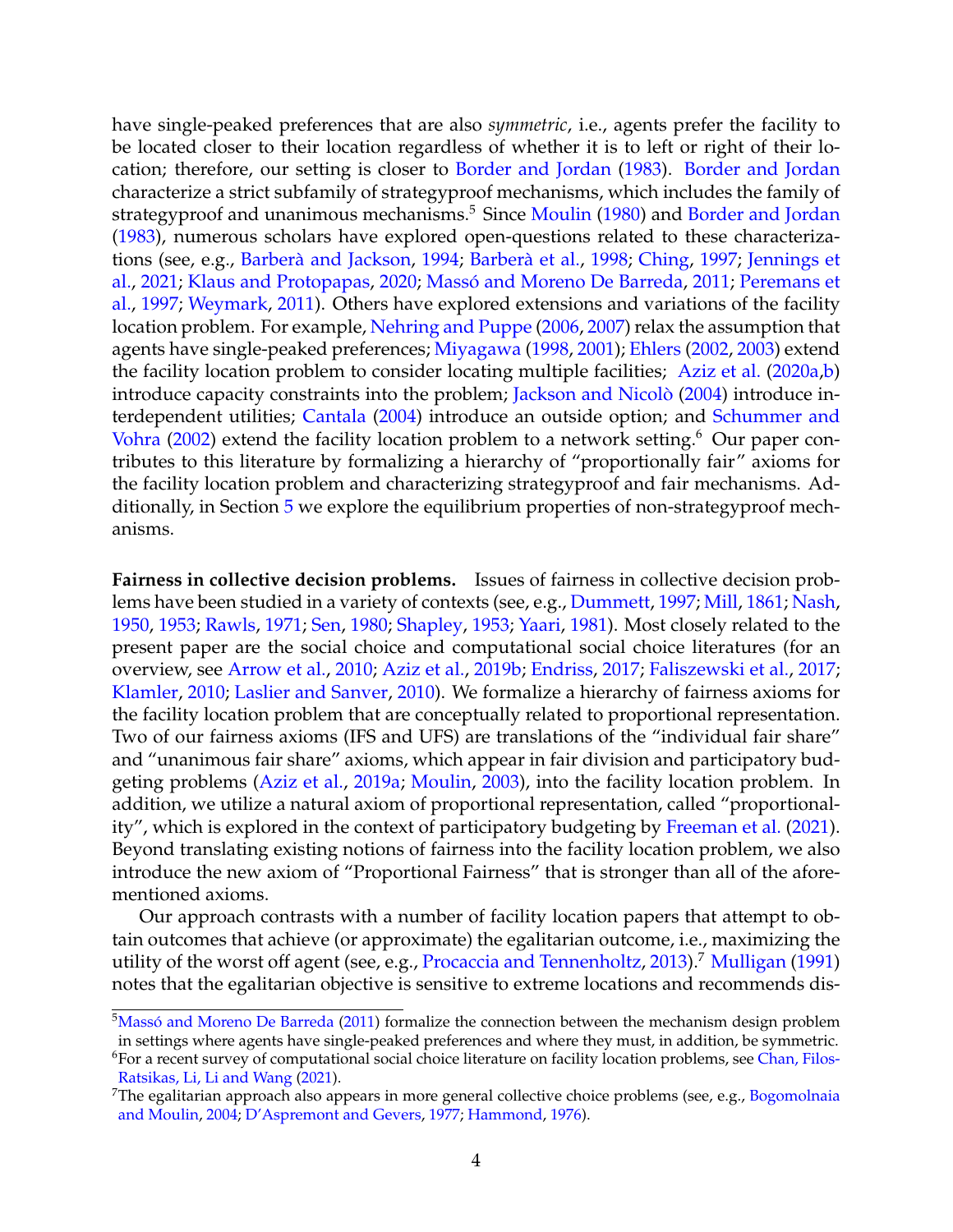tributional equality as an underlying principle for considering equality measures. When placing multiple facilities, several new concepts have been proposed for capturing proportional fairness concerns (see, e.g., [Bigman and Fofack,](#page-21-13) [2000;](#page-21-13) [Jung et al.,](#page-22-14) [2020\)](#page-22-14). However, these concepts are equivalent to weak Pareto optimality or unanimity when there is only one facility. For the single-facility problem, [Zhou et al.](#page-24-8) [\(2021\)](#page-24-8) recently examined the issue of welfare guarantees for groups of agents. Our approach and results are different in several ways. We consider the classic facility location problem whereas [Zhou et al.](#page-24-8) [\(2021\)](#page-24-8) overlay it with additional information that places agents in predetermined groups. Our fairness concepts capture proportional representation guarantees for endogenous groups of agents while their approach is focussed on optimal average or maximum cost of predetermined groups. When there are two groups on the two extreme ends, the objectives of [Zhou et al.](#page-24-8) [\(2021\)](#page-24-8) are aligned with the egalitarian objective rather than proportional fairness. Finally, unlike [Zhou et al.,](#page-24-8) our major focus is on axiomatic characterizations.

In the context of the facility location problem, our paper characterizes strategyproof and "fair" mechanisms. Some of our results directly relate to those of [Freeman et al.](#page-22-2) [\(2021\)](#page-22-2). In the context of participatory budgeting setting, [Freeman et al.](#page-22-2) explore the problem of designing strategyproof mechanisms that satisfy proportionality. One of their key results (Proposition 1) applies to the facility location problem and shows that there is a unique anonymous, continuous, strategyproof and proportional mechanism, which is called the Uniform Phantom mechanism.<sup>8,9</sup> Our paper differs in focus and provides a broader treatment of issues of fairness and strategyproofness in facility location problems. Nonetheless, one of our results strengthens [Freeman et al.'](#page-22-2)s Proposition 1 by showing that anonymity is redundant. In addition, we provide an alternative characterization of the Uniform Phantom mechanism as the equilibrium outcome of any continuous, strictly monotonic, and UFS mechanism. We also characterize a larger family of strategyproof mechanisms that satisfy the weaker fairness axiom of IFS.

Finally, we note that in more general mechanism design problems, "fairness" is of-ten explored in a relatively minimal manner. For example, [Sprumont](#page-24-9) [\(1991\)](#page-24-9) interprets a mechanism to be fair if it satisfies anonymity and envy-freeness, and [Moulin](#page-23-16) [\(2017\)](#page-23-16) interprets a mechanism to be fair if it satisfies anonymity, envy-freeness, and a status-quo participation constraint. These minimal notions of fairness have persisted because of var-ious impossibility results in the literature.<sup>10</sup> Like [Sprumont](#page-24-9)  $(1991)$  and [Moulin](#page-23-16)  $(2017)$ , the unidimensional facility location problem that we study escapes these impossibility results. Our paper contributes a complementary set of fairness axioms that go beyond the basic requirement of anonymity and connect to the notion of proportional representation. We do not consider envy-freeness since in the context of the facility location prob-

 ${}^{8}$ Like our paper, [Freeman et al.](#page-22-2) [\(2021\)](#page-22-2) setting assumes that agents have single-peaked and symmetric preference. [Jennings et al.](#page-22-4) [\(2021\)](#page-22-4) provide a similar characterization of theUniform Phantom mechanism in the setting where agents have single-peaked (and possibly asymmetric) preferences.

<sup>&</sup>lt;sup>9</sup>[Jennings et al.](#page-22-4) [\(2021\)](#page-22-4) mention that the Uniform Phantom mechanism was first proposed by <u>Jenning</u>s [\(2010\)](#page-22-15) as the 'linear median' and it was independently discovered by [Caragiannis et al.](#page-21-14) [\(2016\)](#page-21-14). However, the Uniform Phantom mechanism appears indirectly in [Renault and Trannoy](#page-23-17) [\(2005\)](#page-23-17) (see also [Renault and](#page-23-18) [Trannoy,](#page-23-18) [2011\)](#page-23-18).

 $10$ For example, Theorem 3 of [Border and Jordan](#page-21-0) [\(1983\)](#page-21-0) shows that, for the multi-dimensional facility location problem with not necessarily separable preferences, there is no strategyproof, unanimity-respecting, and anonymous mechanism (see also [Laffond,](#page-22-16) [1980\)](#page-22-16).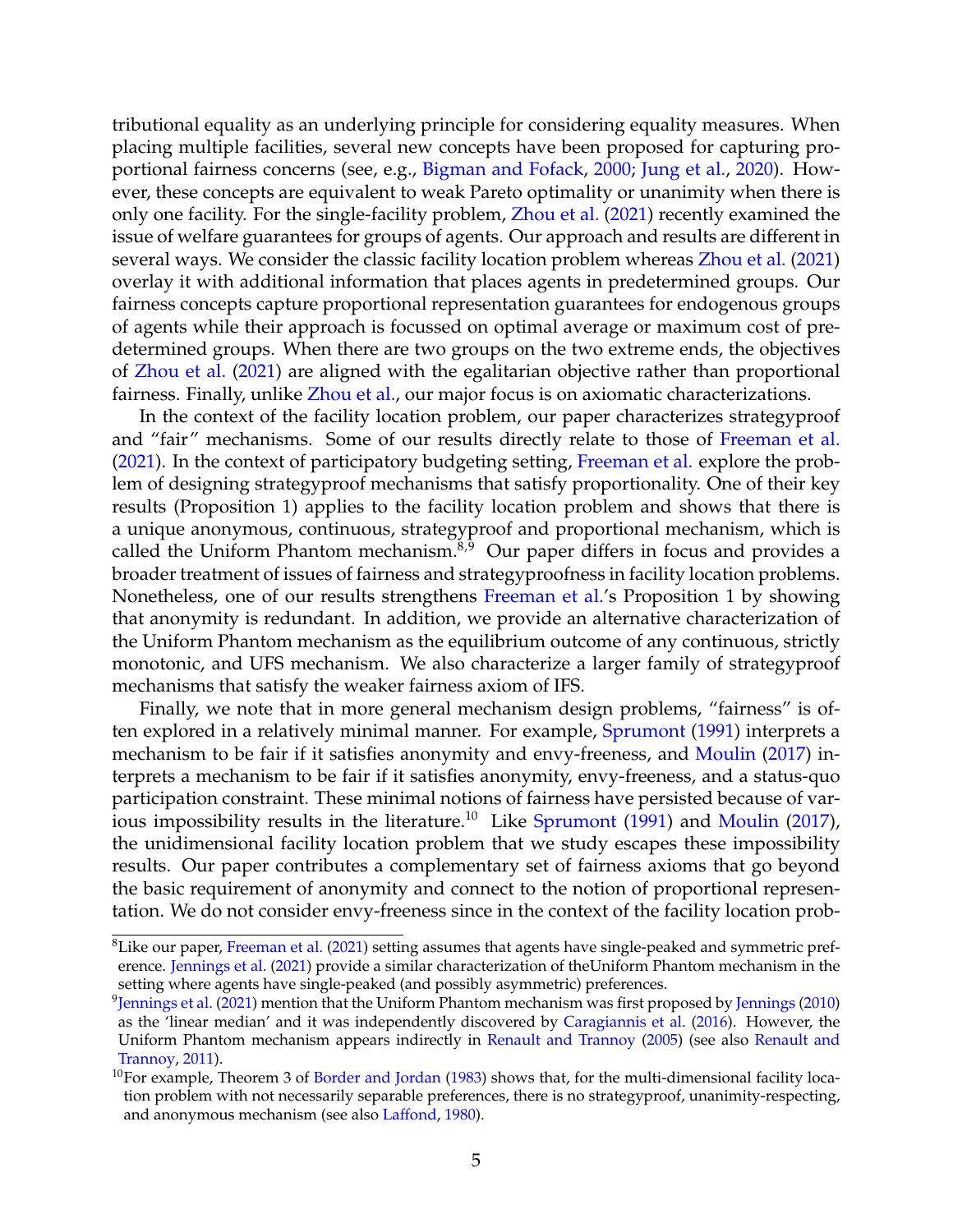lem, it is trivially satisfied by any facility location (see, e.g., Section 8.1 of [Moulin,](#page-23-16) [2017\)](#page-23-16). The status-quo participation constraint explored by [Moulin](#page-23-16) [\(2017\)](#page-23-16) requires that an agent weakly prefers the mechanism's outcome to some status-quo outcome. This is distinct but has a similar flavor to our IFS axiom, which is one of our weakest fairness axioms. The IFS axiom requires that the facility location is not located too far from any agent. When reframed in terms of utility, IFS enforces a minimum utility guarantee for all agents, which could be viewed as an outside option.

**Approximate mechanism design.** The final section of our paper explores the performance of strategyproof and fair mechanisms with respect to maximizing utilitarian (or social) welfare. Adopting the approximation ratio approach of [Nisan and Ronen](#page-23-1) [\(2001\)](#page-23-1); [Procaccia and Tennenholtz](#page-23-2) [\(2013\)](#page-23-2), we measure the performance of these mechanisms by their worst-case performance over the domain of possible preferences profiles relative to the welfare-optimal mechanism. This is a common approach in the economics and computation literature (see, e.g., [Aziz et al.,](#page-21-8) [2020b,](#page-21-8)[a;](#page-21-7) [Feldman et al.,](#page-22-0) [2016;](#page-22-0) [Nisan and Ronen,](#page-23-1) [2001\)](#page-23-1). For our main fairness axioms of Proportionality, IFS, UFS and PF, we identify the best performing strategyproof and fair mechanism and hence, establish the exact welfare cost of having a strategyproof and fair mechanism.

## <span id="page-5-0"></span>**2 Model**

Let  $N = \{1, \ldots, n\}$  be a set of agents with  $n \geq 2$ , and let  $X := [0, 1]$  be the domain of locations.<sup>11</sup> Agent i's location is denoted by  $x_i \in X$ ; the profile of agent locations is denoted by  $\boldsymbol{x} = (x_1, \ldots, x_n) \in X^n$ . Given a facility location  $y \in X$ , agent i's cost is  $d(y,x_i) := |y-x_i|$ . We take an agent's *utility* to be  $u(y,x_i) = 1 - d(y,x_i)$ ; this is a convenient formulation but is not necessary. The key assumption that we require is that agents' utilities are symmetric (around their location) and single-peaked.<sup>12</sup> The specific choice of utility function is without loss of generality for all of our results except for those in Section [6.](#page-16-0) Further discussion is provided in Section [6.](#page-16-0) A *mechanism* is a mapping  $f: X^n \to X$  from a location profile  $\hat{\boldsymbol{x}} \in X^n$  to a facility location  $y \in X$ .

A widely accepted—albeit minimal—fairness principle is that a mechanism should not depend on the agents' labels. This is referred to as anonymity and is formally defined below.

<span id="page-5-1"></span>**Definition 1** (Anonymous). A mechanism f is anonymous if, for every location profile  $\hat{x}$  and *every bijection*  $\sigma : N \rightarrow N$ ,

$$
f(\hat{\boldsymbol{x}}_{\sigma}) = f(\hat{\boldsymbol{x}}),
$$

*where*  $\hat{\mathbf{x}}_{\sigma} := (\hat{x}_{\sigma(1)}, \hat{x}_{\sigma(2)}, \dots, \hat{x}_{\sigma(n)})$ .

 $11$ Our results naturally extend to any closed interval on  $\mathbb R$  with the appropriate modification of axioms.

 $12$ Strictly speaking, the symmetry assumption is also not required. The reasoning is as follows. The space of strategyproof mechanisms for symmetric and single-peaked preferences is strictly larger than the space of strategyproof mechanisms for single-peaked preferences. Given that the mechanisms that we focus on are strategyproof for (possibly asymmetric) single-peaked preferences, our main characterizations hold even if symmetry is not enforced. The only proof that does rely on symmetry is Proposition [5.](#page-13-0)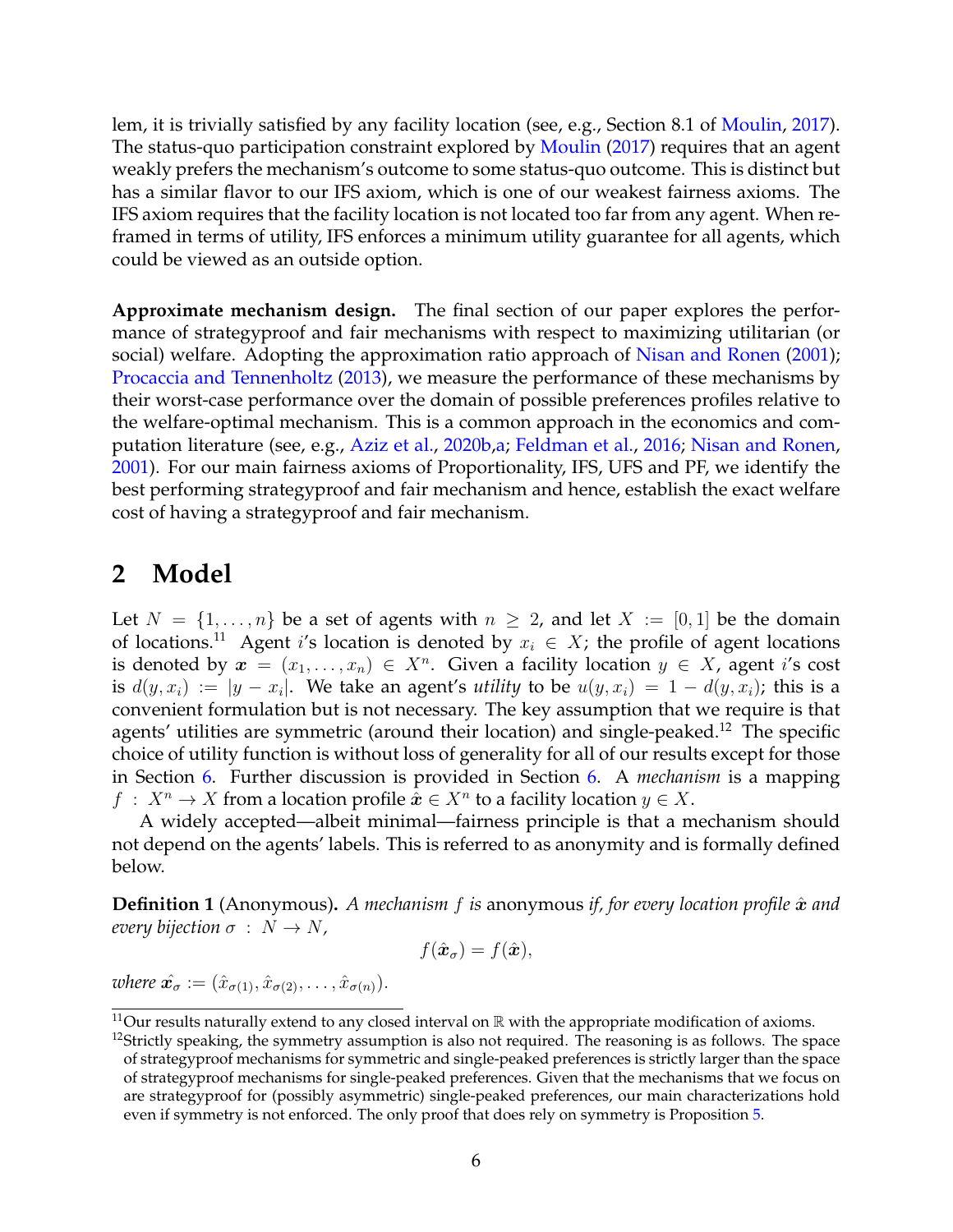Given a location profile x, a facility location y is said to be *Pareto optimal* if there is no other facility location y' such that  $d(y', x_i) \leq d(y, x_i)$  for all i, with strict inequality holding for at least one agent. A mechanism f is said to be *Pareto efficient* if, for every location profile x, the facility location  $f(x)$  is Pareto optimal. In our setting, Pareto optimality is equivalent to requiring that  $y \in [\min_{i \in N} x_i, \max_{i \in N} x_i].$ 

We are interested in mechanisms that are 'strategyproof', i.e., mechanisms that do not incentivize agents to misreport their location. Before providing a formal definition, we introduce some notation.<sup>13</sup> Given a profile of locations (or reported locations)  $x'$ , we denote by  $(x'_{-i}, x''_i)$  the profile that is obtained by swapping  $x'_i$  with  $x''_i$  and leaving all other agent locations (or reports) unchanged.

**Definition 2** (Strategyproof). A mechanism f is strategyproof if, for every agent  $i \in N$ , we *have*

$$
u(f(\hat{\boldsymbol{x}}_{-i},x_i),x_i) \geq u(f(\hat{\boldsymbol{x}}_{-i},x'_i),x_i) \iff d(f(\hat{\boldsymbol{x}}_{-i},x_i),x_i) \leq d(f(\hat{\boldsymbol{x}}_{-i},x'_i),x_i)
$$

for every  $x'_i$ , for every  $\hat{\boldsymbol{x}}_{-i}$ , and for every  $\boldsymbol{x}_{-i}.$ 

By Barberà, Berga and Moreno [\(2010\)](#page-21-15), in our setting, a mechanism is strategyproof if and only if it is group-strategyproof<sup>14</sup> (see also Massó and Moreno De Barreda's  $(2011)$ Remark 1).

### <span id="page-6-0"></span>**3 Proportional Fairness**

We now introduce a hierarchy of proportional fairness axioms. The first three axioms appear in the literature. In contrast, the fourth axiom, Proportional Fairness, is a new concept that we propose. Whenever appropriate, we formulate our fairness axioms in two ways. We provide a formulation in terms of agents' utilities (under the assumption that  $u(y,x_i) = 1 - d(y,x_i)$ ) and also in terms of the distance function  $d(y,x_i)$ .<sup>15</sup>

The first axiom, **Individual Fair Share (IFS)**, requires that the facility location provides every agent with at least  $\frac{1}{n}$  of the maximum obtainable utility, i.e.,  $1.^{16}$ 

**Definition 3** (Individual Fair Share (IFS))**.** *Given a profile of locations* x*, a facility location* y *satisfies* Individual Fair Share (IFS) *if each agent obtains at least* 1/n *utility, i.e.,*

$$
u(y, x_i) \ge 1/n \iff d(y, x_i) \le 1 - 1/n \qquad \forall i \in N.
$$

<sup>&</sup>lt;sup>13</sup>Our definition of strategyproofness assumes that agents have symmetric and single-peaked preferences (or utility) over the facility locations in  $X$ ; for example, their utility function could be given by any function:  $c - d(y, x_i)^m$ , where  $c \in \mathbb{R}$  and  $m \ge 1$ .

<sup>&</sup>lt;sup>14</sup>I.e., no subset of agents  $N' \subseteq N$  can misreport their locations and obtain a facility location that is strictly preferred by all of the agents in  $N'$  compared to what is obtained by truthfully reporting their locations.

<sup>&</sup>lt;sup>15</sup>The assumption that  $u(y, x_i) = 1 - d(y, x_i)$  is convenient for stating some of our axioms but it is not necessary. The strategic properties of mechanisms (which we study later) hold for any preference structure that is single-peaked (see also Footnote [12\)](#page-5-0).

 $16$ In the context of cake-cutting, IFS coincides with the axiom of [Steinhaus](#page-24-2) [\(1948\)](#page-24-2) commonly known as proportionality.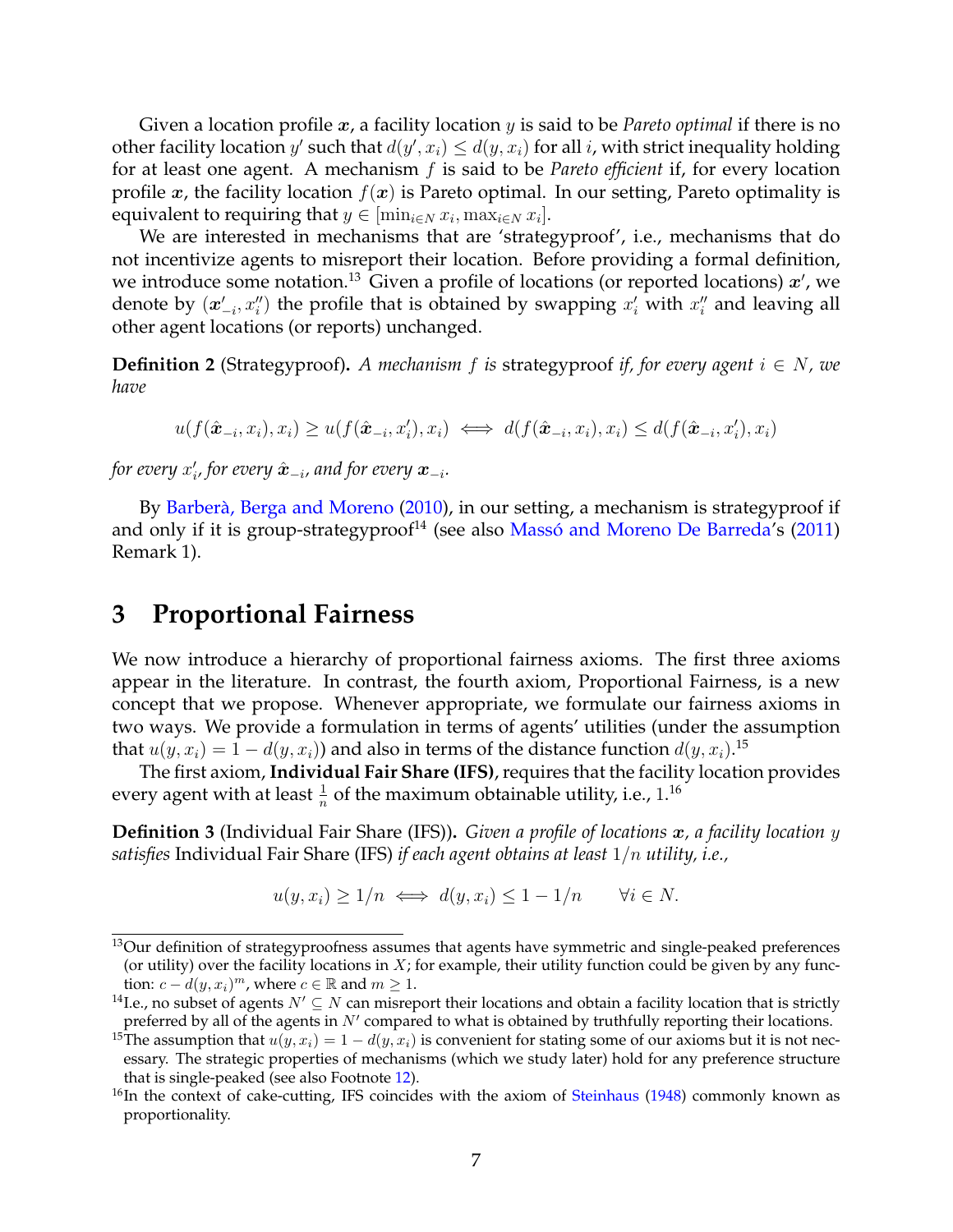The second axiom, **Unanimous Fair Share (UFS)**, is a strengthening of IFS; it requires that, for every group of agents that share the same location, say  $S \subseteq N$ , the facility location provides agents in  $S$  with at least  $\frac{|S|}{n}$  utility.<sup>17</sup> That is, the minimum-utility guarantee ensured by UFS increases proportionally with the group-size,  $|S|$ .

**Definition 4** (Unanimous Fair Share (UFS))**.** *Given a profile of locations* x *such that a subset of* S ⊆ N *agents share the same location, a facility location* y *satisfies* Unanimous Fair Share (UFS) *if*

$$
u(y, x_i) \ge \frac{|S|}{n} \iff d(y, x_i) \le 1 - \frac{|S|}{n} \quad \forall i \in S.
$$

The third axiom **Proportionality** requires that, if all agents are located at "extreme" locations (i.e., 0 or 1), the facility is located at the average of the agents' locations.<sup>18</sup>

**Definition 5** (Proportionality). *Given a profile of locations* x *such that*  $x_i \in \{0, 1\}$  *for all*  $i \in N$ *, a facility location* y *satisfies* Proportionality *if*

$$
y = \frac{|i \in N \, : \, x_i = 1|}{n}.
$$

Finally, we propose a new fairness concept called **Proportional Fairness (PF)**. PF requires that the minimum-utility guarantee provided by the facility location to a group of agents depends on both the size of the group and how closely the agents are clustered. The idea behind the concept is similar in spirit to proportional representation axioms in voting which require that if a subset of agents is large enough and the agents in the subset have "similar" preferences, then the agents in the subset deserve an appropriate level of representation or utility (see, e.g., [Aziz et al.,](#page-21-16) [2017;](#page-21-16) [Aziz and Lee,](#page-20-3) [2020;](#page-20-3) [Dummett,](#page-22-17) [1984;](#page-22-17) Sánchez-Fernández et al., [2017\)](#page-23-19).

**Definition 6** (Proportional Fairness (PF))**.** *Given a profile of locations* x*, a facility location* y *satisfies* Proportional Fairness (PF) *if, for any subset of agents* S ⊆ N *within a range of distance* r, the agents in S obtain at least  $\frac{|S|}{n} - r$  utility, i.e.,

$$
u(y, x_i) \ge \frac{|S|}{n} - r \iff d(y, x_i) \le \frac{n - |S|}{n} + r \qquad \forall i \in S.
$$

A natural—albeit weak—notion of fairness is called **Unanimity**. <sup>19</sup> It requires that, if all agents are unanimous in their most preferred location, then the facility is located at this same location.

**Definition 7** (Unanimity). *Given a profile of locations* x *such that*  $x_i = c$  *for some*  $c \in X$  *and for all*  $i \in N$ , a facility location y satisfies unanimity if  $y = c$ .

Proposition [1](#page-8-1) establishes the logical connection between the fairness axioms. Figure 1 provides an illustration of proposition. PF is the strongest fairness notion: it implies all of the other axioms (UFS, IFS, Proportionality, and Unanimity). The next strongest axiom is UFS: it implies IFS, proportionality, and unanimity. There is no relationship between proportionality, IFS, and unanimity; however, they are compatible with each other.

 $17$ In the context of participatory budgeting, UFS appears in [Aziz et al.](#page-20-0) [\(2019a\)](#page-20-0).

<sup>&</sup>lt;sup>18</sup>[Freeman et al.](#page-22-2) [\(2021\)](#page-22-2) focus on this axiom in a public budgeting setting.

 $19$ Unanimity is also implied by Pareto optimality.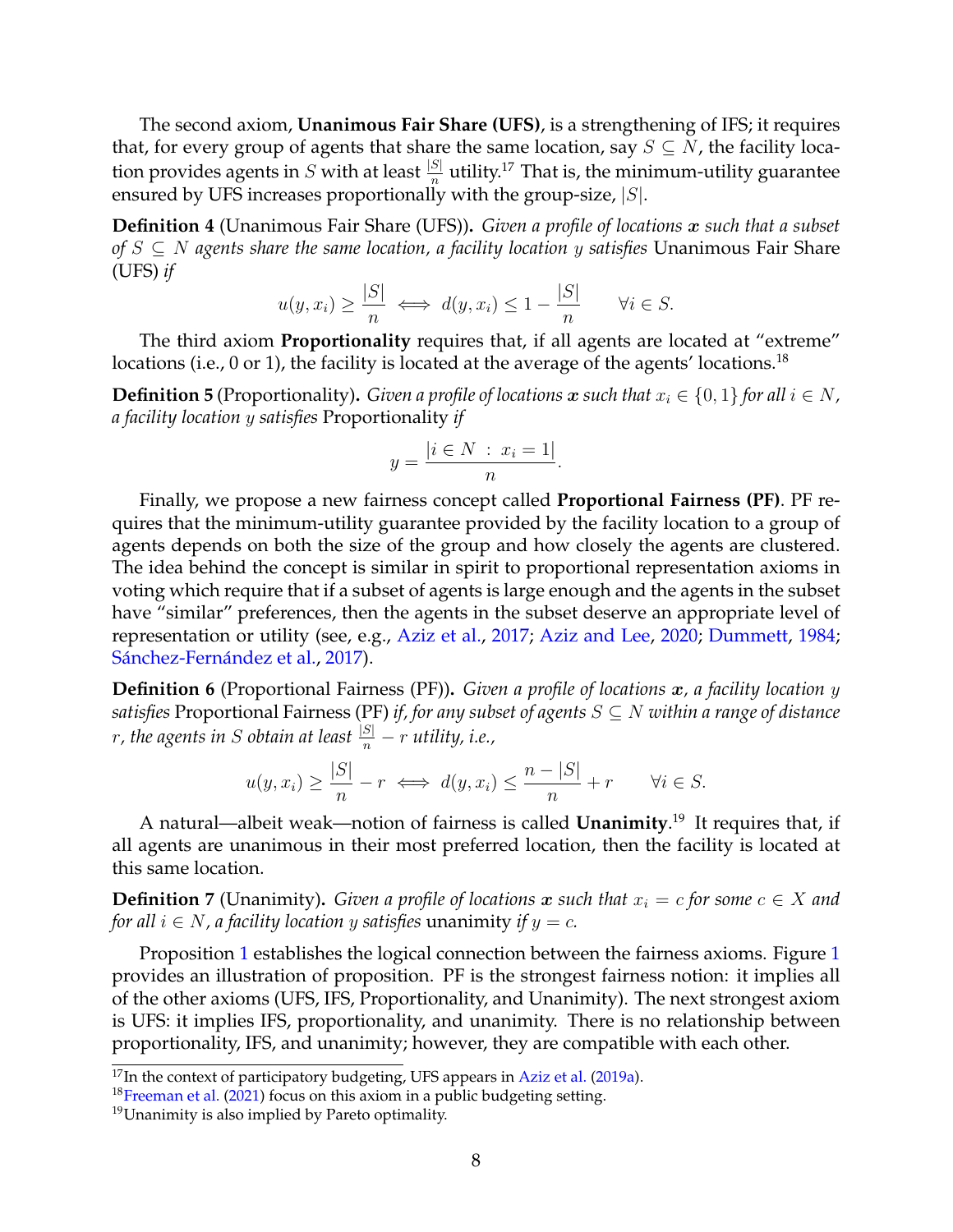<span id="page-8-0"></span>**Proposition 1** (A hierarchy of axioms)**.** *a*

- (*i*) *UFS implies proportionality, IFS, and unanimity*
- (*ii*) *PF implies UFS*

*All of the above relations are strict; there is no logical relation between proportionality, IFS, and unanimity. Figure [1](#page-8-1) provides an illustration.*

<span id="page-8-1"></span>*Proof.* Proof in Appendix [A.1.](#page-24-10)



Figure 1: Relations between axioms. An arrow from (A) to (B) denotes that (A) implies (B). All relations are strict.

We note that, from a computational perspective, all the fairness properties discussed in this section can be verified easily.<sup>20</sup>

## <span id="page-8-2"></span>**4 Strategyproof and Proportionally Fair Mechanisms**

We begin by reviewing some prominent mechanisms from the literature. The **median mechanism**  $f_{\text{med}}$  places the facility at the median location (i.e., the  $\lfloor n/2 \rfloor$ -th location when locations are placed in increasing order). The median mechanism is sometimes referred to as the utilitarian mechanism since it places the facility at a location that maximizes the sum of agent utilities.

The **midpoint mechanism**  $f_{mid}$  places the facility at the midpoint of the leftmost and rightmost agents, i.e.,

$$
f_{\text{mid}}(\boldsymbol{x}) = \frac{1}{2} \left( \min_{i \in N} x_i + \max_{i \in N} x_i \right).
$$

The midpoint mechanism is sometimes referred to as the egalitarian mechanism since it maximizes the minimum agent utility.

 $\Box$ 

<sup>&</sup>lt;sup>20</sup>For a particular agent location profile and outcome, the problems of testing unanimity, IFS, UFS, and proportionality are trivial. As for PF, instead of checking the PF condition for all  $2^n$  agent subsets, we only need to check for at most  $n^2$  contiguous sets of agents.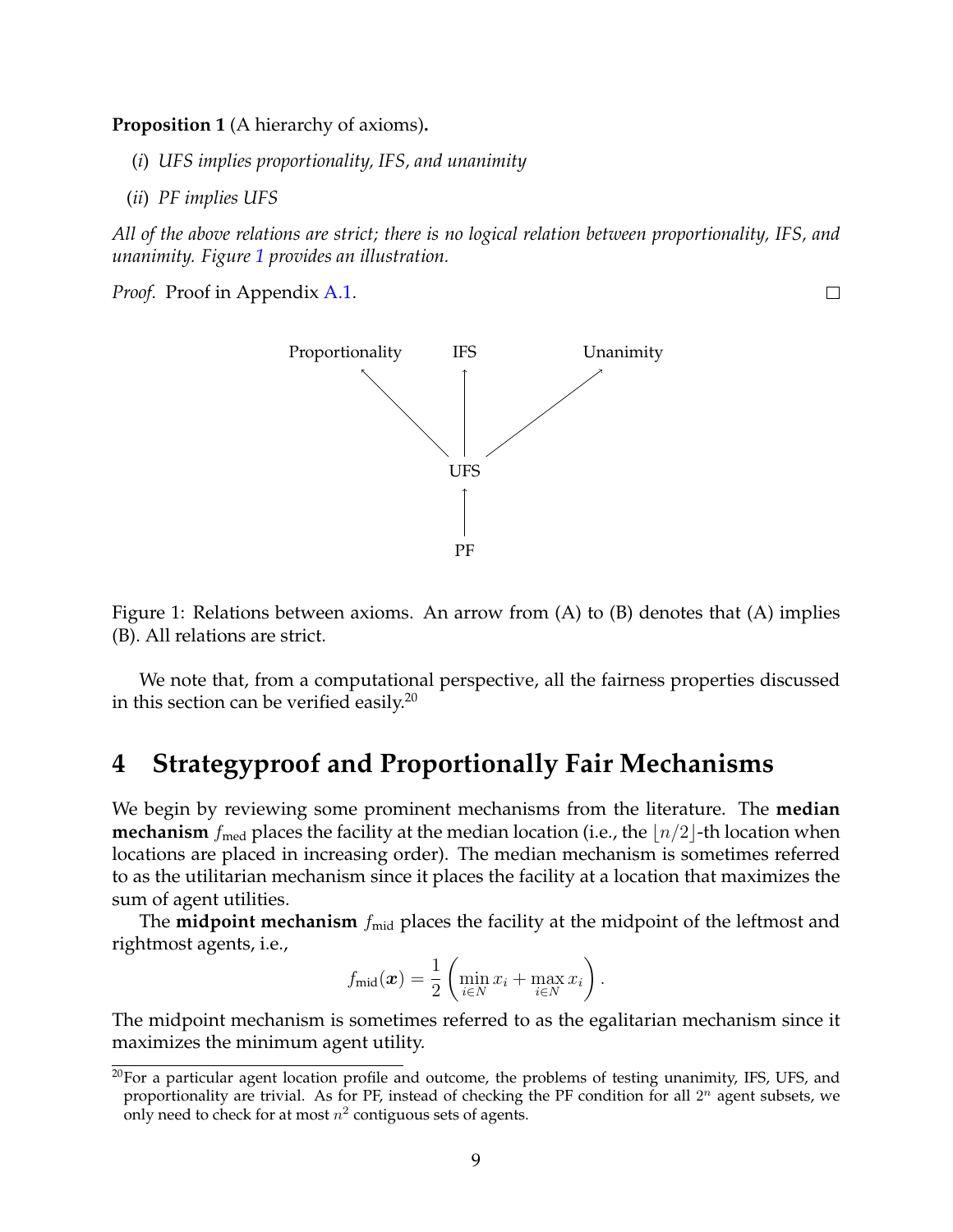A **Nash mechanism** places the facility at a location that maximizes the product of agent utilities.<sup>21</sup> Formally, a Nash mechanism  $f_{\text{Nash}}$  locates the facility at

$$
f_{\text{Nash}}(\boldsymbol{x}) = \arg\max_{y \in [0,1]} \prod_{i \in N} u(y, x_i).
$$

The Nash mechanism is described by [Moulin](#page-23-14) [\(2003,](#page-23-14) p. 80) as achieving a "sensible compromise between utilitarianism and egalitarianism."

**Incompatibility results.** All of the above mechanisms either fail to provide fair outcomes (per the axioms in Section [3\)](#page-6-0) or fail to be strategyproof. The median mechanism fails Proportionality and IFS; though it is strategyproof and satisfies unanimity. The midpoint mechanism—often heralded as a hallmark of fairness—fails to satisfy many of Section [3'](#page-6-0)s fairness axioms. In fact, it only satisfies the weakest axioms: IFS and unanimity. Furthermore, it is not strategyproof. Finally, the Nash mechanism obtains the strongest axiom of proportional fairness, PF. However, the Nash mechanism is not strategyproof [\(Lam et al.,](#page-23-20) [2021\)](#page-23-20). Proposition [2](#page-9-0) summarizes these results.

<span id="page-9-0"></span>**Proposition 2** (Review of existing mechanisms)**.** *a*

- (*i*) *The median mechanism satisfies unanimity and strategyproofness, but does not satisfy IFS, PF, UFS nor Proportionality.*
- (*ii*) *The midpoint mechanism satisfies IFS and unanimity, but it is not strategyproof. The midpoint mechanism does not satisfy PF, UFS, nor Proportionality.*

 $\Box$ 

(*iii*) *The Nash mechanism satisfies PF, but it is not strategyproof.*

*Proof.* Proof in Appendix [A.2.](#page-25-0)

By combining Proposition [2](#page-9-0) (iii) and Proposition [1,](#page-8-0) we see that the Nash mechanism also satisfies UFS, Proportionality, IFS, and unanimity.

#### **4.1 Characterization of IFS and strategyproof mechanisms**

We now characterize the family of strategyproof and IFS mechanisms. Our characterization leverages the class of Phantom mechanisms introduced by [Moulin](#page-23-0) [\(1980\)](#page-23-0) (see also [Border and Jordan,](#page-21-0) [1983\)](#page-21-0).<sup>22</sup> Intuitively, Phantom mechanisms can be understood as locating the facility at the median of  $2n - 1$  reports, where n reports correspond to the agents' reports and  $n-1$  reports are fixed (and pre-determined) at locations  $p_1, \ldots, p_{n-1}$ . The fixed reports are referred to as "phantom" locations.

<sup>&</sup>lt;sup>21</sup>The mechanism's namesake is an allusion to the Nash bargaining solution [\(Nash,](#page-23-10) [1950,](#page-23-10) [1953\)](#page-23-11). The product of utilities is often referred to as the *Nash social welfare* or *Nash welfare*.

<sup>&</sup>lt;sup>22</sup> Although both [Moulin](#page-23-0) [\(1980\)](#page-23-0) and [Border and Jordan](#page-21-0) [\(1983\)](#page-21-0) deal with a setting where agents' locations are in  $\mathbb R$  rather than [0, 1], it can be shown that their results extend naturally (see Footnote 8 of [Schummer](#page-24-0) [and Vohra,](#page-24-0) [2002,](#page-24-0) for a sketch of the argument).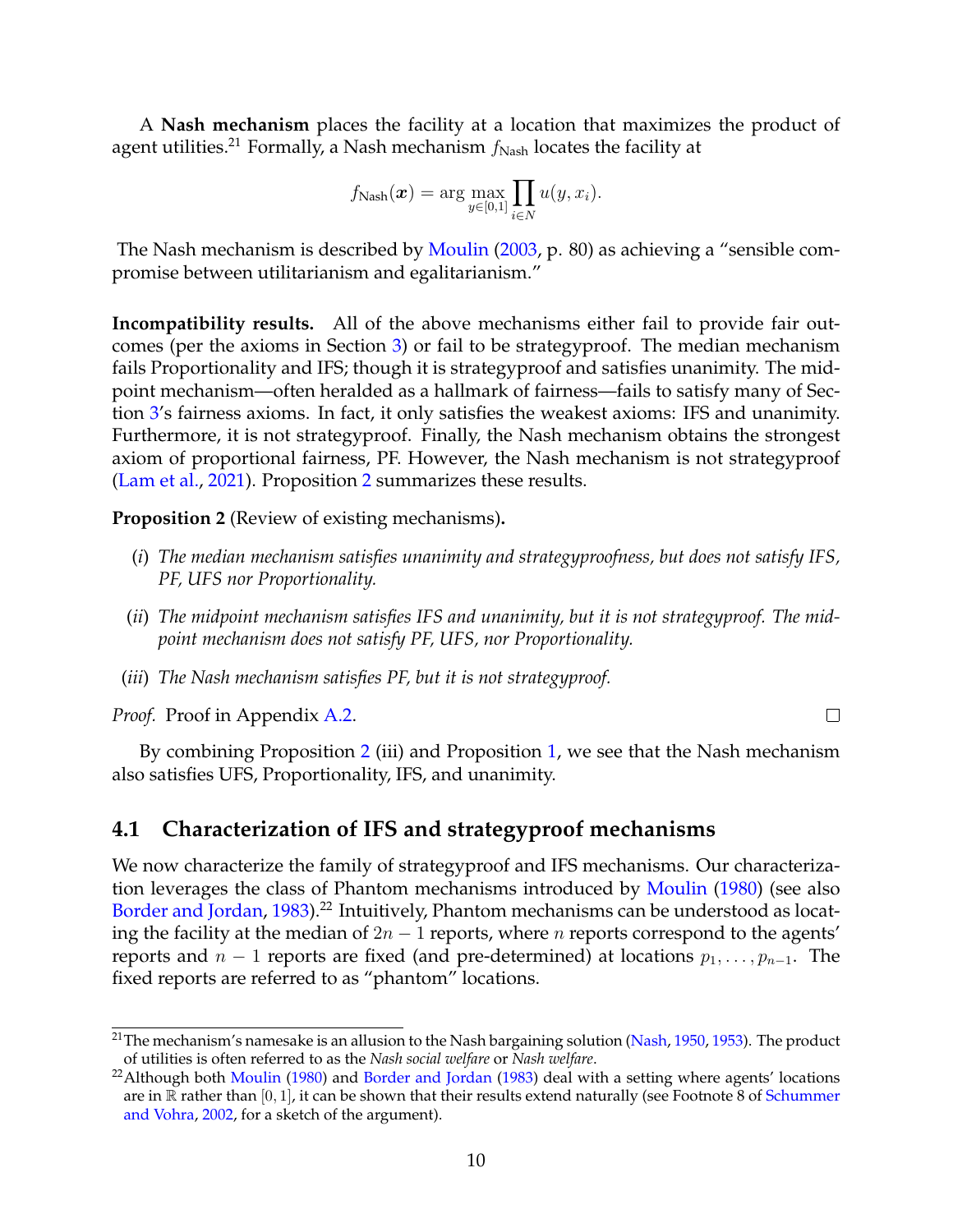<span id="page-10-1"></span>**Definition 8** (Phantom Mechanisms). *Given* x and  $n-1$  *values*  $0 \le p_1 \le \cdots \le p_{n-1} \le 1$ , a *Phantom mechanism locates the facility at Median* $\{x_1, \ldots, x_n, p_1, \ldots, p_{n-1}\}.$ 

The family of Phantom mechanisms is broad and captures many well-known mechanisms. To build intuition, we provide some examples below.

- (*i*) The classic median mechanism is obtained by locating  $|(n 1)/2|$  phantoms at 0 and  $(n - 1)/2$  phantoms at 1.
- (*ii*) The "Maximum" (resp., "Minimum") mechanism, which locates the facility at the maximum (resp., minimum) agent location, is obtained by locating all the phantoms at 1 (resp., 0).
- (*iii*) The "Moderate− 1  $\frac{1}{2}$ " mechanism, which locates the facility at the minimum (resp., maximum) agent reported location when all agents report below (resp., above) 1/2 and otherwise (i.e., when some agent(s) report either side of  $1/2$ ) the facility is located at  $1/2$ . This mechanism is obtained by locating all the phantoms at  $1/2$ .

On the other hand, mechanisms such as the midpoint mechanism and the Nash mechanism from Section [4](#page-8-2) do not belong to the family of Phantom mechanisms. Similarly, the "Average" mechanism, which locates the facility at the average of all agents' reports, is not a Phantom mechanism. Figure [3](#page-19-0) provides an illustration of these mechanisms (and also other mechanisms that will be defined later).

The family of Phantom mechanisms are known to characterize all strategyproof, anonymous, and Pareto efficient mechanisms (Corollary 2 of Massó and Moreno [De Barreda,](#page-23-3) [2011\)](#page-23-3).<sup>23</sup> This characterization of Phantom mechanisms forms the foundation of our characterization results.

Theorem [1](#page-10-0) says that the family of IFS, strategyproof, anonymous, and unanimous mechanisms are characterized by the subfamily of Phantom mechanisms that have their phantom locations contained in the interval  $\left[\frac{1}{n}\right]$  $\frac{1}{n}, 1 - \frac{1}{n}$  $\frac{1}{n}$ ]. Intuitively, when the facility is located in the interval  $\left[\frac{1}{n}\right]$  $\frac{1}{n}, 1 - \frac{1}{n}$  $\frac{1}{n}$ , IFS is satisfied regardless of the agents' locations. The restricted class of Phantom mechanisms in Theorem [1](#page-10-0) satisfies IFS by preventing the facility from being located at an 'extreme' point (i.e., beyond the interval  $\left[\frac{1}{n}\right]$  $\frac{1}{n}, 1-\frac{1}{n}$  $\frac{1}{n}]$ ) unless all agents are located at extreme points.

<span id="page-10-0"></span>**Theorem 1** (Characterization: IFS, unanimous, anonymous, and strategyproof)**.** *A mechanism is strategyproof, unanimous, anonymous and satisfies IFS if and only if it is a Phantom mechanism with*  $n-1$  *phantoms all contained in the interval*  $\left[\frac{1}{n}\right]$  $\frac{1}{n}, 1 - \frac{1}{n}$  $\frac{1}{n}$ .

*Proof.* We start with the backwards direction. Let f be a Phantom mechanism with the  $n-1$  phantoms contained in  $\left[\frac{1}{n}\right]$  $\frac{1}{n}, 1 - \frac{1}{n}$  $\frac{1}{n}$ ]. First note that f is strategyproof because all Phantom mechanisms are strategyproof (see, e.g., Corollary 2 of Massó and Moreno [De Barreda,](#page-23-3) [2011\)](#page-23-3). Furthermore, it is immediate from the Phantom mechanism defini-tion (Definition [8\)](#page-10-1) that f satisfies unanimity. It remains to show that f satisfies IFS. To

<sup>&</sup>lt;sup>23</sup>This result differs to to [Moulin'](#page-23-0)s [\(1980\)](#page-23-0) results because Massó and Moreno De Barreda's corollary applies to the setting where agents have single-peaked and symmetric preferences. Moulin also shows that a broader class of phantom mechanisms (that uses  $n+1$  phantoms) characterizes the class of all anonymous and strategyproof but not necessarily Pareto-efficient mechanisms.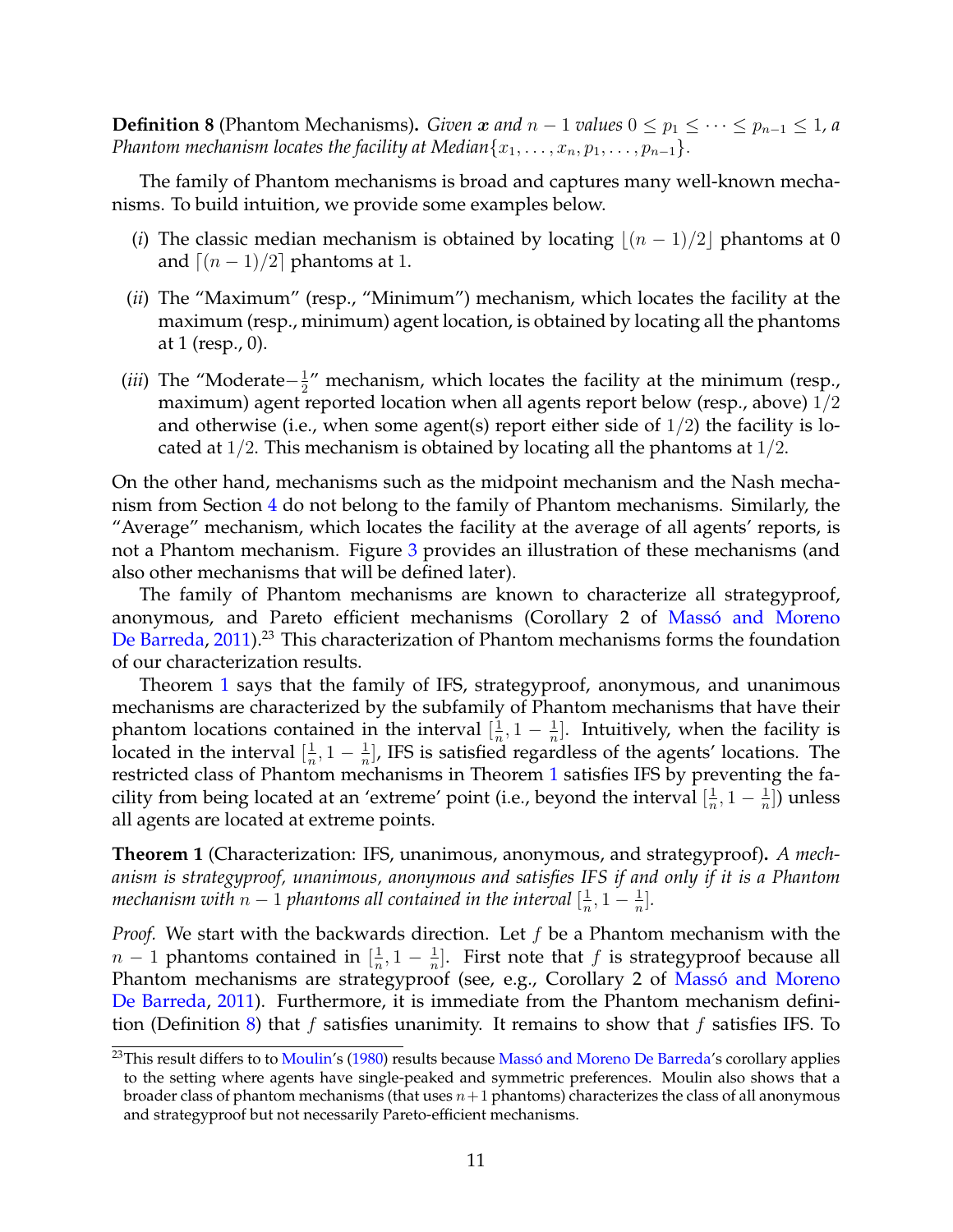see this, notice that the facility is located above (resp., below) both of the endpoints of the interval  $[\frac{1}{n}]$  $\frac{1}{n}, 1 - \frac{1}{n}$  $\frac{1}{n}$  if and only if all agents are located above (resp., below) of the interval. Therefore, in such cases, the facility is located within a distance of  $\frac{1}{n}$  of all agents. Otherwise, the facility is located within the interval and the largest possible cost is  $1-\frac{1}{n}$  $\frac{1}{n}$ , as required.

We now prove the forward direction. Let  $f$  be a mechanism that is strategyproof, unanimous, anonymous, and satisfies IFS. [Border and Jordan'](#page-21-0)s [\(1983\)](#page-21-0) Lemma 3 says that any strategyproof and unanimous mechanism is Pareto efficient. Hence, f is strategyproof, IFS, unanimous, anonymous, and Pareto efficient. We now apply Corollary 2 of Massó and Moreno De Barreda [\(2011\)](#page-23-3), which says that a mechanism is strategyproof, anonymous, and Pareto efficient if and only if it is a Phantom mechanism (Definition [8\)](#page-10-1). We now show that  $p_j \in [\frac{1}{n}]$  $\frac{1}{n}, 1 - \frac{1}{n}$  $\frac{1}{n}$  for all  $j \in \{1, \ldots, n-1\}$ . For sake of a contradiction, suppose  $p_1 < \frac{1}{n}$  $\frac{1}{n}$  (the case of  $p_{n-1} > 1 - \frac{1}{n}$ )  $\frac{1}{n}$  is dealt with similarly and, hence, is omitted). If  $n - 1$  agents are located 0 and the remaining agent is located at 1, then the facility must be located at  $p_1 < \frac{1}{n}$  $\frac{1}{n}$ . But then the agent at location 1 experiences cost strictly greater than  $1 - \frac{1}{n}$ —a contradiction of IFS. Therefore,  $p_j \in [\frac{1}{n}]$  $\frac{1}{n}, 1 - \frac{1}{n}$  $\frac{1}{n}$  for all  $j \in \{1, \ldots, n-1\}$ , as required.  $\Box$ 

Proposition [3](#page-11-0) says that Theorem [1](#page-10-0) is "tight" in the following sense. If any one of the requirements in Theorem [1](#page-10-0) (i.e., strategyproofness, unanimity, anonymity, and IFS) is removed, then the theorem—not only fails to hold—but there exists a mechanism satisfying the smaller set of requirements.

<span id="page-11-0"></span>**Proposition 3.** *Each of the requirements of strategyproofness, unanimity, anonymity, and IFS are necessary for Theorem [1](#page-10-0) to hold.*

*Proof.* Proof in Appendix [A.3.](#page-26-0)

### **4.2 Characterization of PF, UFS, Proportional, and strategyproof mechanisms**

We now show that strategyproofness and PF are compatible and can be achieved via the "Uniform Phantom" mechanism. By Proposition [1](#page-8-0) this also implies that UFS and, hence, proportionality, IFS, and unanimity can be attained simultaneously. The Uniform Phantom mechanism is obtained from the general class of Phantom mechanisms (Definition [8\)](#page-10-1) by locating the phantoms at  $\frac{j}{n}$  for  $j = 1, ..., n - 1$ . Figure [3](#page-19-0) provides an illustration of the mechanism. This mechanism is the focus of [Freeman et al.](#page-22-2) [\(2021\)](#page-22-2); later we provide a discussion of the similarities and differences between our results and those of [Freeman et](#page-22-2) [al.](#page-22-2) [\(2021\)](#page-22-2).

**Definition 9** (Uniform Phantom Mechanism)**.** *Given* x*, the Uniform Phantom mechanism* f*Unif locates the facility at*

Median{
$$
x_1, \ldots, x_n, \frac{1}{n}, \frac{2}{n}, \ldots, \frac{n-1}{n}
$$
}

 $\Box$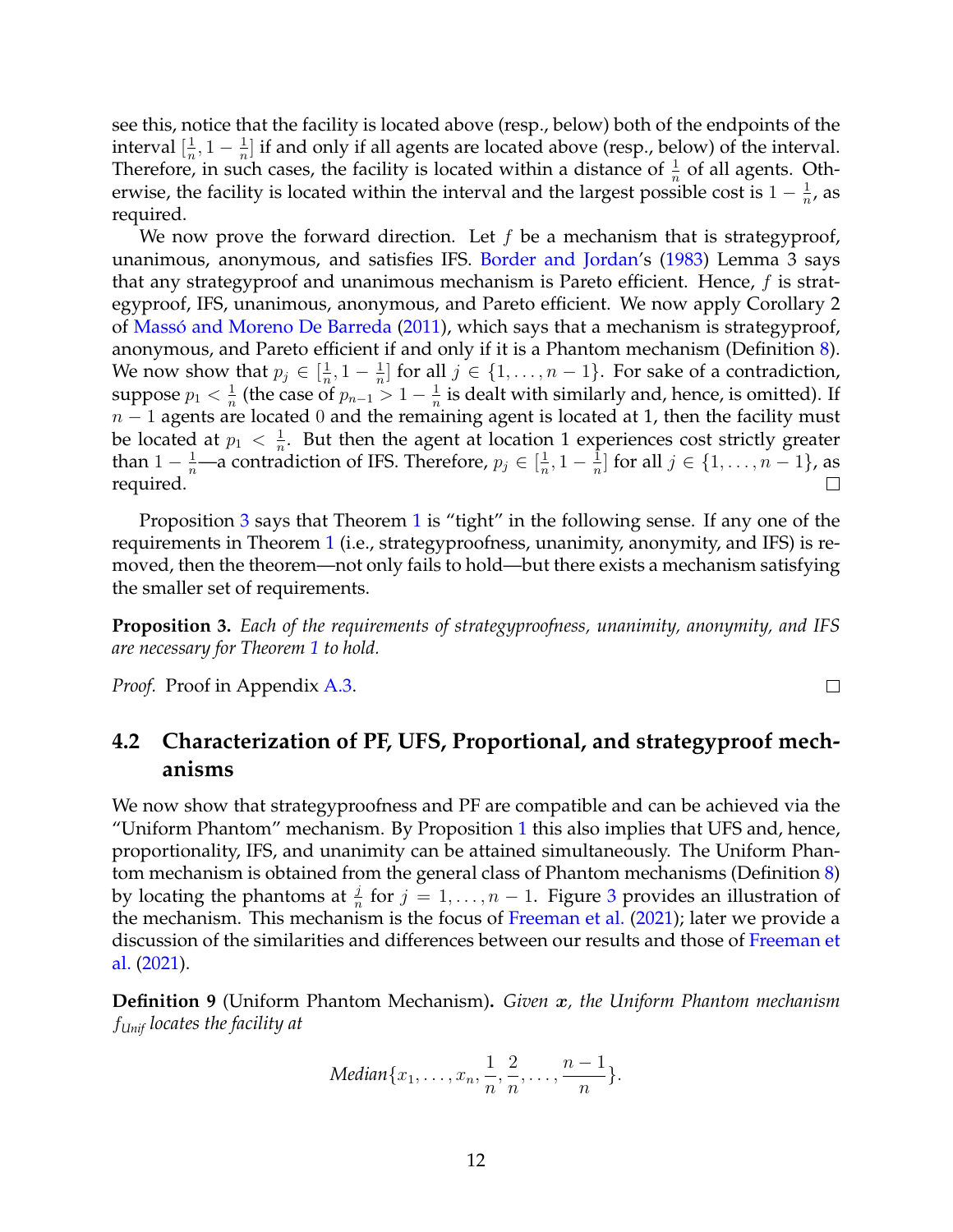It is immediate that the Uniform Phantom mechanism is strategyproof since it be-longs to the family of Phantom mechanisms (Definition [8\)](#page-10-1). However, in addition to strategyproofness, Proposition [4](#page-12-0) says that the uniform mechanism satisfies PF. Intuitively, the Uniform Phantom mechanism locates the facility at the *n*-th location of the  $2n - 1$  phantom and agent locations. Given the phantom locations, for every  $1/n$  units of distance, there is at least one phantom. Therefore, for any set of agents S, the distance between the most extreme agent in  $S$  and the facility is at most  $\frac{n-|S|}{n}$ ; hence, the distance between any agent in  $S$  and the facility is at most  $\frac{n-|S|}{n} + r$ , where  $r$  is the range of the agents in  $S$ .

<span id="page-12-0"></span>**Proposition 4** (Uniform Phantom mechanism properties I)**.** *The Uniform Phantom mechanism is strategyproof and satisfies PF.*

*Proof.* The Uniform Phantom mechanism is strategyproof since it is a Phantom mechanism and all Phantom mechanisms are strategyproof (see, e.g., Corollary 2 of Massó and [Moreno De Barreda,](#page-23-3) [2011\)](#page-23-3). We now prove that the Uniform Phantom mechanism satisfies PF. Let x be an arbitrary location profile and let  $S = \{1, \ldots, s\} \subseteq N$  be a set of s agents; denote  $r := \max_{i \in S} \{x_i\} - \min_{i \in S} \{x_i\}$ . We prove  $d(f(\boldsymbol{x}), x_i) \leq \frac{n-s}{n} + r$  for all  $i \in S$ . If  $r = 1$ , then the result is trivially true. Suppose that  $r < 1$ . If the location is within the range of the agents in  $M$ , PF is immediately satisfied. Next we consider the case there the location is outside the range of the agents in S. Recall that the Uniform Phantom mechanism places the facility at the *n*-th entity of the 2*n* − 1 phantoms and agents. There are at least *s* agents in the range of the locations of the agents in  $S$ , so the facility is at most  $n - s$  phantoms away from the nearest agent in S. Since the distance between adjacent phantoms is  $1/n$ , the facility is at most distance  $(n-s)/n$  from the nearest agent in S. Hence, the maximum distance of the facility from any agent in *S* is  $\frac{n-s}{n} + r$ .  $\Box$ 

<span id="page-12-2"></span>**Corollary 1** (Uniform Phantom mechanism properties II)**.** *The Uniform Phantom mechanism is strategyproof and satisfies UFS, IFS, proportionality, and unanimity.*

A natural question is whether there exist other strategyproof mechanisms that satisfy UFS or proportionality and unanimity. It turns out that there are not: the Uniform Phantom mechanism is the only strategyproof mechanism that is proportional and unanimous. This result is stated in Theorem [2.](#page-12-1) A key challenge in the theorem is that anonymity is not supposed and hence, the well-known characterization of Phantom mechanisms cannot be immediately applied. In the appendix, we prove an auxiliary lemma that says anonymity is implied by strategyproofness, unanimity, and proportionality. With this in hand, the Phantom mechanism characterization can be utilized. Proportionality then implies the (unique) locations of the  $n-1$  phantoms. This is because of two observations. First, proportionality requires that, for any  $k = 1, \ldots, n-1$ , when k agents are located at 1 and  $n - k$  agents at 0 the facility is located at  $k/n$ . Second, for such a profile of locations, any Phantom mechanism will locate the facility at the  $k$ th phantom. Therefore, the phantoms must be located at  $\frac{k}{n}$  for  $k = 1, \ldots, n - 1$ .

<span id="page-12-1"></span>**Theorem 2** (Characterization: proportional, unanimous, and strategyproof)**.** *A mechanism satisfies strategyproofness, unanimity, and proportionality if and only if it is the Uniform Phantom mechanism.*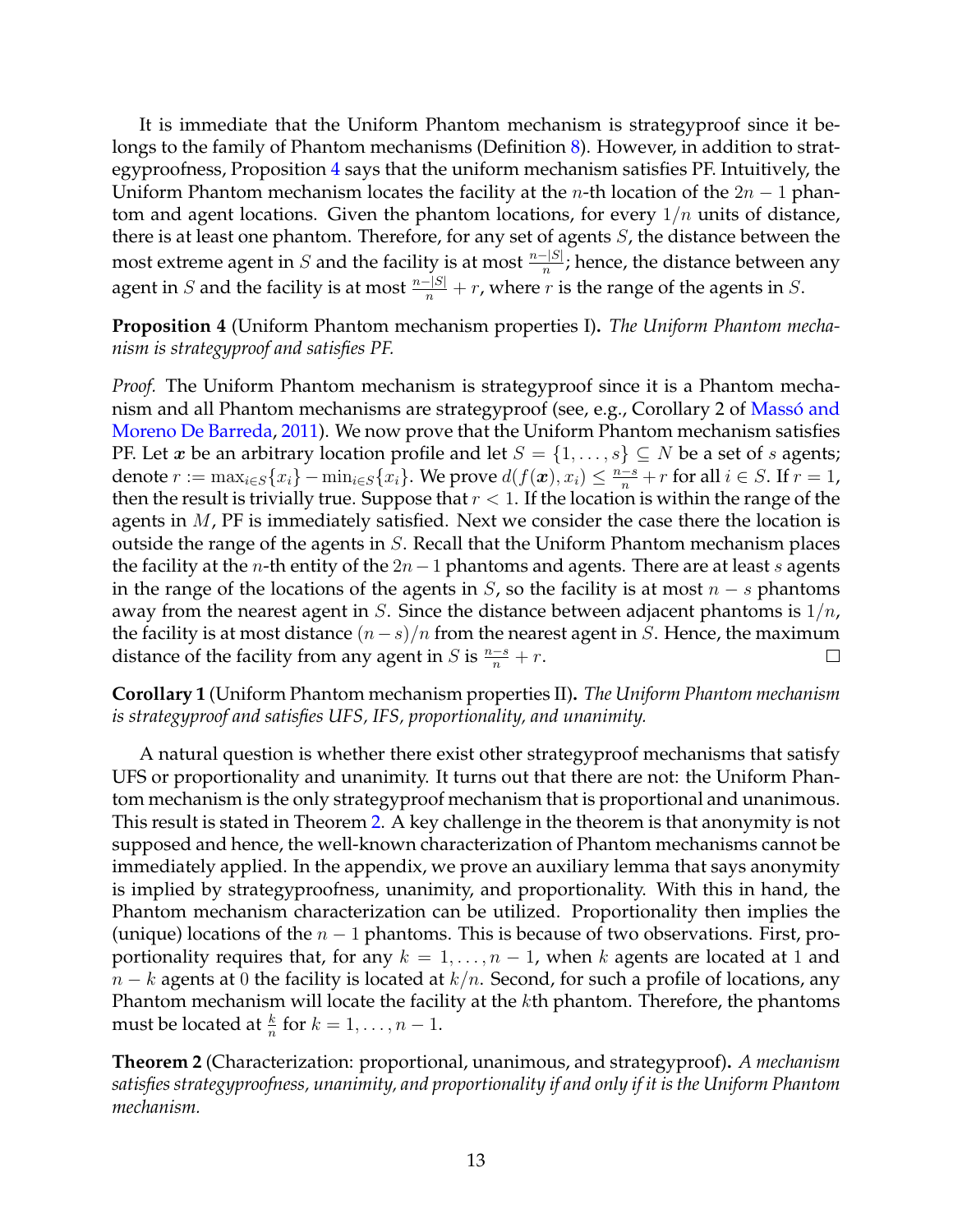*Proof.* The backward direction follows immediately from Proposition [4](#page-12-0) and Proposition [1.](#page-8-0) It remains to prove the forward direction. Suppose  $f$  is strategyproof and satisfies proportionality and unanimity. We utilize an auxiliary lemma, which says that any strategyproof, unanimous, and proportional mechanism must be anonymous (Lemma [4\)](#page-27-0). The proof of Lemma [4](#page-27-0) is quite involved and is proven in Appendix [A.4.](#page-27-1) Given Lemma [4,](#page-27-0) we apply [Border and Jordan'](#page-21-0)s [\(1983\)](#page-21-0) Lemma 3 (i.e., any strategyproof and unanimous mechanism is Pareto efficient). This tells us that  $f$  must also be anonymous and Pareto efficient. We now apply Corollary 2 of Massó and Moreno De Barreda [\(2011\)](#page-23-3), which says that a mechanism is strategyproof, anonymous, and Pareto efficient if and only if it is a Phantom mechanism (Definition [8\)](#page-10-1). We now show that  $p_j = \frac{j}{n}$  $\frac{j}{n}$  for all  $j \in \{1, \ldots, n-1\}$ . To see this, take arbitrary  $j \in \{1, \ldots, n-1\}$ , and let x be a profile of locations such that there are *j* agents at 1 and  $n - j$  agents at 0. By definition of the Uniform Phantom mechanism,  $f(\boldsymbol{x}) = p_j$ . But proportionality requires that  $f(\boldsymbol{x}) = \frac{j}{n}$ ; hence,  $p_j = \frac{j}{n}$  $\frac{j}{n}$ . This completes the proof.  $\Box$ 

Combining Proposition [1,](#page-8-0) Proposition [4](#page-12-0) and Corollary [1](#page-12-2) with Theorem [2](#page-12-1) provides two complementary characterizations as corollaries. First, we attain a characterization of UFS: the Uniform Phantom mechanism is the only strategyproof mechanism that is UFS.

<span id="page-13-2"></span>**Corollary 2** (Characterization: UFS and strategyproof)**.** *A mechanism satisfies strategyproofness and UFS if and only if it is the Uniform Phantom mechanism.*

Second, we attain a characterization of PF: the Uniform Phantom mechanism is the only strategyproof mechanism that is PF.

<span id="page-13-1"></span>**Corollary 3** (Characterization: PF and Strategyproof)**.** *A mechanism satisfies strategyproofness and PF if and only if it is the Uniform Phantom mechanism.*

UFS is a (strictly) stronger requirement than proportionality. The characterization given by Corollary [3](#page-13-1) does not hold if PF is replaced by proportionality. Proposition [5](#page-13-0) provides a simple example illustrating this.

<span id="page-13-0"></span>**Proposition 5** (Strategyproof and proportional mechanisms)**.** *Corollary [3](#page-13-1) does not hold if PF is replaced by proportionality: for* n = 2*, there exists a strategyproof, anonymous, and proportional mechanism that is not the Uniform Phantom mechanism.*

*Proof.* Proof in Appendix [A.5.](#page-30-0)

Theorem [2](#page-12-1) and Corollaries [2,](#page-13-2) [3](#page-13-1) gives the equivalence in Corollary [4.](#page-13-3) The statements are "tight": dropping any property in (i), (ii), or (iii) will break the equivalence with (iv).

 $\Box$ 

<span id="page-13-3"></span>**Corollary 4.** *The following are equivalent:*

- (*i*) f *satisfies strategyproofness, proportionality, and unanimity*
- (*ii*) f *satisfies strategyproofness and UFS.*
- (*iii*) f *satisfies strategyproofness and PF.*
- (*iv*) f *is the Uniform Phantom mechanism.*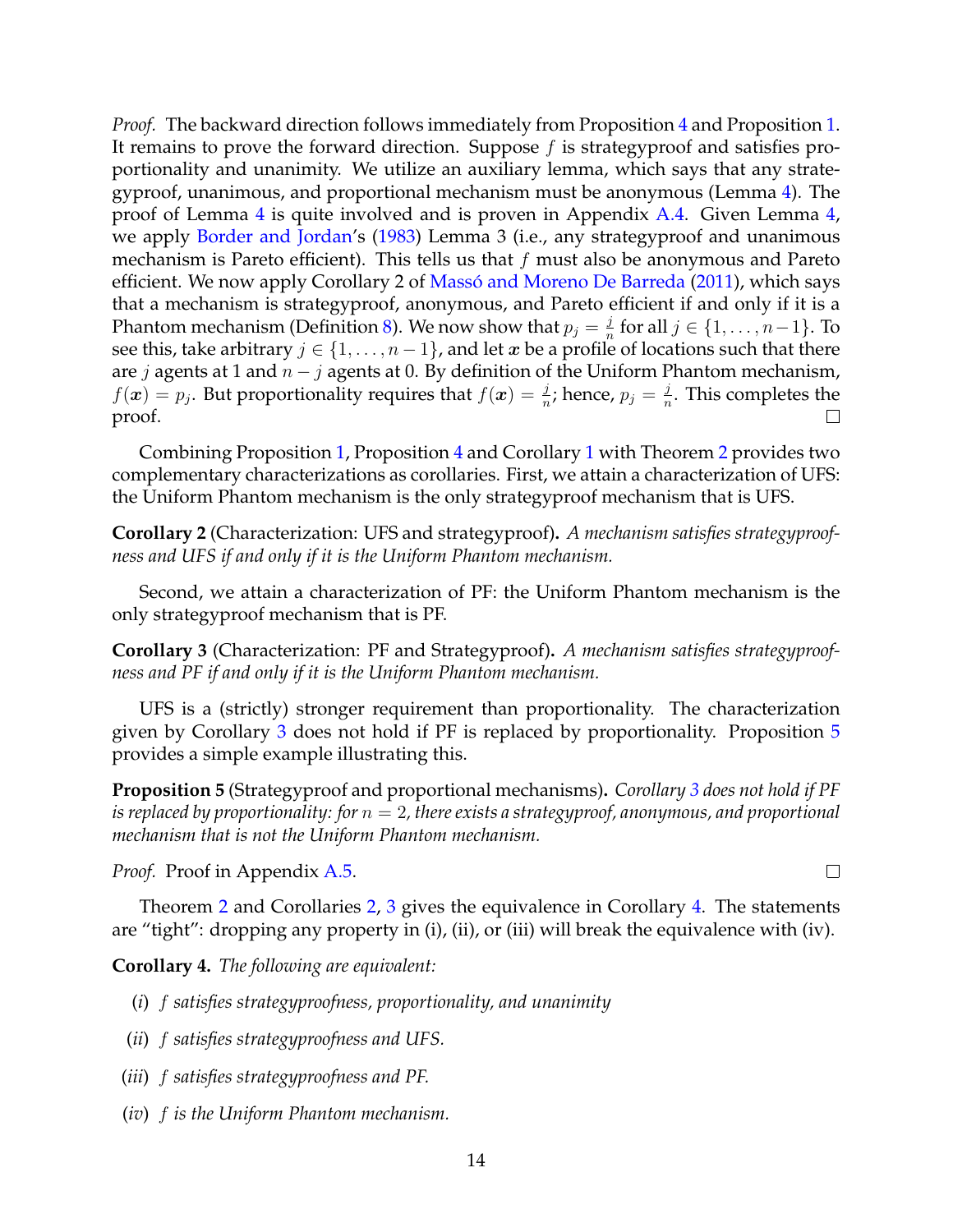A perhaps interesting implication of Corollary [4](#page-13-3) is that, although combining proportionality and unanimity is a strictly weaker concept than UFS, when combined with strategyproofness the UFS concept is equivalent to requiring both proportionality and unanimity. Similarly, the UFS concept is strictly weaker concept than PF but, when combined with strategyproofness, PF is equivalent to UFS.

**Comparing our results with [Freeman et al.](#page-22-2) [\(2021\)](#page-22-2).** The Uniform Phantom mechanism appears in [Freeman et al.](#page-22-2) [\(2021\)](#page-22-2). [Freeman et al.'](#page-22-2)s Proposition 1 shows that a mechanism is continuous, anonymous, proportional, and strategyproof if and only if it is the Uniform Phantom mechanism. Equivalently, by [Border and Jordan'](#page-21-0)s [\(1983\)](#page-21-0) Corollary 1, [Freeman](#page-22-2) [et al.'](#page-22-2)s characterization holds if continuity is replaced with unanimity. Our results complement [Freeman et al.'](#page-22-2)s characterization. Firstly, our Proposition [5](#page-13-0) shows that continuity (equivalently, unanimity) is essential for [Freeman et al.'](#page-22-2)s characterization. Secondly, our Theorem [2](#page-12-1) shows that the anonymity requirement can be removed.<sup>24</sup> Finally, we provide a more general analysis of fairness axioms in facility location problems and show that the Uniform Phantom mechanism is the unique strategyproof mechanism that satisfies different combinations of these fairness axioms (Corollary [4\)](#page-13-3).

## <span id="page-14-0"></span>**5 Equilibria of non-strategyproof, UFS mechanisms**

We now explore the equilibrium properties of non-strategyproof mechanisms. We begin with some terminology. Given two profiles of locations,  $\bm{x} < \bm{x}^\prime$  if and only if  $x_i \leq x_i^\prime$  for all  $i \in N$  and  $x_i < x'_i$  for some  $i \in N$ . We say a mechanism  $f$  is *strictly monotonic* if

$$
f(\boldsymbol{x}) < f(\boldsymbol{x}') \text{ for all } \boldsymbol{x} < \boldsymbol{x}'.
$$

An example of a strictly monotonic mechanism is the "Average" mechanism

$$
f_{\text{avg}}(\boldsymbol{x}) := \frac{1}{n} \sum_{i \in N} x_i.
$$

The Average mechanism is also continuous and satisfies UFS (see Proposition [6](#page-36-0) in Appendix [B\)](#page-36-1). It is clearly not strategyproof. In contrast, the Uniform Phantom mechanism is not strictly monotonic.

Perhaps surprisingly, Theorem [3](#page-15-0) says that the pure Nash equilibrium of any continuous, strictly monotonic, and UFS mechanism has the facility located at the same position as would have been attained by the (strategyproof) Uniform Phantom mechanism. Therefore, in the equilibrium outcome of such mechanisms, UFS with respect to the agents' true location is satisfied—even if agents misreport their location in equilibrium. This provides

<sup>&</sup>lt;sup>24</sup> Studying a slightly different setting, where agents have single-peaked and (possibly) asymmetric preferences, [Jennings et al.](#page-22-4) [\(2021\)](#page-22-4) show that neither continuity nor anonymity is required for [Freeman et](#page-22-2) [al.'](#page-22-2)s characterization. Our Proposition [5](#page-13-0) clarifies a key difference between the setting with symmetric preferences: continuity is required.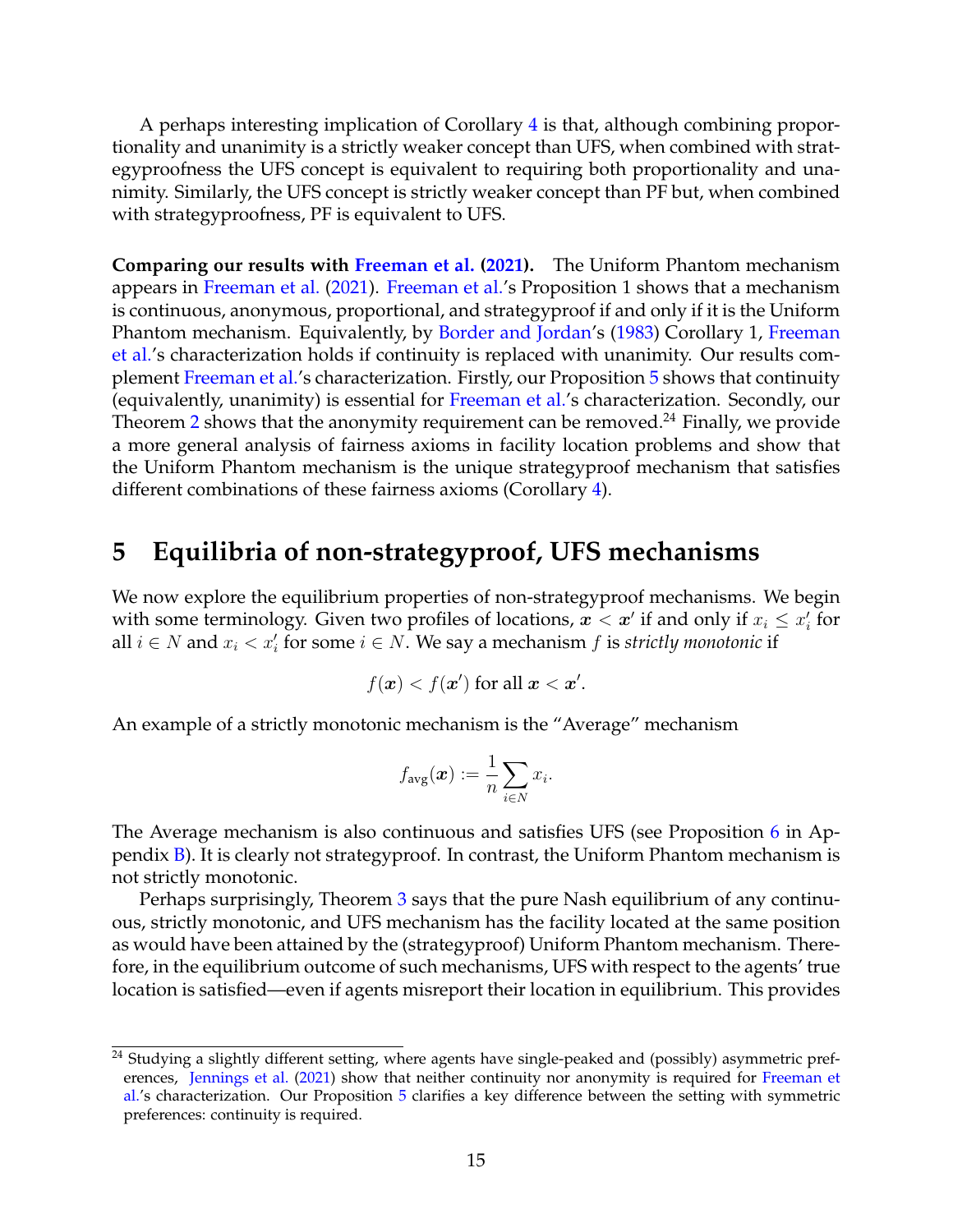an alternative characterization of the Uniform Phantom mechanism as the equilibrium outcome of any continuous, strictly monotonic, and UFS mechanism.<sup>25</sup>

<span id="page-15-0"></span>**Theorem 3.** *Suppose* f *is continuous, strictly monotonic, and satisfies UFS. There exists a pure Nash equilibrium, and the output of every (pure) equilibrium of* f *coincides with the facility location of the Uniform Phantom when agents report truthfully.*

*Proof of Theorem [3.](#page-15-0)* The existence of a pure Nash equilibrium follows immediately [\(De](#page-21-17)[breu,](#page-21-17) [1952;](#page-22-18) [Glicksberg,](#page-22-18) 1952; [Fan,](#page-22-19) [1952\)](#page-22-19).<sup>26</sup> Now let x be a profile of agents' (true) locations, and let  $x^*$  be a pure Nash equilibrium of f. Denote by  $s_{\text{Unif}} := f_{\text{Unif}}(x)$  the facility location under the Uniform Phantom mechanism when agents report truthfully. We wish to prove that  $f(\boldsymbol{x}^*) = s_{\text{unif}}$ . We consider two cases.

**Case 1.** Suppose  $s_{\text{unif}} = k/n$  for some  $k \in \{0, ..., n\}$ . By construction of the Uniform Phantom, it must be that at least  $n - k$  agents have true location (weakly) below  $s<sub>unif</sub>$  and at least  $k$  agents have true location (weakly) above. Now, for sake of a contradiction, suppose that  $f(\boldsymbol{x}^{*}) < s_{\text{unif}} = k/n$  (the reverse inequality is treated similarly and therefore is omitted). Notice that there are at least  $k$  agents with true location strictly above than  $f(\bm{x}^*)$ ; let  $N' := \{i \in N : f(\bm{x}^*) < x_i\}$ . If  $x_i^* = 1$  for all  $i \in N'$ , then  $f(\bm{x}^*) \ge k/n$ (since f satisfies UFS)—a contradiction because  $f(x^*) < s_{\text{unif}} = k/n$ . Therefore,  $x_i^* < 1$ for some agent  $i \in N''$ . But then  $x^*$  cannot be an equilibrium: agent i can profitably deviate by reporting some  $x'_i \in (x^*_i, 1]$ , which—due to continuity and strict monotonicity of  $f$ —increases the facility location.

**Case 2.** Suppose  $s_{\text{unif}} \in \left(\frac{k}{n}\right)$  $\frac{k}{n}, \frac{k+1}{n}$  $\frac{+1}{n}$ ) for some  $k \in \{0, \ldots, n-1\}$ . By construction of the Uniform Phantom, it must be that at least  $n - k$  agents have true location (weakly) below  $s<sub>unif</sub>$  and at least  $k+1$  agents have true location (weakly) above—note that there are at least  $k + 1$  agents weakly above  $s<sub>unif</sub>$  because at least one agent is located at exactly  $s<sub>unif</sub>$ . Now, for sake of a contradiction, suppose that  $f(\boldsymbol{x}^*) < s_{\text{unif}}$  (the reverse inequality is treated similarly and therefore is omitted). Notice that there are at least  $k+1$  agents with location strictly above  $f(\boldsymbol{x}^*)$ ; let  $N'' := \{i \in N : f(\boldsymbol{x}^*) < x_i\}$ . If  $x_i^* = 1$  for all  $i \in N''$ , then  $(k+1)/n \le f(\boldsymbol{x}^*)$  (since f satisfies UFS)—a contradiction because  $f(\boldsymbol{x}^*) < s_{\text{unif}} \in (\frac{k}{n})$  $\frac{k}{n}, \frac{k+1}{n}$  $\frac{+1}{n}$ ). Therefore,  $x_i^* < 1$  for some  $i \in N''$ . But  $\boldsymbol{x}^*$  cannot be an equilibrium: agent  $i$  can profitably deviate by reporting some  $x'_i \in (x^*_i, 1]$ , which—due to continuity and strict monotonicity of  $f$ —increases the facility location. П

An immediate corollary of Theorem [3](#page-15-0) is that the equilibrium outcome of any continuous, strictly monotonic, and UFS mechanism satisfies UFS with respect to the agents' true locations.

 $^{25}$ In a slightly different setting, where agents have single-peaked (and possibly asymmetric) preferences, [Yamamura and Kawasaki](#page-24-11) [\(2013\)](#page-24-11) provide a general characterization of the equilibrium outcome of anonymous, continuous, strictly monotonic, and unrestricted-range mechanisms. Although [Yamamura and](#page-24-11) [Kawasaki'](#page-24-11)s results do not formally apply to our setting and do not focus on issues of fairness, our Theorem [3](#page-15-0) is consistent with their characterization.

<sup>&</sup>lt;sup>26</sup>Note that because  $f$  is continuous and strictly monotonic, agents have single-peaked utility with respect to their report and, hence, their utility is quasiconcave in their report.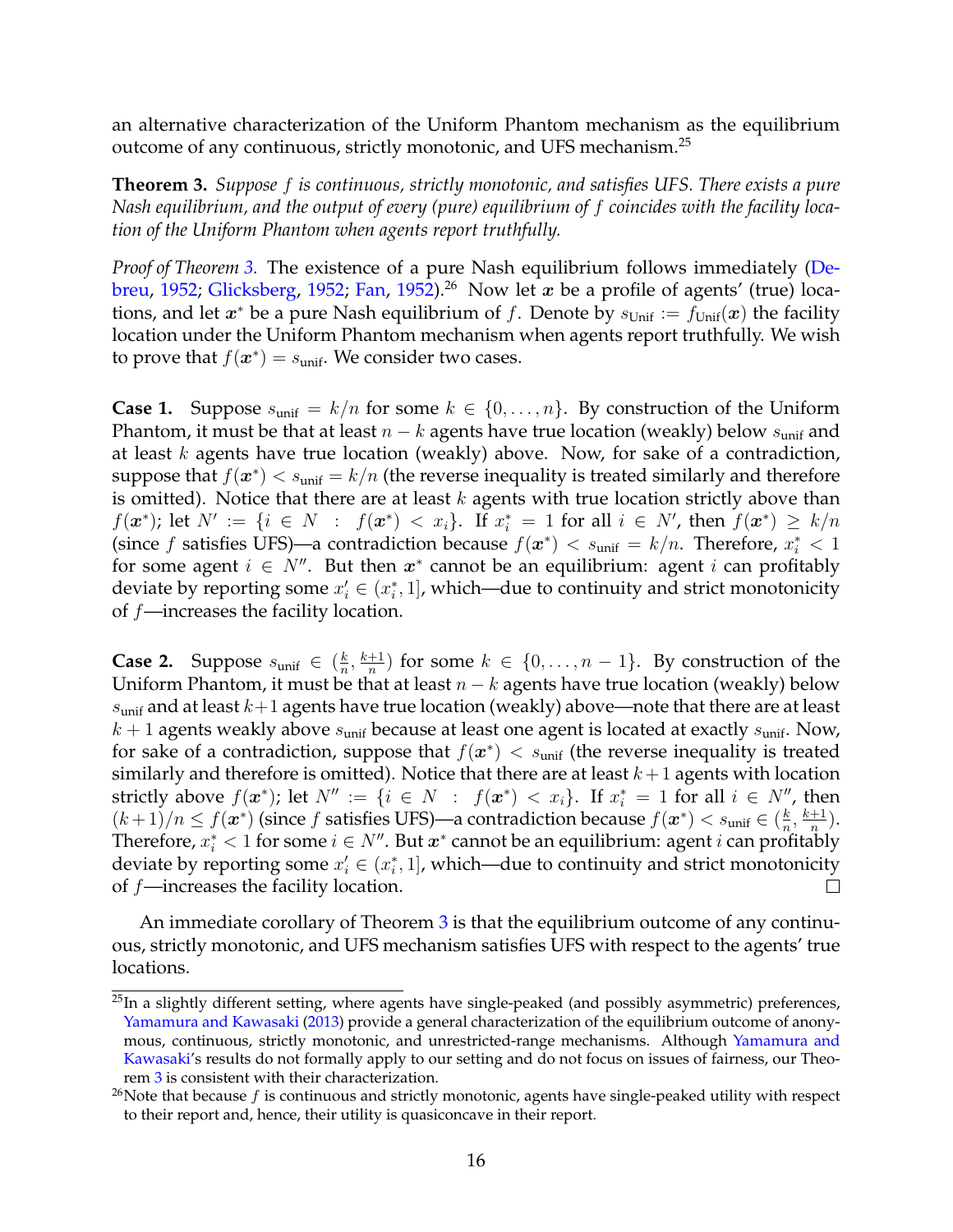**Corollary 5.** *Suppose* f *is continuous, strictly monotonic, and satisfies UFS. The output of every (pure) equilibrium of* f *satisfies UFS with respect to the agents' true location profile.*

Another corollary of Theorem [3](#page-15-0) is that the equilibrium outcome of the average mechanism coincides with the facility location of the Uniform Phantom mechanism when agents report truthfully.<sup>27</sup>

**Corollary 6.** *Every (pure) equilibrium of the average mechanism coincides with the facility location of the Uniform Phantom when agents report truthfully.*

Unfortunately, Theorem [3](#page-15-0) cannot be applied to the Nash mechanism's equilibrium outcome since the Nash mechanism is not strictly monotonic.

## <span id="page-16-0"></span>**6 Welfare approximation results**

A common objective in collective decision making is to maximize (utilitarian or social) welfare. Therefore, given a profile of locations x and a facility location  $y$ , the (utilitarian or social) *welfare* is the defined as the sum of agents' utilities:

$$
\sum_{i=1}^{n} u(y, x_i) = \sum_{i=1}^{n} (1 - d(y, x_i)).
$$

In this section, we explore the performance of strategyproof and "fair" mechanisms with respect to *welfare maximization*. Rather than make distributional assumptions, we measure the performance of these mechanisms by their worst-case performance over the domain of preference profiles. Given a profile of agent locations,  $x$  and facility location  $y$ , we define the *optimal welfare* by  $\Phi^*(x) := \max_{y \in X} \sum_{i=1}^n u(y, x_i)$ , and given a mechanism f, let  $\Phi_f(x)$  denote the welfare attained by the mechanism, i.e.,

$$
\Phi_f(\boldsymbol{x}) := \sum_{i=1}^n u(f(\boldsymbol{x}), x_i).
$$

The mechanism f is an  $\alpha$ -approximation if

$$
\max_{\boldsymbol{x}\in X^n} \left\{ \frac{\Phi^*(\boldsymbol{x})}{\Phi_f(\boldsymbol{x})} \right\} = \alpha.
$$
\n(1)

Notice that  $\alpha \geq 1$  for all mechanisms f. We refer to a mechanism f with 1-approximation ratio as a *welfare-optimal mechanism*.

<sup>&</sup>lt;sup>27</sup>In a slightly different setting, where agents have single-peaked (and possibly asymmetric) preferences, [Re](#page-23-17)[nault and Trannoy](#page-23-17) [\(2005\)](#page-23-17) obtain the same result (see also [Renault and Trannoy,](#page-23-18) [2011\)](#page-23-18).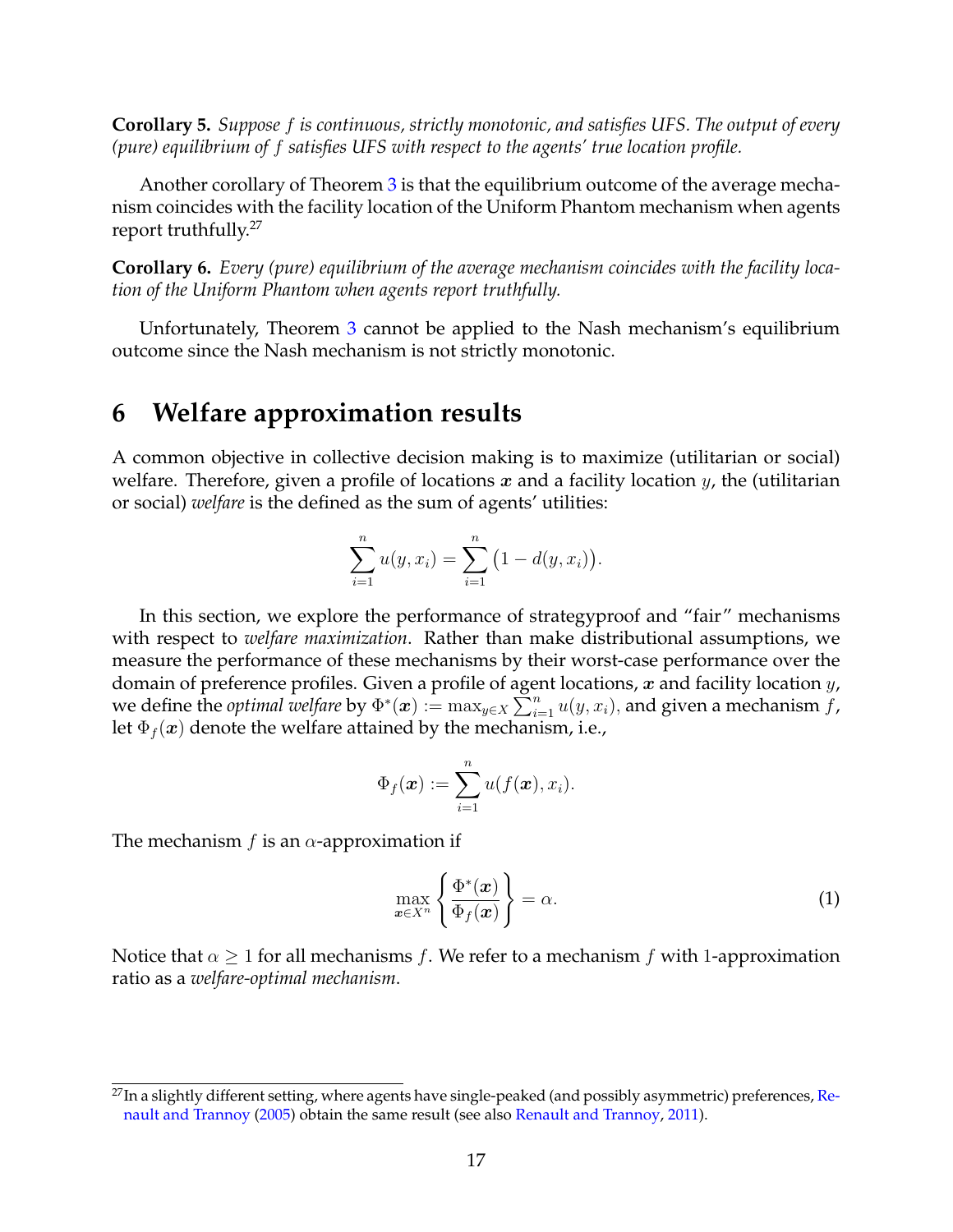**Maximizing welfare vs minimizing cost** Another common objective in collective decision making is to minimize the total cost (i.e.,  $\sum_{i\in N}d(y,x_i)$ ). Minimizing the total cost and maximizing (utilitarian) welfare are equivalent optimization problems; hence, both problems have the same "optimal" mechanism. However, in general, when considering suboptimal mechanisms, the welfare approximation ratio of a mechanism will not equal the total cost approximation ratio.<sup>28</sup> In this paper, we focus on the welfare approximation ratio for two reasons. First, the welfare approximation ratio allows for a more detailed analysis that is not possible with the total cost approximation ratio. For example, *every* mechanism satisfying IFS has an identical approximation ratio of  $(n-1).^{29}$  Second, the results we obtain from analyzing the welfare approximation ratio appear more intuitive than those obtained from the total cost approximation ratio. $30$ 

We begin by stating without proof a well-known result from the literature (see, e.g., [Procaccia and Tennenholtz,](#page-23-2) [2013\)](#page-23-2).

**Theorem 4.** *The median mechanism that locates the facility at the median of all agents' locations maximizes welfare and, hence, is a welfare-optimal mechanism.*

The median mechanism is strategyproof, anonymous, Pareto efficient, and satisfies unanimity. However, it does not satisfy IFS nor proportionality.

Lemma [1](#page-17-0) provides a welfare approximation lower bound for mechanisms that satisfy IFS.

<span id="page-17-0"></span>**Lemma 1.** Any mechanism satisfying IFS has a welfare approximation of at least  $1 + \frac{n-2}{n^2 - 2n + 2}$ . As  $n \to \infty$ , this lower bound approaches 1.

 $\Box$ 

*Proof.* Proof in Appendix [A.6.](#page-30-1)

We now provide an example of an IFS mechanism, which we call the Constrained Median mechanism, that obtains the welfare approximation of Lemma [1.](#page-17-0) The Constrained Median mechanism locates the facility at the median location whenever the median location lies in the interval  $[1/n, 1-1/n]$ . When the median location is below  $1/n$  (resp., above  $1 - 1/n$ , the facility is located at the minimum of  $1/n$  and maximum-agent report (resp., maximum of  $1 - 1/n$  and the minimum-agent report). Definition [10](#page-17-1) provides a formal definition, and Figure [3](#page-19-0) provides an illustration of the mechanism.

<span id="page-17-1"></span>**Definition 10** (Constrained Median)**.** *The Constrained Median mechanism* f*CM is a phantom mechanism that places*  $\lceil \frac{n-1}{2} \rceil$  $\frac{-1}{2} \rceil$  phantoms at  $1/n$  and the remaining phantoms at  $1-\frac{1}{n}$  $\frac{1}{n}$ .

Theorem [5](#page-18-0) says that the Constrained Median mechanism obtain the best approximation guarantee among all IFS mechanisms. Furthermore, the constrained median mechanism can easily be seen to not only satisfy IFS but also to be strategyproof, anonymous, and unanimous (Theorem [1\)](#page-10-0).

<sup>&</sup>lt;sup>28</sup>Formally, the total cost approximation ratio for a mechanism  $f$  is defined as  $\max_{\boldsymbol{x} \in X^n} \left\{ \sum_{i \in N} d(f(\boldsymbol{x}), x_i) / \min_y \sum_{i \in N} d(y, x_i) \right\}.$ 

<sup>&</sup>lt;sup>29</sup>Results available from the authors upon request.

 $30$ For example, the mechanism focused on in Theorem  $5$  outputs a facility location that converges to the (welfare-optimal) median mechanism as  $n \to \infty$ , and the welfare approximation ratio reflects this by converging to one. In contrast, the total cost approximation ratio is equal to  $(n - 1)$  and grows unboundedly.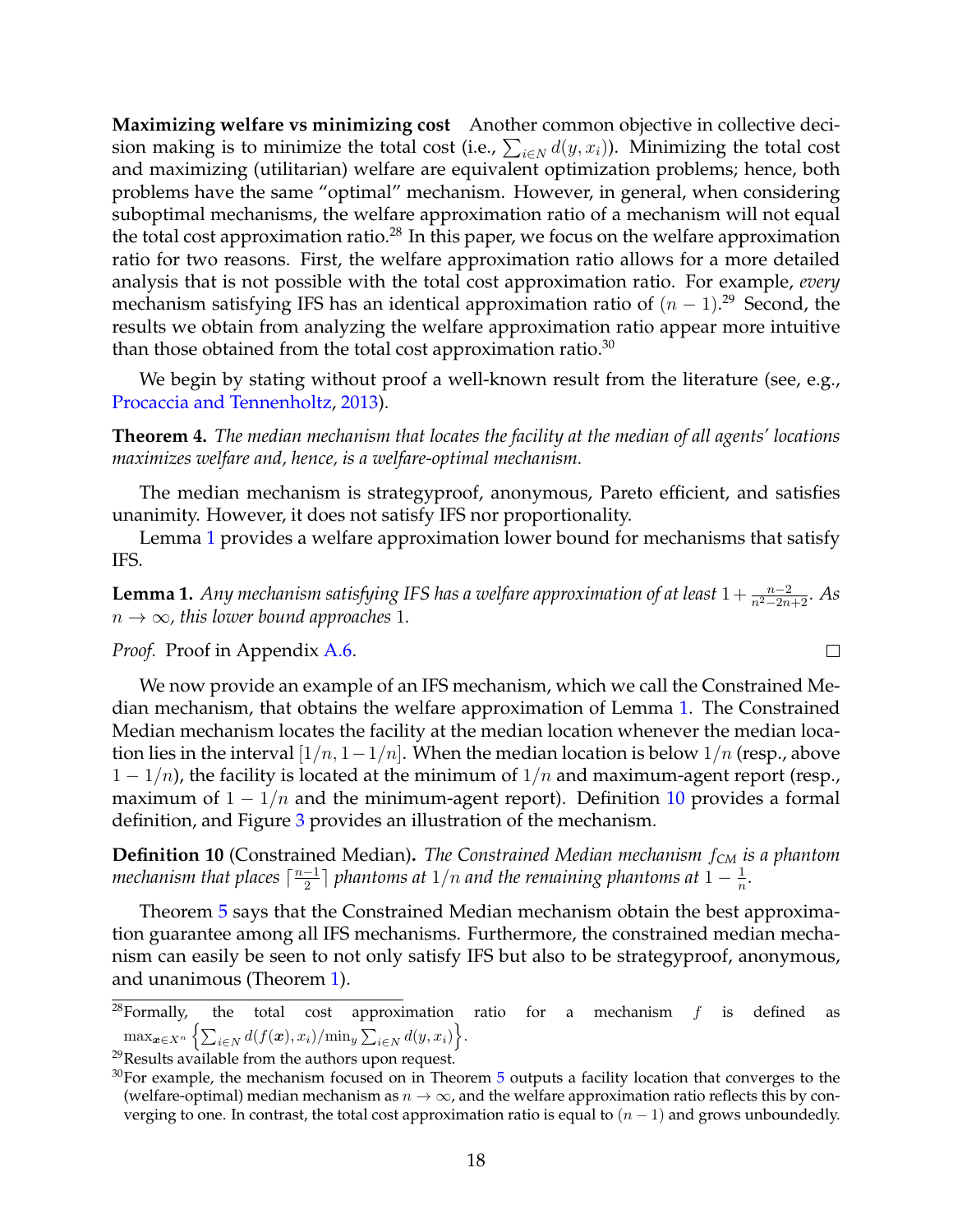<span id="page-18-0"></span>**Theorem 5.** *Among all IFS mechanisms, the Constrained Median mechanism provides the best approximation guarantee, i.e., it achieves the approximation ratio in Lemma [1.](#page-17-0) This mechanism is strategyproof, anonymous, and unanimous.*

*Proof.* Proof in Appendix [A.7.](#page-30-2)

Lemma [2](#page-18-1) provides a minimum welfare approximation bound for mechanisms that satisfy UFS (or proportionality or PF).

<span id="page-18-1"></span>**Lemma 2.** *Any mechanism satisfying UFS (or proportionality or PF) has a welfare approximation of at least*

$$
\max_{k \in \mathbb{N} \; : \; 0 \le k \le n/2} \frac{n(n-k)}{k^2 + (n-k)^2}.
$$
 (2)

*As* n → ∞*, this lower bound approaches*  $\frac{\sqrt{2}+1}{2} \approx 1.207.$ 

*Proof.* Proof in Appendix [A.8.](#page-33-0)

We now show that the Uniform Phantom mechanism obtains the welfare approximation of Lemma [2.](#page-18-1) This means that the Uniform Phantom mechanism provides the best welfare approximation guarantee among all UFS (or proportional or PF) mechanisms. Furthermore, from Theorem [2,](#page-12-1) we know that the Uniform Phantom mechanism is also strategyproof, anonymous, and unanimous.

<span id="page-18-3"></span>**Theorem 6.** *Among all UFS (or proportional or PF) mechanisms, the Uniform Phantom mechanism provides the best approximation guarantee, i.e., it achieves the approximation ratio in Lemma [2.](#page-18-1) This mechanism is strategyproof, anonymous, and unanimous.*

*Proof.* Proof in Appendix [A.9.](#page-34-0)

Figure [2](#page-19-1) illustrates these approximation results.

<span id="page-18-2"></span> $\Box$ 

 $\Box$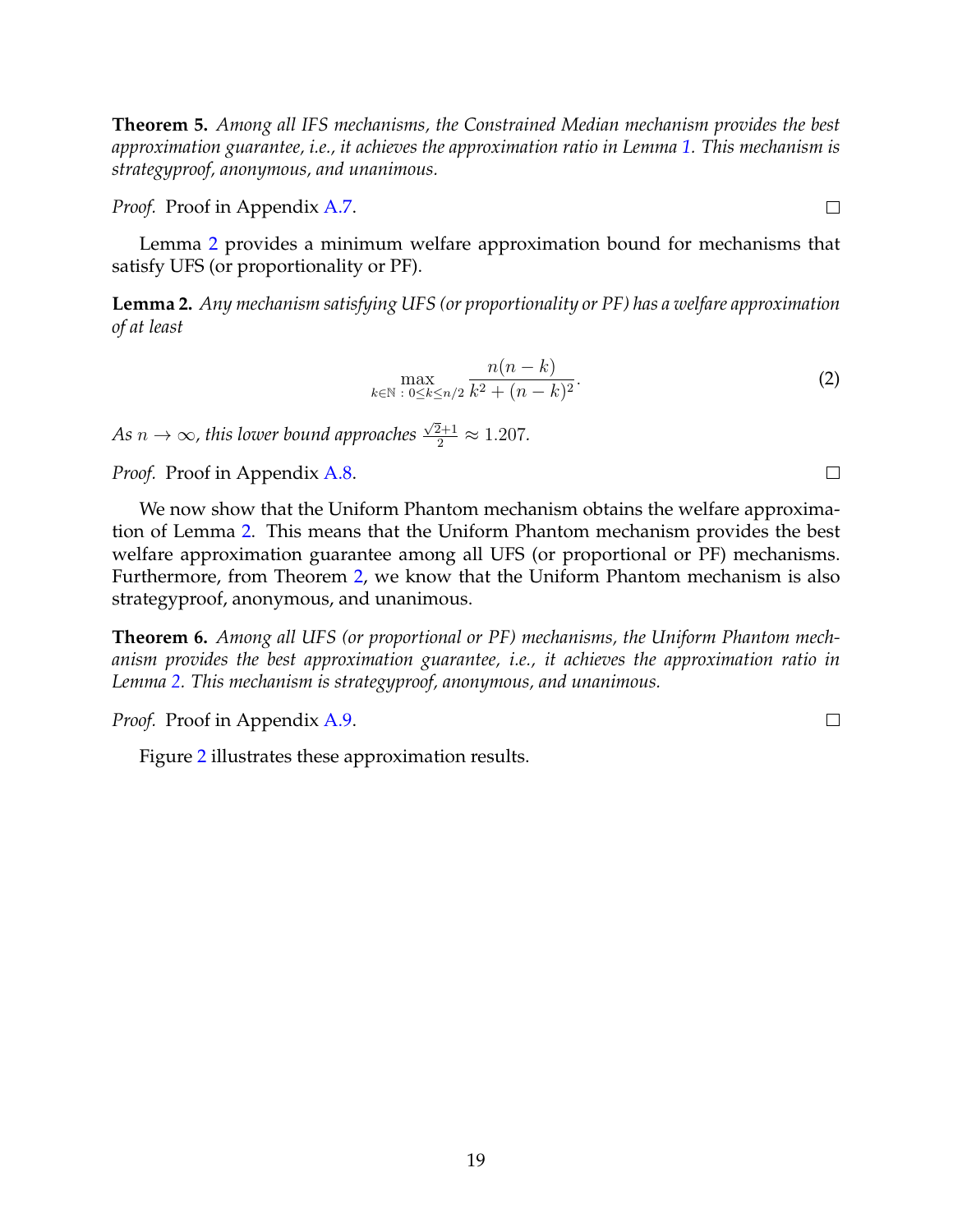<span id="page-19-1"></span>

Figure 2: Approximation ratio as a function of  $n$ . The welfare-optimal UFS (IFS) mechanism is also strategyproof, anonymous, and unanimous. The welfare-optimal UFS mechanism also satisfies proportionality and PF. The welfare-optimal IFS mechanism does not satisfy proportionality.

<span id="page-19-0"></span>

Figure 3: Facility location problem with  $n = 6$  agents, with location profile  $(0, 0, 0, 0, 0.8, 1)$ represented by x. The facility locations (represented by  $\bullet$ ) correspond to the: Median mechanism,  $y_{\text{med}} = 0$ ; Constrained Median mechanism,  $y_{\text{CM}} = \frac{1}{6}$  $\frac{1}{6}$ ; Nash mechanism,  $y_{\text{Nash}} \approx 0.284$ ; Average mechanism,  $y_{\text{avg}} = 0.3$ ; Uniform Phantom mechanism,  $y_{\text{Unif}} = \frac{2}{6}$  $\frac{2}{6}$ ; and Mid-point mechanism,  $y_{\text{mid}} = \frac{3}{6}$  $\frac{3}{6}$ .

## **7 Discussion**

Facility location is a classical problem in economic design. In this paper, we provided a deeper understanding of strategyproof and proportionally fair mechanisms.

Table [1](#page-20-4) provides an overview of most of the mechanisms considered in the paper and the properties they satisfy. Our results provide strong support for the desirability of the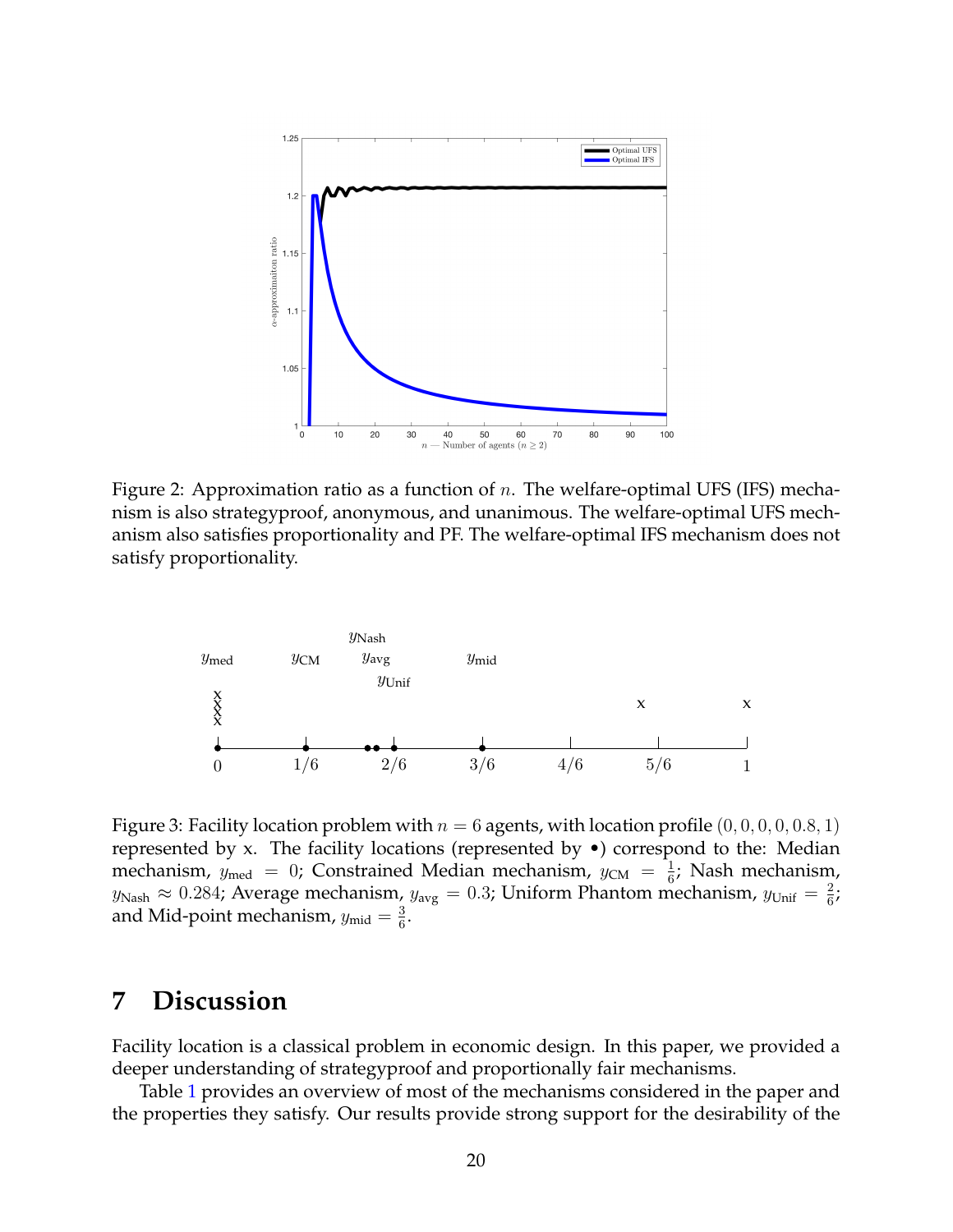<span id="page-20-4"></span>

| Mechanism              |            |     |                | Strategyproof PF UFS Proportionality IFS Unanimity |            |            | Util-approx (limit)                  |
|------------------------|------------|-----|----------------|----------------------------------------------------|------------|------------|--------------------------------------|
| <b>Uniform Phantom</b> | <u>Yes</u> | Yes | Yes            | <u>Yes</u>                                         | <u>Yes</u> | $Yes$      | $\frac{\sqrt{2}+1}{2} \approx 1.207$ |
| Median                 | <u>Yes</u> | No. | $\overline{N}$ | No                                                 | No         | $Yes$      |                                      |
| Constrained median     | $Yes$      | No. | No.            | <u>Yes</u>                                         | <u>Yes</u> | <u>Yes</u> |                                      |
| Nash mechanism         | No         | Yes | Yes            | Yes                                                | $Yes$      | <u>Yes</u> | $\in [\frac{\sqrt{2}+1}{2}, 2]$      |
| Midpoint mechanism     | - No       | No  | $N_{\Omega}$   | No                                                 | <u>Yes</u> | <u>Yes</u> | 2                                    |
| Average mechanism      | - No       | Yes | Yes            | Yes                                                | Yes        | Yes        | $\sqrt{2}+1$                         |

Table 1: Summary of results. All mechanisms are also anonymous and Pareto efficient. Proofs of the results for the Average mechanism can be found in Appendix [B.](#page-36-1)

Uniform Phantom mechanism in terms of satisfying fairness and strategyproofness. One can also consider the following property called Strong Proportional fairness (SPF) that is stronger than PF. Given a profile of locations x within range of distance  $R<sub>t</sub>$ , a facility location y satisfies *Strong Proportional Fairness (SPF)* if, for any subset of voters  $S ⊆ N$ within a range of distance  $r$ , the location should be at most  $R\frac{n-|S|}{n}+r$  distance from each agent in  $S$ , i.e.,  $d(y, x_i) \leq R \frac{n-|S|}{n} + r$  for all  $i \in S$ .

However, it can be easily shown that the Uniform Phantom Mechanism does not satisfy SPF. Our earlier characterization (that the Uniform Phantom Mechanism is the only SP and PF mechanism) implies that there exists no strategyproof and SPF mechanism. In this sense, the compatibility beween strategyproofness and fairness axioms ceases when we move from PF to SPF.

There are several directions of future work including extensions to multiple facilities, multiple dimensions, handling facility capacities, alternative fairness concepts, considering weaker notions of strategyproofness, or more general utility functions.

## **Acknowledgments**

The authors thank Arindam Pal, Hervé Moulin, and Mashbat Suzuki for valuable comments.

## **References**

- <span id="page-20-1"></span>**Arrow, Kenneth J., Amartya Sen, and Kotaro Suzumura**, *Handbook of social choice and welfare*, Vol. 2, Elsevier, 2010.
- <span id="page-20-3"></span>**Aziz, Haris and Barton E. Lee**, "The expanding approvals rule: improving proportional representation and monotonicity," *Social Choice and Welfare*, 2020, *54* (1), 1–45.
- <span id="page-20-0"></span>Aziz, Haris, Anna Bogomolnaia, and Hervé Moulin, "Fair mixing: the case of dichotomous preferences," in "Proceedings of the 2019 ACM Conference on Economics and Computation" 2019, pp. 753–781.
- <span id="page-20-2"></span>**Aziz, Haris, Felix Brandt, Edith Elkind, and Piotr Skowron**, "Computational social choice: The first ten years and beyond," in "Computing and software science," Springer, 2019, pp. 48–65.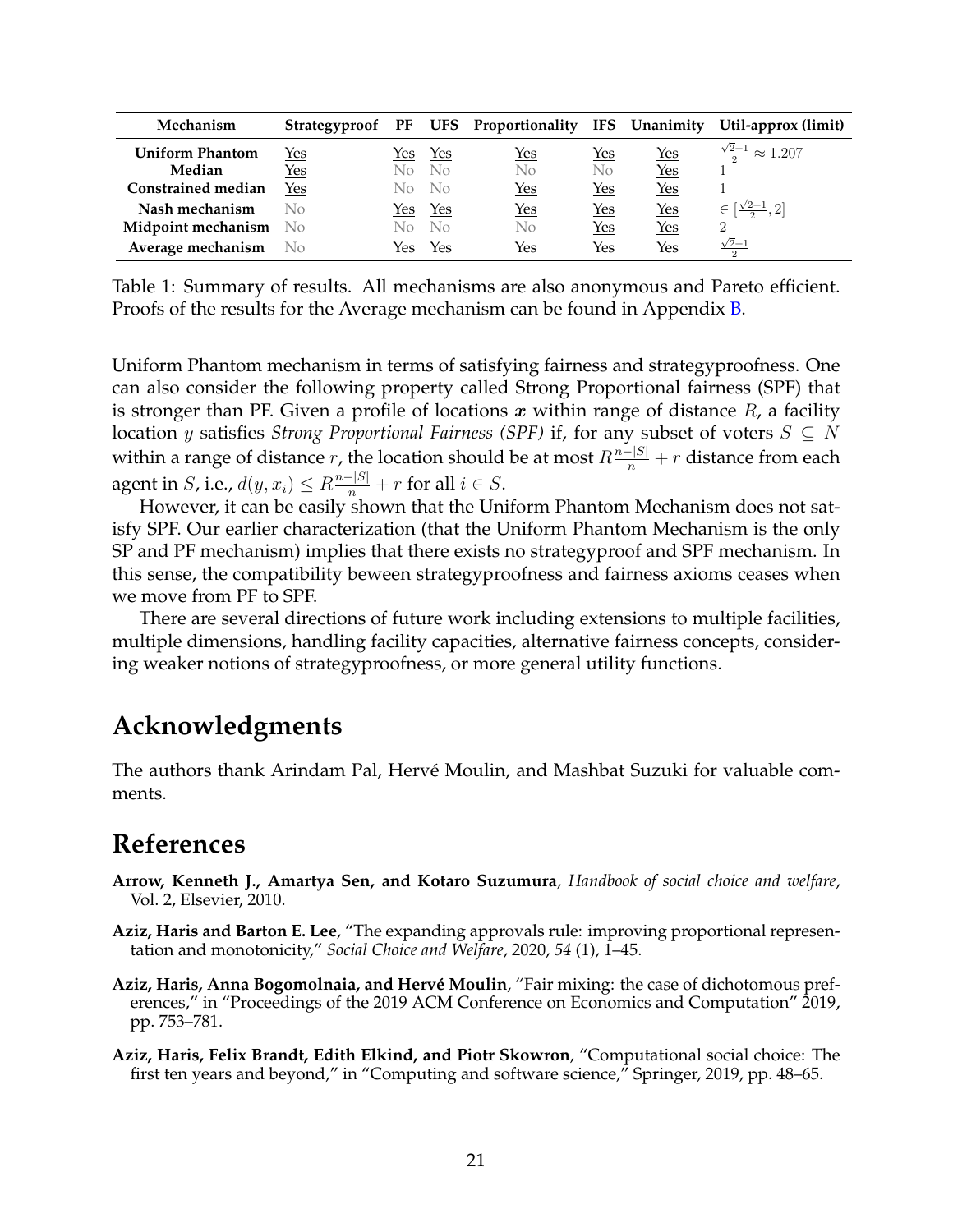- <span id="page-21-7"></span>**Aziz, Haris, Hau Chan, Barton E. Lee, and David C. Parkes**, "The capacity constrained facility location problem," *Games and Economic Behavior*, 2020, *124*, 478–490.
- <span id="page-21-8"></span>**Aziz, Haris, Hau Chan, Barton E. Lee, Bo Li, and Toby Walsh**, "Facility location problem with capacity constraints: Algorithmic and mechanism design perspectives," in "Proceedings of the AAAI Conference on Artificial Intelligence," Vol. 34 2020, pp. 1806–1813.
- <span id="page-21-16"></span>**Aziz, Haris, Markus Brill, Vincent Conitzer, Edith Elkind, Rupert Freeman, and Toby Walsh**, "Justified Representation in Approval-Based Committee Voting," *Social Choice and Welfare*, 2017, pp. 461–485.
- <span id="page-21-1"></span>**Barberà, Salvador and Antonio Nicolò**, "Information disclosure with many alternatives," *Social Choice and Welfare*, 2021, pp. 1–23.
- <span id="page-21-4"></span>**Barberà, Salvador and Matthew Jackson, "A characterization of strategy-proof social choice func**tions for economies with pure public goods," *Social Choice and Welfare*, 1994, *11* (3), 241–252.
- <span id="page-21-15"></span>Barberà, Salvador, Dolors Berga, and Bernardo Moreno, "Individual versus group strategyproofness: When do they coincide?," *Journal of Economic Theory*, 2010, *145* (5), 1648–1674.
- <span id="page-21-5"></span>**Barberà, Salvador, Jordi Massó, and Shigehiro Serizawa, "Strategy-proof voting on compact** ranges," *Games and Economic Behavior*, 1998, *25*, 272–291.
- <span id="page-21-13"></span>**Bigman, David and Hippolyte Fofack**, "Spatial indicators of access and fairness for the location of public facilities," *Geographical targeting for poverty alleviation: methodology and applications. The World Bank, Washington, DC*, 2000, pp. 181–206.
- <span id="page-21-11"></span>**Bogomolnaia, Anna and Hervé Moulin, "Random matching under dichotomous preferences,"** *Econometrica*, 2004, *72* (1), 257–279.
- <span id="page-21-0"></span>**Border, Kim C. and James S. Jordan**, "Straightforward Elections, Unanimity and Phantom Voters," *Review of Economic Studies*, 1983, *50* (1), 153–170.
- <span id="page-21-3"></span>**Brandeau, Margaret L. and Samuel S. Chiu**, "An overview of representative problems in location research," *Management Science*, 1989, *35* (6), 645–674.
- <span id="page-21-9"></span>**Cantala, David**, "Choosing the level of a public good when agents have an outside option," *Social Choice and Welfare*, 2004, *22* (3), 491–514.
- <span id="page-21-14"></span>**Caragiannis, Ioannis, Ariel Procaccia, and Nisarg Shah**, "Truthful univariate estimators," in "International Conference on Machine Learning" PMLR 2016, pp. 127–135.
- <span id="page-21-10"></span>**Chan, Hau, Aris Filos-Ratsikas, Bo Li, Minming Li, and Chenhao Wang**, "Mechanism Design for Facility Location Problems: A Survey," in "Proceedings of the 30th International Joint Conference on Artificial Intelligence (IJCAI)" 2021.
- <span id="page-21-6"></span>**Ching, Stephen**, "Strategy-proofness and "Median Voters"," *International Journal of Game Theory*, 1997, *26*, 473–490.
- <span id="page-21-12"></span>**D'Aspremont, Claude and Louis Gevers**, "Equity and the informational basis of social choice," *Review of economic studies*, 1977, *46*, 199–210.
- <span id="page-21-17"></span>**Debreu, Gerard**, "A social equilibrium existence theorem," *Proceedings of the National Academy of Sciences*, 1952, *38* (10), 886–893.
- <span id="page-21-2"></span>**Dragu, Tiberiu and Michael Laver**, "Coalition governance with incomplete information," *Journal of Politics*, 2019, *81* (3), 923–936.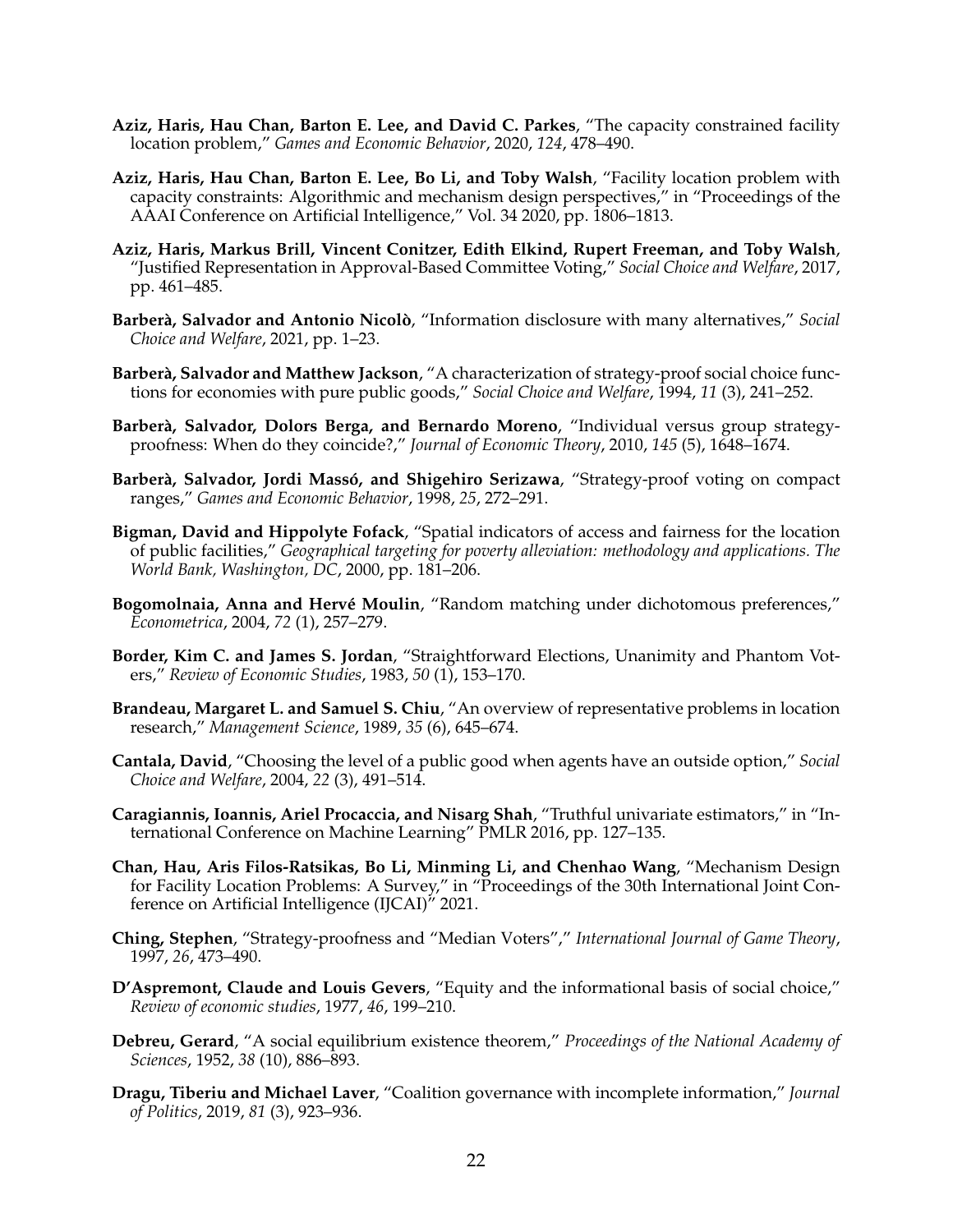<span id="page-22-17"></span>**Dummett, Michael**, *Voting Procedures*, Oxford University Press, 1984.

- <span id="page-22-9"></span>**Dummett, Michael**, *Principles of Electoral Reform*, Oxford University Press, 1997.
- <span id="page-22-6"></span>**Ehlers, Lars**, "Multiple Public Goods and Lexicographic Preferences," *Journal of Mathematical Economics*, 2002, *37* (1), 1–14.
- <span id="page-22-7"></span>**Ehlers, Lars**, "Multiple Public Goods and Lexicographic Preferences and Single-Plateaued Preference Rules," *Games and Economic Behavior*, 2003, *43* (1), 1–27.
- <span id="page-22-10"></span>**Endriss, Ulle**, *Trends in computational social choice*, Lulu. com, 2017.
- <span id="page-22-11"></span>**Faliszewski, Piotr, Piotr Skowron, Arkadii Slinko, and Nimrod Talmon**, "Multiwinner Voting: A New Challenge for Social Choice Theory," in U. Endriss, ed., *Trends in Computational Social Choice*, 2017, chapter 2. Forthcoming.
- <span id="page-22-19"></span>**Fan, Ky**, "Fixed-point and minimax theorems in locally convex topological linear spaces," *Proceedings of the National Academy of Sciences of the United States of America*, 1952, *38* (2), 121.
- <span id="page-22-0"></span>**Feldman, Michal, Amos Fiat, and Iddan Golomb**, "On voting and facility location," in "Proceedings of the 17th ACM Conference on Electronic Commerce (ACM-EC)" 2016, pp. 269–286.
- <span id="page-22-2"></span>**Freeman, Rupert, David M. Pennock, Dominik Peters, and Jennifer Wortman Vaughan**, "Truthful aggregation of budget proposals," *Journal of Economic Theory*, 2021, *193*, 105234.
- <span id="page-22-3"></span>**Gibbard, Allan**, "Manipulation of voting schemes: A general result," *Econometrica*, 1973, *41* (4), 587–601.
- <span id="page-22-18"></span>**Glicksberg, Irving L.**, "A further generalization of the Kakutani fixed point theorem, with application to Nash equilibrium points," *Proceedings of the American Mathematical Society*, 1952, *3* (1), 170–174.
- <span id="page-22-13"></span>**Hammond, Peter J.**, "Equity, Arrow's conditions, and Rawls' difference principle," *Econometrica*, 1976, pp. 793–804.
- <span id="page-22-8"></span>**Jackson, Matthew O. and Antonio Nicolò**, "The strategy-proof provision of public goods under congestion and crowding preferences," *Journal of Economic Theory*, 2004, *115*, 278–308.
- <span id="page-22-15"></span>**Jennings, Andrew B.**, "Monotonicity and manipulability of ordinal and cardinal social choice functions.," *PhD thesis*, 2010.
- <span id="page-22-4"></span>**Jennings, Andrew, Rida Laraki, Clemens Puppe, and Estelle Varloot**, "New Characterizations of Strategy-Proofness under Single-Peakedness," *arXiv preprint arXiv:2102.11686*, 2021.
- <span id="page-22-14"></span>**Jung, Christopher, Sampath Kannan, and Neil Lutz**, "Service in your neighborhood: Fairness in center location," *Foundations of Responsible Computing (FORC)*, 2020.
- <span id="page-22-12"></span>**Klamler, Christian**, "Fair division," in "Handbook of group decision and negotiation," Springer, 2010, pp. 183–202.
- <span id="page-22-5"></span>**Klaus, Bettina and Panos Protopapas**, "On strategy-proofness and single-peakedness: medianvoting over intervals," *International Journal Game Theory*, 2020, *49* (4), 1059–1080.
- <span id="page-22-1"></span>**Kurz, Sascha, Nicola Maaser, and Stefan Napel**, "On the democratic weights of nations," *Journal of Political Economy*, 2017, *125* (5), 1599–1634.
- <span id="page-22-16"></span>**Laffond, Gilbert**, "Revelations Des Preferences et Utilites Unimodles," ´ *Working Paper: Laboratoire d'Econometrie du CNAM*, 1980.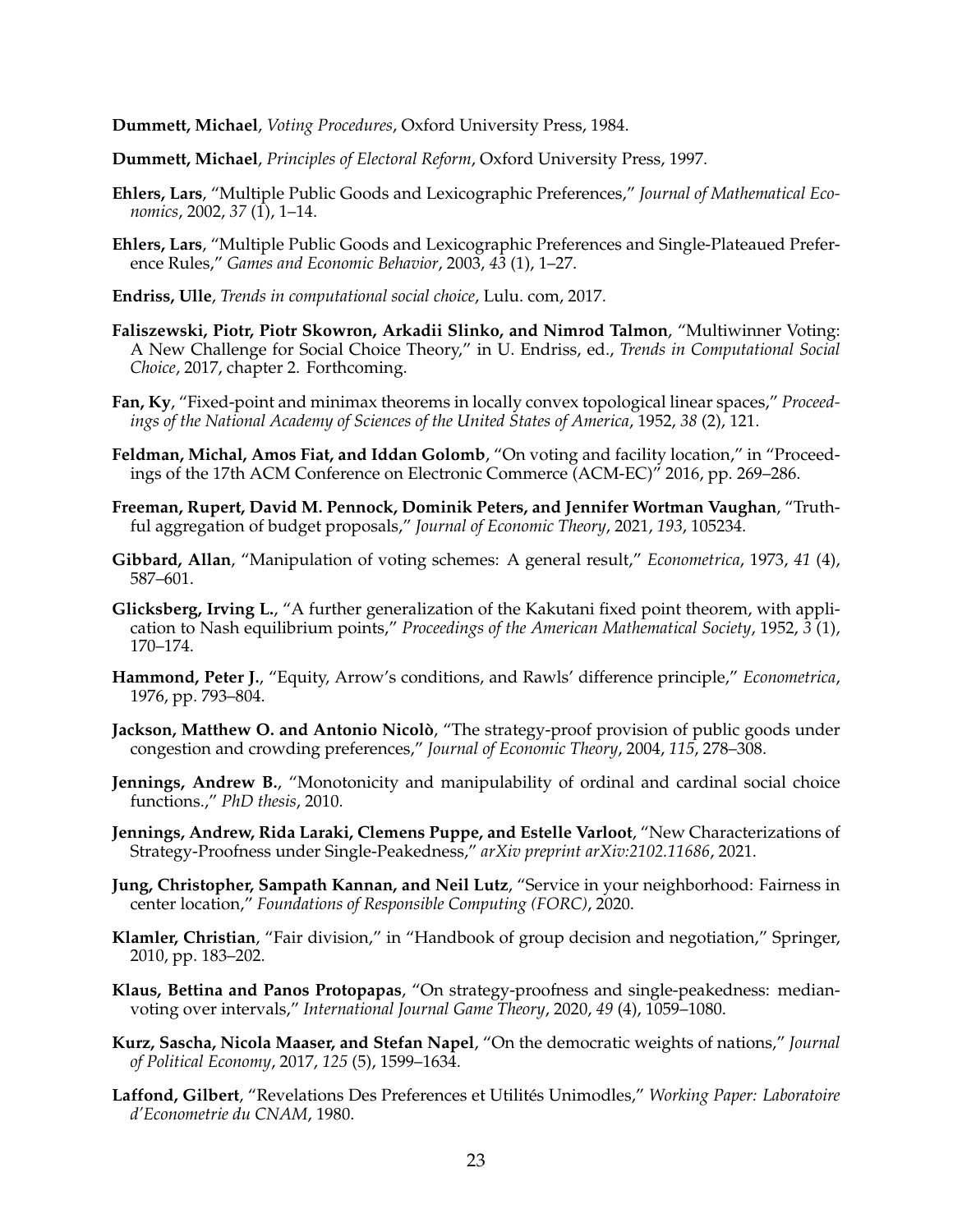- <span id="page-23-20"></span>**Lam, Alexander, Haris Aziz, and Toby Walsh**, "Nash Welfare and Facility Location," *The 8th International Workshop on Computational Social Choice (COMSOC-2021)*, 2021.
- <span id="page-23-13"></span>Laslier, Jean-François and M Remzi Sanver, *Handbook on approval voting*, Springer Science & Business Media, 2010.
- <span id="page-23-3"></span>**Massó, Jordi and Inés Moreno De Barreda**, "On strategy-proofness and symmetric singlepeakedness," *Games and Economic Behavior*, 2011, *72* (2), 467 –484.
- <span id="page-23-9"></span>**Mill, John Stuart**, *Considerations on representative government* 1861.
- <span id="page-23-7"></span>**Miyagawa, Eiichi**, "Mechanisms for providing a menu of public goods," *PhD dissertation, University of Rochester*, 1998.
- <span id="page-23-8"></span>**Miyagawa, Eiichi**, "Locating libraries on a street," *Social Choice and Welfare*, 2001, *18*, 527–541.
- <span id="page-23-0"></span>**Moulin, Hervé**, "On Strategy-proofness and single peakedness," *Public Choice*, 1980, 45 (4), 437– 455.
- <span id="page-23-14"></span>**Moulin, Herv´e**, *Fair division and collective welfare*, MIT press, 2003.
- <span id="page-23-16"></span>**Moulin, Herv´e**, "One-dimensional mechanism design," *Theoretical Economics*, 2017, *12* (2), 587– 619.
- <span id="page-23-15"></span>**Mulligan, Gordon**, "Equality measures and facility location," *Papers in Regional Science*, 1991, *70* (4), 345–365.
- <span id="page-23-10"></span>**Nash, John**, "The Bargaining Problem," *Econometrica*, 1950, *18* (2), 155–162.
- <span id="page-23-11"></span>**Nash, John**, "Two-Person Cooperative Games," *Econometrica*, 1953, *21* (1), 128–140.
- <span id="page-23-5"></span>**Nehring, Klaus and Clemens Puppe**, "The structure of strategy-proof social choice — Part I: General characterization and possibility results on median spaces," *Journal of Economic Theory*, 2006, *135* (1), 269–305.
- <span id="page-23-6"></span>**Nehring, Klaus and Clemens Puppe**, "Efficient and strategy-proof voting rules: A characterization," *Games and Economic Behavior*, 2007, *59* (1), 132–153.
- <span id="page-23-1"></span>**Nisan, N. and A. Ronen**, "Algorithmic Mechanism Design," *Games and Economic Behavior*, 2001, *35* (1), 166–196.
- <span id="page-23-4"></span>**Peremans, W., H. Peters, H. v.d. Stel, and T. Storcken**, "Strategy-proofness on Euclidean spaces," *Social Choice and Welfare*, 1997, *14*, 379–401.
- <span id="page-23-2"></span>**Procaccia, Ariel D. and Moshe Tennenholtz**, "Approximate Mechanism Design Without Money," in "Proceedings of the 14th ACM Conference on Electronic Commerce (ACM-EC)" ACM Press 2013, pp. 1–26.
- <span id="page-23-12"></span>**Rawls, John**, *A Theory of Justice*, Harvard University Press, 1971.
- <span id="page-23-17"></span>Renault, Régis and Alain Trannoy, "Protecting Minorities through the Average Voting Rule," *Journal of Public Economic Theory*, 2005, *7* (2), 169–199.
- <span id="page-23-18"></span>**Renault, Régis and Alain Trannoy**, "Assessing the extent of strategic manipulation: the average vote example," *SERIEs*, 2011, *2* (4), 497–513.
- <span id="page-23-19"></span>Sánchez-Fernández, Luis, Edith Elkind, Martin Lackner, Norberto Fernández, Jesús Fisteus, **Pablo Basanta Val, and Piotr Skowron**, "Proportional justified representation," in "Proceedings of the AAAI Conference on Artificial Intelligence," Vol. 31 2017.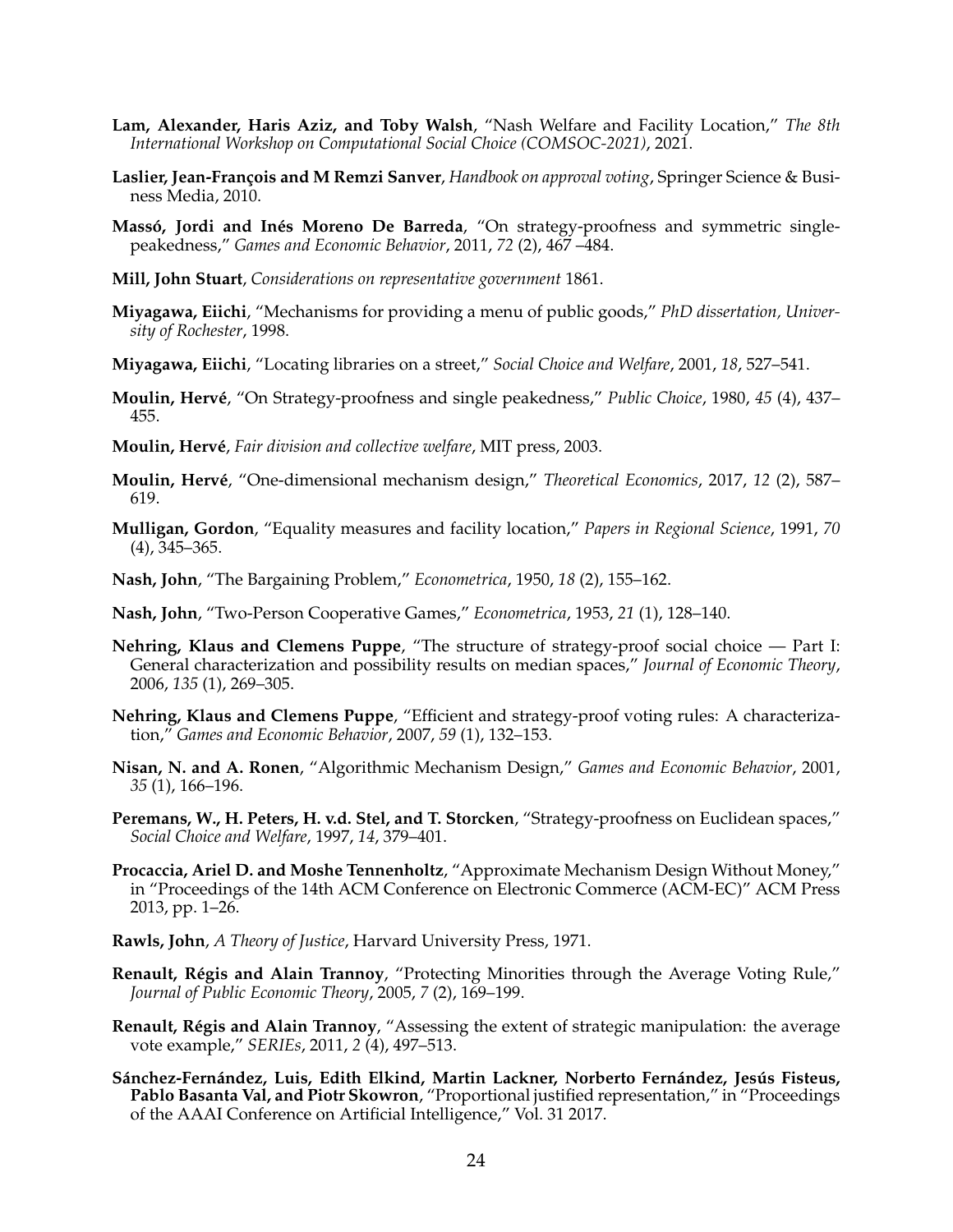- <span id="page-24-1"></span>**Satterthwaite, Mark Allen**, "Strategy-proofness and Arrow's conditions: Existence and correspondence theorems for voting procedures and social welfare functions," *Journal of Economic Theory*, 1975, *10*, 187–217.
- <span id="page-24-0"></span>**Schummer, James and Rakesh V. Vohra**, "Strategy-proof Location on a Network," *Journal of Economic Theory*, 2002, *104*, 405–428.
- <span id="page-24-5"></span>**Sen, Amartya**, "Equality of what?," *The Tanner lecture on human values*, 1980, *1*, 197–220.
- <span id="page-24-6"></span>**Shapley, Lloyd S.**, *A Value for* n*-Person Games*, Princeton, NJ: Princeton University Press,
- <span id="page-24-9"></span>**Sprumont, Yves**, "The division problem with single-peaked preferences: a characterization of the uniform allocation rule," *Econometrica: Journal of the Econometric Society*, 1991, pp. 509–519.
- <span id="page-24-2"></span>**Steinhaus, Hugo**, "The problem of fair division," *Econometrica*, 1948, *16*, 101–104.
- <span id="page-24-4"></span>**Weymark, John A., "A unified approach to strategy-proofness for single-peaked preferences,"** *SERIEs*, 2011, *2* (4), 529–550.
- <span id="page-24-7"></span>**Yaari, Menahem E**, "Rawls, Edgeworth, Shapley, Nash: Theories of distributive justice reexamined," *Journal of Economic Theory*, 1981, *24* (1), 1–39.
- <span id="page-24-11"></span>**Yamamura, Hirofumi and Ryo Kawasaki**, "Generalized average rules as stable Nash mechanisms to implement generalized median rules," *Social Choice and Welfare*, March 2013, *40* (3), 815–832.
- <span id="page-24-3"></span>**Zanjirani Farahani, Reza and Masoud Hekmatfar**, *Facility location: concepts, models, algorithms and case studies*, Springer Science & Business Media, 2009.
- <span id="page-24-8"></span>**Zhou, Houyu, Minming Li, and Hau Chan**, "Strategyproof Mechanisms For Group-Fair Facility Location Problems," *CoRR*, 2021, *abs/2107.05175.*

## **A Omitted proofs**

### <span id="page-24-10"></span>**A.1 Proof of Proposition [1](#page-8-0)**

*Proof of Proposition [1.](#page-8-0)* Point (i): We wish to prove that UFS implies proportionality, IFS, and unanimity. Let x be an arbitrary location profile and let y be a facility location that satisfies UFS. From the definition of UFS, it is immediate that IFS and unanimity are satisfied. It remains to prove that proportionality is satisfied. For sake of a contradiction, suppose that proportionality is not satisfied. That is, x is such that  $x_i \in \{0, 1\}$  for all  $i \in N$ and  $y \neq \frac{|i \in N : x_i = 1|}{n}$  $\frac{n}{n}$ . Let  $k = |i \in N : x_i = 1|$ . If  $k = 0$ , then UFS requires that  $y = 0$ , and proportionality is satisfied—a contradiction. If  $k > 0$ , then UFS requires that:

$$
|1-y| \le 1 - \frac{k}{n} \iff y \ge \frac{k}{n} \qquad \text{and} \qquad |0-y| \le 1 - \frac{n-k}{n} \iff y \le \frac{k}{n}.
$$

The inequalities above imply that  $y = \frac{k}{n}$  $\frac{\kappa}{n}$  and proportionality is satisfied—a contradiction.

Point (ii): We wish to prove that PF implies UFS. This follows immediately by noting that a set of agents all located at the same location are within a range of distance  $r = 0$ . Taking  $r = 0$  in the PF definition shows that PF implies UFS.

It is straightforward to see that the relations in the proposition are strict and also that there is no logical relation between proportionality, IFS, and unanimity. We omit the proofs.  $\Box$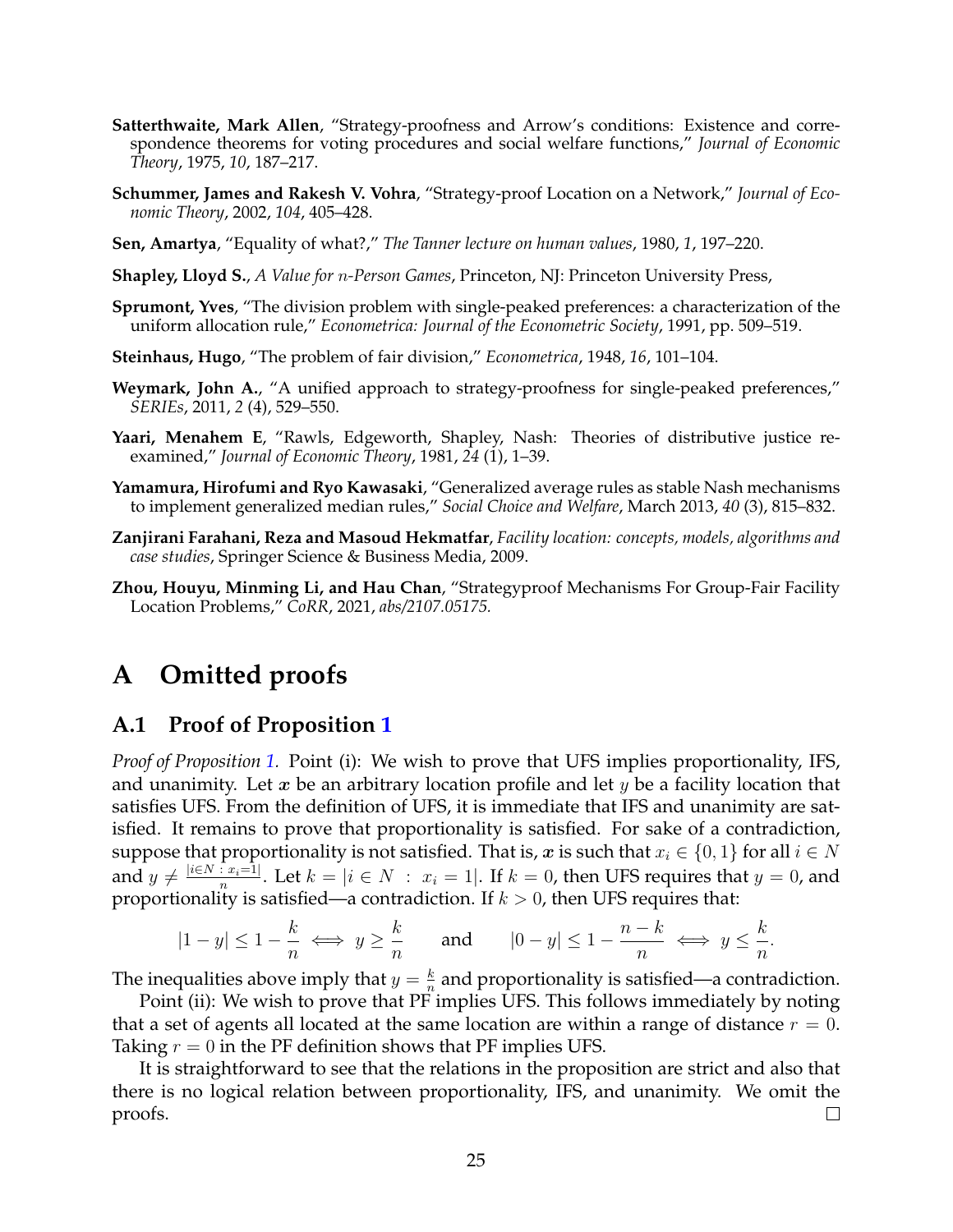### <span id="page-25-0"></span>**A.2 Proof of Proposition [2](#page-9-0)**

*Proof of Proposition [2.](#page-9-0)* Part (i): We wish to prove that the median mechanism satisfies unanimity and strategyproofness, but does not satisfy IFS, PF, UFS, nor Proportionality. The median mechanism is known to be strategyproof [\(Procaccia and Tennenholtz,](#page-23-2) [2013\)](#page-23-2); it is also clearly unanimous. If  $n-1$  agents at 0 and 1 agent at 1, the median mechanism locates the facility at 0. This violates both IFS and Proportionality (and hence also UFS and PF).

Part (ii): We wish to prove that the midpoint mechanism satisfies IFS and unanimity, but does not satisfy strategyproofness, PF, UFS, nor Proportionality. The midpoint mechanism places the facility at the average of the leftmost and rightmost agent. It is therefore unanimous but not strategyproof. The maximum cost that can be incurred by an agent is  $1/2$ , which is obtained when the leftmost agent is at 0 and the rightmost agent is at 1. However, this IFS is satisfied since  $n \geq 2$ . To see that the midpoint mechanism does not satisfy Proportionality, consider the agent location profile with 2 agents at 0 and 1 agent at 1. The midpoint mechanism places the facility at  $1/2$ , but Proportionality requires that the mechanism is placed at 1/3. Since Proportionality is not satisfied, UFS and PF are also not satisfied.

Part (iii): We wish to prove that the Nash mechanism satisfies PF but is not strategyproof. To this end, we first define a notion of monotonicity that requires that if a location profile is modified by an agent shifting its location, the facility placement under the modified profile will not shift in the opposite direction. Definition [11](#page-25-1) formalizes this notion.

<span id="page-25-1"></span>**Definition 11** (Monotonic)**.** *A mechanism* f *is* monotonic *if*

$$
f(\boldsymbol{x}) \leq f(\boldsymbol{x}')
$$

for all  $f(\boldsymbol{x})$  and  $f(\boldsymbol{x}')$  such that  $x_i \leq x'_i$  for all  $i \in N$  and  $x_i < x'_i$  for some  $i \in N$ .

We next prove the following auxiliary lemma.

<span id="page-25-2"></span>**Lemma 3.** *A mechanism that satisfies UFS and monotonicity also satisfies PF.*

*Proof of Lemma* [3.](#page-25-2) Let x be an arbitrary agent location profile, and f be a mechanism that satisfies UFS and monotonicity. Consider the set  $S = \{1, \ldots, m\} \subset N$  of m agents and denote  $r := \max_{i \in S} \{x_i\} - \min_{i \in S} \{x_i\}$ . We prove that the maximum distance of the facility from any agent in *S* is at most  $\frac{n-m}{n} + r$ .

Denote  $f := \arg \max_{i \in S} \{d(f(\boldsymbol{x}), x_i)\}\$ as the agent in S whose location  $x_f$  under x is furthest from the respective facility location<sup>31</sup>. Consider the modified profile  $x'$  where  $x_i' = \max_{i \in S} \{x_i\}$  for all  $i \in S$  if  $f(\boldsymbol{x}) \ge x_f$  and  $x_i' = \min_{i \in S} \{x_i\}$  for all  $i \in S$  if  $f(\boldsymbol{x}) < x_f$ . Also,  $x'_i = x_i$  for all  $i \in N \setminus S$ . In other words, the agents in S have their locations moved to the rightmost agent in  $S$  if the facility is weakly right of the furthest agent of  $S$  under x. If the facility is strictly left of the furthest agent of  $S$  under  $x$ , the agents in  $S$  have their locations moved to the leftmost agent.

<sup>&</sup>lt;sup>31</sup>This is either  $\max_{i \in S}{x_i}$  or  $\min_{i \in S}{x_i}$ .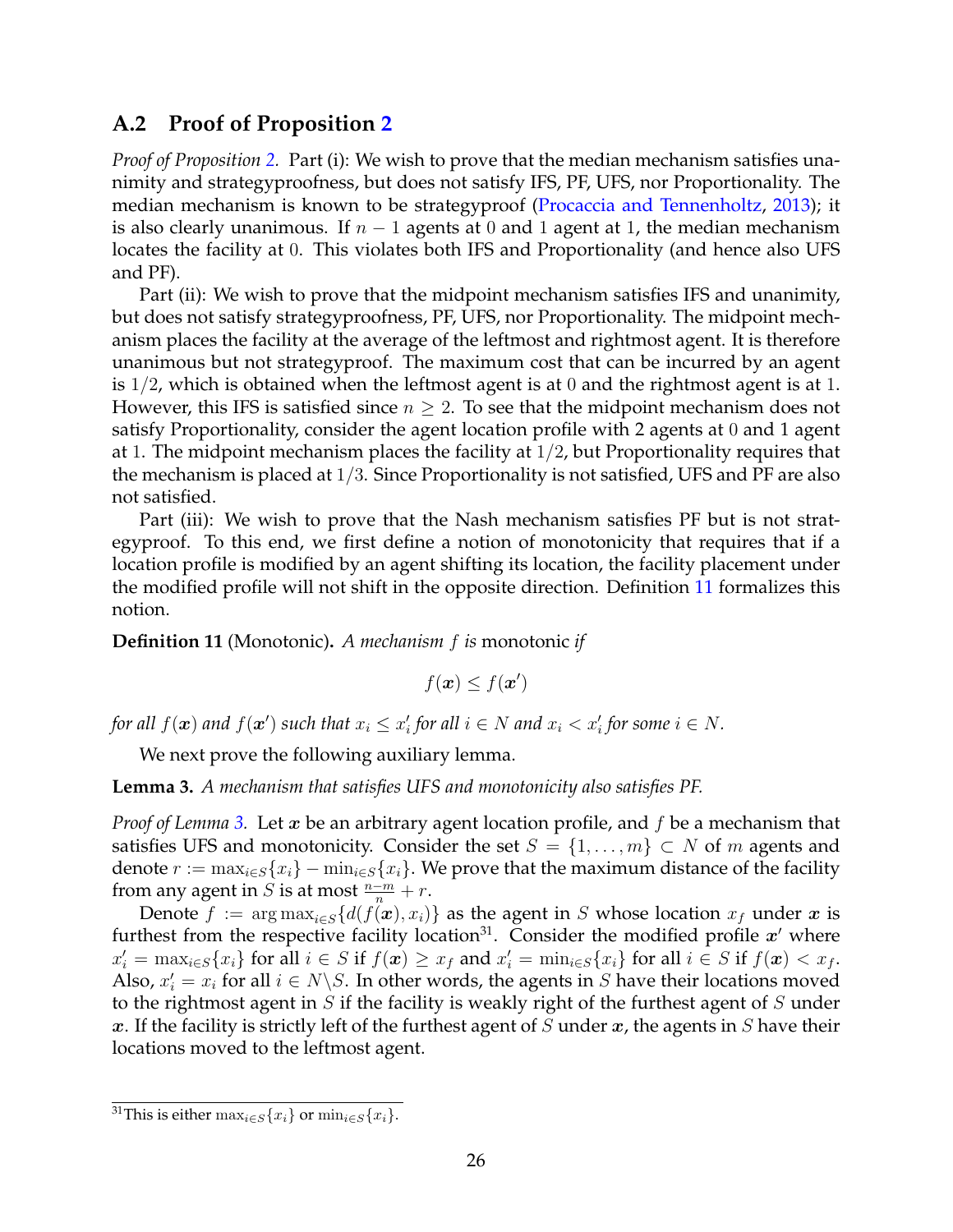Due to monotonicity, the facility does not move closer to  $x_f$  when modifying  $\bm{x}$  to  $\bm{x}'$ , so we have

$$
d(f(\mathbf{x}'), x_f) \geq d(f(\mathbf{x}), x_f).
$$

Note that all  $m$  agents of  $S$  are at the same location under  $\boldsymbol{x}'$ . Denote this location as  $x'_S$ . Due to UFS, we also have

$$
d(f(\mathbf{x}'), x_S') \leq \frac{n-m}{n}.
$$

We therefore have

$$
d(f(\boldsymbol{x}), x_f) \leq d(f(\boldsymbol{x}'), x_f) \leq d(f(\boldsymbol{x}'), x'_S) + r \leq \frac{n-m}{n} + r.
$$

 $\Box$ 

The Nash mechanism is known to satisfy UFS and monotonicity [\(Lam et al.,](#page-23-20) [2021\)](#page-23-20). It therefore satisfies PF.  $\Box$ 

### <span id="page-26-0"></span>**A.3 Proof of Proposition [3](#page-11-0)**

*Proof of Proposition [3.](#page-11-0)* We wish to prove that each of the requirements in Theorem [1](#page-10-0) are necessary for the theorem to hold. We show that if any one of the requirements (i.e., strategyproofness, unanimity, anonymity, and IFS) are removed, then the Theorem [1—](#page-10-0)not only fails to hold—but there exists such a mechanism. We do this by providing examples of mechanisms that fulfill all but one of the requirements of Theorem [1](#page-10-0) but is not a phantom mechanism with the  $n - 1$  phantoms contained in  $[1/n, 1 - 1/n]$ .

**Strategyproofness.** By Proposition [2,](#page-9-0) the midpoint mechanism is an example of a mechanism is not strategyproof, but satisfies unanimity, anonymity and IFS. However, the midpoint mechanism is not a phantom mechanism—this follows immediately because phantom mechanisms are necessarily strategyproof.

**Unanimity.** For  $n \geq 2$ , consider the constant- $\frac{1}{2}$  mechanism, whereby the facility is always located at  $\frac{1}{2}$ . This mechanism is clearly strategyproof and anonymous and does not satisfy unanimity. Furthermore, it satisfies IFS because the largest cost that any agent can experience is  $\frac{1}{2}$ , which is (weakly) lower than  $1-\frac{1}{n}$  $\frac{1}{n}$  for any  $n \geq 2$ . However, the constant- $\frac{1}{2}$  mechanism is not a phantom mechanism—this follows immediately because phantom mechanisms necessarily satisfy unanimity.<sup>32</sup>

<sup>&</sup>lt;sup>32</sup>Recall that Definition [8](#page-10-1) defines the family of Phantom mechanism as having  $(n - 1)$  phantoms. In the literature, a broader class of mechanisms that has  $(n + 1)$  phantoms is sometimes referred to as the class of phantom mechanism; unanimity is not necessarily satisfied by mechanisms in this broader class.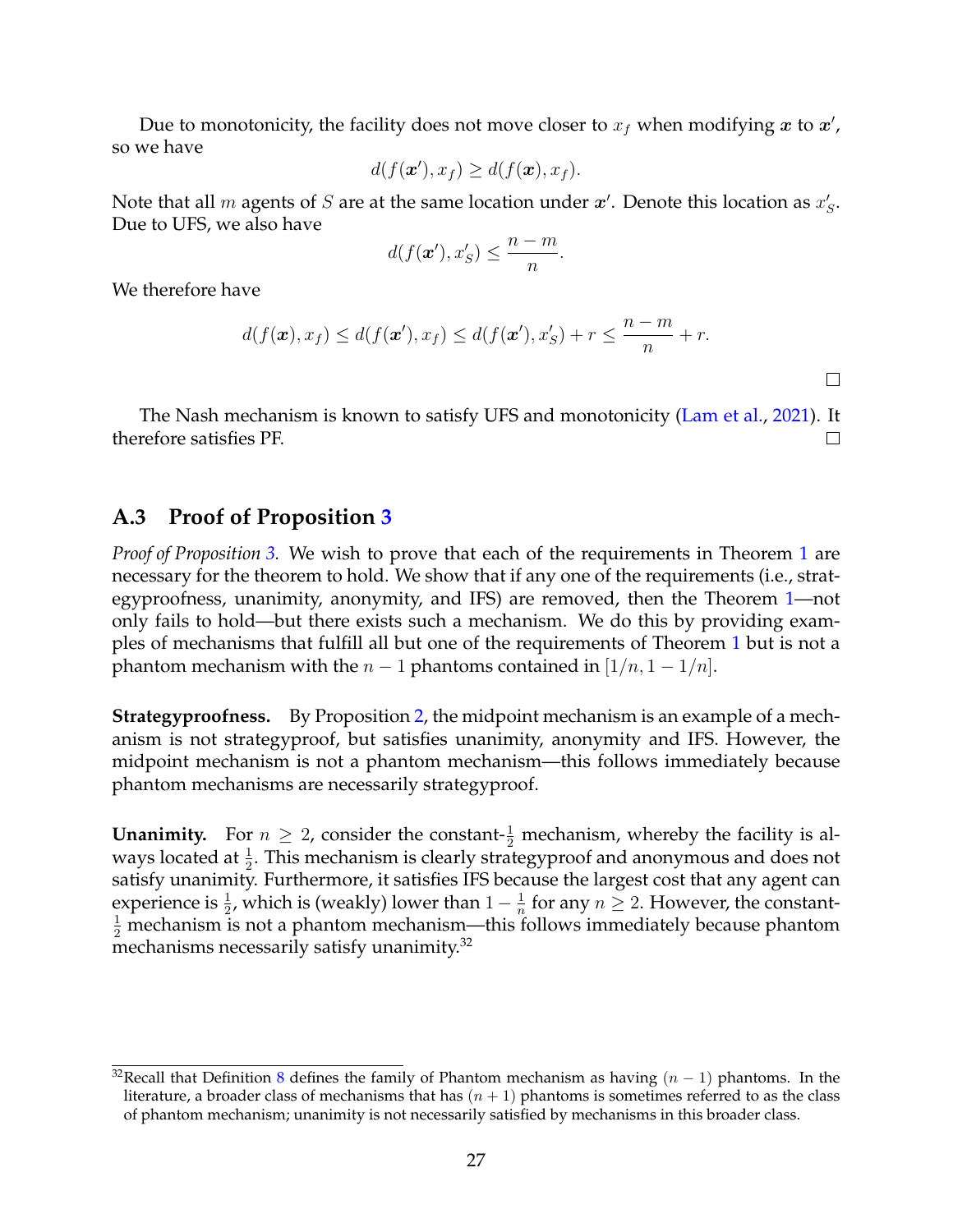**Anonymity.** For simplicity take  $n = 3$  and consider the mechanism f that locates the facility at

$$
f(\boldsymbol{x}) := \max\{\min\{x_1, \frac{1}{3} + \varepsilon\}, \min\{x_2, \frac{1}{3}\}, \min\{x_3, \frac{1}{3}\},\
$$

$$
\min\{x_1, x_2, 1 - \frac{1}{3}\}, \min\{x_2, x_3, 1 - \frac{1}{3}\}, \min\{x_1, x_3, 1 - \frac{1}{3}\},\
$$

$$
\min\{x_1, x_2, x_3, 1\}, 0\},
$$

where  $\varepsilon > 0$  is sufficiently small. This is a Generalized Median Mechanism [\(Border and](#page-21-0) [Jordan,](#page-21-0) [1983\)](#page-21-0) and, hence, is strategyproof. Furthermore, it is easy to see that  $f$  is unani-mous. [Border and Jordan'](#page-21-0)s [\(1983\)](#page-21-0) Lemma 3 then says that  $f$  is Pareto efficient. However, the mechanism is not anonymous: for  $\boldsymbol{x} = (0,0,1)$ ,  $f(\boldsymbol{x}) = 1/3$ , but for  $\boldsymbol{x}' = (1,0,0)$ ,  $f(\boldsymbol{x}') = 1/3 + \varepsilon.$ 

We now show that the mechanism satisfies IFS. Since the mechanism is Pareto efficient, IFS is trivially satisfied if  $x_i \leq 1 - \frac{1}{3}$  $\frac{1}{3}$  for all  $i \in N$  or if  $x_i \geq \frac{1}{3}$  $\frac{1}{3}$  for all  $i \in N$ . Now consider some location profile  $x$  that does not belong to these trivial cases, i.e., there is at least one agent with location below  $\frac{1}{3}$  (resp.,  $1-\frac{1}{3}$  $\frac{1}{3}$ ) and at least one agent with location above  $\frac{1}{3}$ (resp.,  $1-\frac{1}{3}$  $\frac{1}{3}$ ). In these cases, IFS can only possibly be violated if  $f(\boldsymbol{x}) > 1 - \frac{1}{3}$  $\frac{1}{3}$  or  $f(\boldsymbol{x}) < \frac{1}{3}$  $\frac{1}{3}$ . However,  $\tilde{f}(\boldsymbol{x}) > 1 - \frac{1}{3}$  $\frac{1}{3}$  if and only if  $x_i > 1 - \frac{1}{3}$  $\frac{1}{3}$  for all  $i \in N$ —but the latter condition does not hold. Similarly,  $f(x) < \frac{1}{3}$  $\frac{1}{3}$  if and only if  $x_i < \frac{1}{3}$  $\frac{1}{3}$  for all  $i \in N$ —but, again, the latter condition does not hold. Therefore, we conclude that IFS is satisfied. However, the mechanism  $f$  is not a phantom mechanism—this follows immediately because phantom mechanisms are necessarily anonymous.

**IFS.** The Phantom mechanism that places all  $n-1$  phantoms at 0 is strategyproof, unanimous and anonymous. However, it does not satisfy IFS as the facility can be placed at 0 when there is an agent at 1. It is immediate that this Phantom mechanism violates the condition of the theorem that all phantoms are located in the interval  $[1/n, 1 - 1/n]$ .  $\begin{array}{c} \square \end{array}$ 

### <span id="page-27-1"></span>**A.4 Lemma [4](#page-27-0) and proof of Lemma [4](#page-27-0)**

<span id="page-27-0"></span>**Lemma 4.** *A mechanism that is strategyproof, unanimous, and proportional must also be anonymous.*

*Proof.* Suppose f is strategyproof and satisfies proportionality and unanimity. We wish to show that f is anonymous (Definition [1\)](#page-5-1). First we note that by [Border and Jordan'](#page-21-0)s [\(1983\)](#page-21-0) Proposition 2, any unanimous and strategyproof mechanism must satisfy the following uncompromising property.

**Definition 12** (Uncompromising)**.** *A mechanism* f *is* uncompromising *if, for every profile of locations*  $x$ *, and each agent*  $i \in N$ *, if*  $f(x) = y$  *then* 

$$
x_i > y \implies f(x'_i, \mathbf{x}_{-i}) = y \qquad \text{for all } x'_i \ge y \qquad \text{and,} \qquad (3)
$$

$$
x_i < y \implies f(x'_i, \mathbf{x}_{-i}) = y \qquad \text{for all } x'_i \leq y. \tag{4}
$$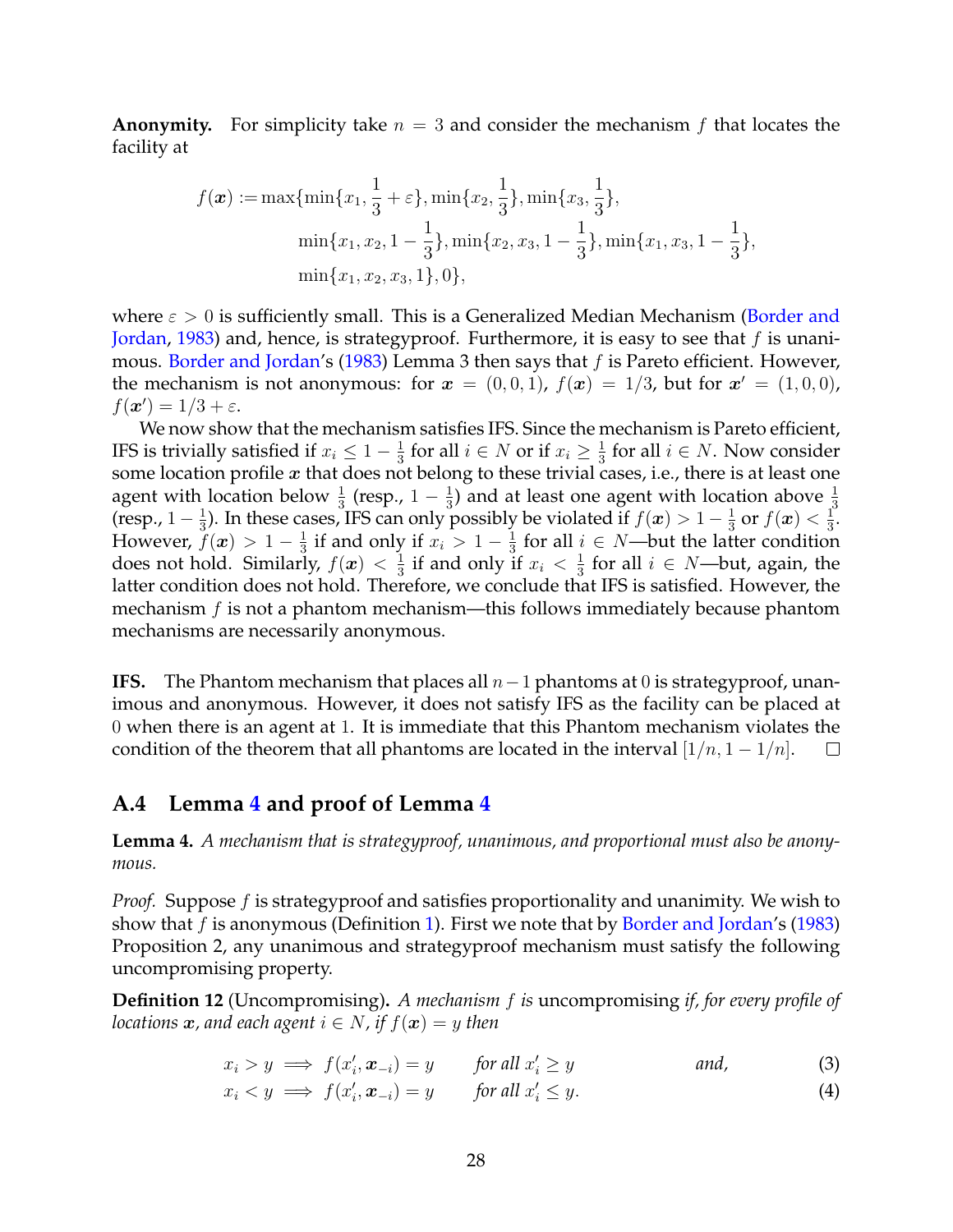Now consider an arbitrary profile of locations  $x$  and an arbitrary permutation of the profile x, which we denote by  $x_{\sigma}$ . We will show that  $f(x) = f(x_{\sigma})$ . First note that if  $x : x_i = c$  for some  $c \in [0,1]$ , then  $f(x) = f(x)$  by unanimity. Therefore, we assume that  $x : x_i \neq x_j$  for some  $i, j \in N$ .

**Case 1.** Suppose that  $f(x) \neq x_i$  for any  $i \in N$ . Recall that [Border and Jordan'](#page-21-0)s [\(1983\)](#page-21-0) Lemma 3 says that any strategyproof and unanimous mechanism is Pareto efficient; therefore,  $\min_{i \in N} x_i \le f(\boldsymbol{x}) \le \max_{i \in N} x_i$ . Now if all agents strictly below (resp., above)  $f(\boldsymbol{x})$ shift their location to 0 (resp., 1), then, by the uncompromising property, the facility location must be unchanged. Let  $x'$  denote this augmented location profile and let  $k'$  denote the number of agents with  $x'_i = 1$ . By proportionality, it must be that  $f(\boldsymbol{x}) = f(\boldsymbol{x}') = \frac{k'}{n}$  $\frac{k'}{n}$  . Now consider the permutation of the profile  $x'$ , i.e.,  $x'_{\sigma}$ . The implication of the proportionality property is independent of agent labels; therefore,  $f(\mathbf{x}'_{\sigma}) = f(\mathbf{x}')$ . Now shift the agent locations in  $x'_\sigma$  so that they replicate the permuted location profile  $x_\sigma$ —note that this process only involves agents strictly above (resp., below)  $f(\mathbf{x}'_{\sigma})$  moving to a location above (resp., below)  $f(\mathbf{x}'_{\sigma})$ . Therefore, by the uncompromising property, it must be that  $f(\mathbf{x}'_{\sigma}) = f(\mathbf{x}_{\sigma})$ . Combining the three sets of equalities gives

$$
f(\boldsymbol{x}) = f(\boldsymbol{x}') = f(\boldsymbol{x}'_{\sigma}) = f(\boldsymbol{x}_{\sigma}).
$$

That is, the facility location is unchanged by permutations, i.e., anonymity is satisfied.

**Case 2.** Suppose that  $f(x) = x_i$  for some  $i \in N$ . Let  $M \subseteq N$  be the subset of agents with  $x_i = f(\boldsymbol{x})$ . Let  $M_0, M_1 \subseteq N$  correspond to the subset of agents with location strictly below and strictly above  $f(x)$ , respectively. Denote  $|M_0| = k_0$  and  $|M_1| = k_1$ . We first show that

<span id="page-28-1"></span><span id="page-28-0"></span>
$$
\frac{k_1}{n} \le f(\boldsymbol{x}).\tag{5}
$$

For sake of contradiction, suppose that [\(5\)](#page-28-0) does not hold (i.e.,  $f(\boldsymbol{x}) < \frac{k_1}{n}$  $\frac{1}{n}$ ), and consider the location profile  $\boldsymbol{x}^\prime$  obtained by modifying  $\boldsymbol{x}$  such that the  $M_0$  (resp.,  $\tilde{M_1}$ ) agents' locations are shifted to 0 (resp., 1) and the other agents' (i.e., those in  $M$ ) have location unchanged. By the uncompromising property,  $f(x') = f(x)$ . Now consider the modified location profile  $\boldsymbol{x}''$  such that  $x''_i = x'_i$  for all  $i \notin M$  and  $x''_i = 0$  for all  $i \in M$ . By proportionality,  $f(\boldsymbol{x}'') = \frac{k_1}{n}$  and, by supposition that  $f(\boldsymbol{x}) < \frac{k_1}{n}$  $\frac{k_1}{n}$ , we have

$$
f(\mathbf{x}') = f(\mathbf{x}) < \frac{k_1}{n} = f(\mathbf{x}''). \tag{6}
$$

Now notice that the profile  $x'$  can be obtained from  $x''$  by shifting the subset of  $M$  agents' locations from 0 to  $f(x)$ , which is to the left of  $f(x'')$ . The uncompromising property then requires that

$$
f(\boldsymbol{x}') = f(\boldsymbol{x}'') = \frac{k_1}{n},
$$

which contradicts  $(6)$ . We conclude that  $(5)$  holds.

With condition [\(5\)](#page-28-0) in hand, we can now proceed by considering two subcases.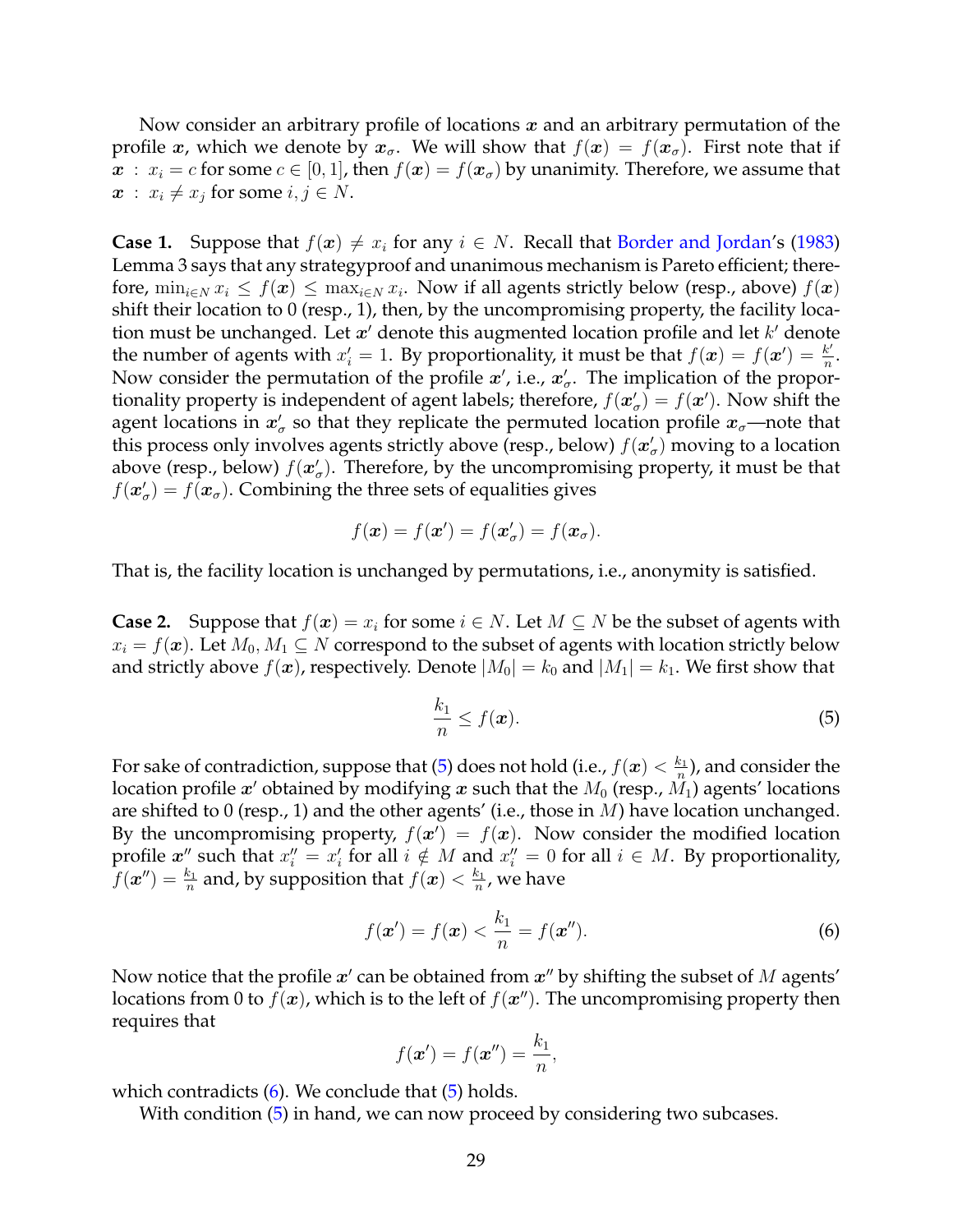**Subcase 2a.** Suppose that  $f(x) = \frac{k}{n}$  for some  $k \in \{0, ..., n\}$ . Consider any profile of locations  $\bm{x}' \in \{0,1\}^n$  with  $k$  agents at location 1. By proportionality,  $f(\bm{x}') = \frac{k}{n} = f(\bm{x})$ . Note that the proportionality axiom is independent of agent labels and, by [\(5\)](#page-28-0),  $f(x) \ge$  $\frac{k_1}{n} \implies k \geq k_1$ . Therefore, the permuted location of profile  $x_{\sigma}$  can be attained by relabeling agents in  $x'$  and then shifting their reports from 1 (resp., 0) to their original location that is weakly above (resp., below)  $f(x') = \frac{k}{n}$  by the uncompromising property, the facility location will not change. Therefore,  $f(\mathbf{x}_{\sigma}) = f(\mathbf{x}') = \frac{k}{n} = f(\mathbf{x})$ , as required.

**Subcase 2b.** Suppose that  $f(x) \neq \frac{k}{n}$ sose that  $f(x) \neq \frac{k}{n}$  for any  $k \in \{0, \ldots, n\}$ . Let  $k^*$  be the smallest integer such that  $f(\boldsymbol{x}) < \frac{k}{n}$  $\frac{k^*}{n}$ ; by [\(5\)](#page-28-0),  $k^* > k_1$ . Now consider any location profile  $\boldsymbol{x}' \in \{0,1\}^n$  with exactly  $k^*$  agents at 1. By proportionality,

$$
f(\boldsymbol{x}') = \frac{k^*}{n} > f(\boldsymbol{x}).\tag{7}
$$

Now consider any subset  $G \subseteq N$  that contains  $|k^* - k_1| > 1$  agents who are located at 1. Let  $x''$  denote the profile obtained from  $x'$  by shifting the  $G$  agents' locations to  $\hat{x}_G = f(\boldsymbol{x})$ . We shall prove that

<span id="page-29-3"></span><span id="page-29-2"></span><span id="page-29-1"></span><span id="page-29-0"></span>
$$
f(\mathbf{x}^{\prime\prime}) = \hat{x}_G \tag{8}
$$

To see this, suppose not. Then either

$$
\hat{x}_G < f(\mathbf{x}^{\prime\prime}) \qquad \text{or} \tag{9}
$$

$$
f(\mathbf{x}'') < \hat{x}_G. \tag{10}
$$

In the former case, all agents in G have location strictly below  $f(\mathbf{x}'')$ —namely,  $\hat{x}_G = f(\mathbf{x})$ . Therefore, by the uncompromising property, if all agents in  $G$  shift their location to 0 in the profile  $x''$ , then the facility location is unchanged and continues to be located at  $f(x'')$ . Proportionality then requires that the facility then be located at  $\frac{k_1}{n}$  and, hence,  $f(\boldsymbol{x}'') = \frac{k_1}{n}$ . But then [\(9\)](#page-29-0) implies that  $\hat{x}_G < \frac{k_1}{n}$  $\frac{k_1}{n}$ , which in turn implies that  $f(\boldsymbol{x}) = \hat{x}_G < \frac{k_1}{n}$  this contradicts [\(5\)](#page-28-0). In the latter case, all agents in G have location strictly above  $\ddot{f}(\boldsymbol{x}^{\prime\prime})$  namely,  $\hat{x}_G = f(x)$ . Therefore, by the uncompromising property, if all agents in G shift their location back to 1 in the profile  $x''$ , then the facility location is unchanged and, by proportionality, is located at  $\frac{k^*}{n}$  $\frac{k^*}{n}$ . Hence,  $f(\boldsymbol{x}'') = \frac{k^*}{n}$  $\frac{k^*}{n}$ . Using [\(10\)](#page-29-1), this implies that  $\frac{k^*}{n} < f(\bm{x})$ , which contradicts [\(7\)](#page-29-2).

Now given  $(8)$ , by the uncompromising property, shifting any agent with location at 0 (resp., 1) to any location weakly below (resp., above)  $\hat{x}_G$  must leave the facility's location unchanged. Therefore, for any profile with exactly  $k_0, k_1$  agents strictly below  $\hat{x}_G$  and strictly above  $\hat{x}_G$  and  $n - k_0 - k_1$  agents located at  $\hat{x}_G$ , the facility must be located at  $\hat{x}_G$ . But—since  $\hat{x}_G = f(x)$ —it is immediate that any permutation of x, say  $x_{\sigma}$ , satisfies these 3 properties; hence,

$$
f(\boldsymbol{x}_{\sigma}) = f(\boldsymbol{x}).
$$

We conclude that any mechanism that satisfies strategyproofness, proportionality, unanimity must also satisfy anonymity.  $\Box$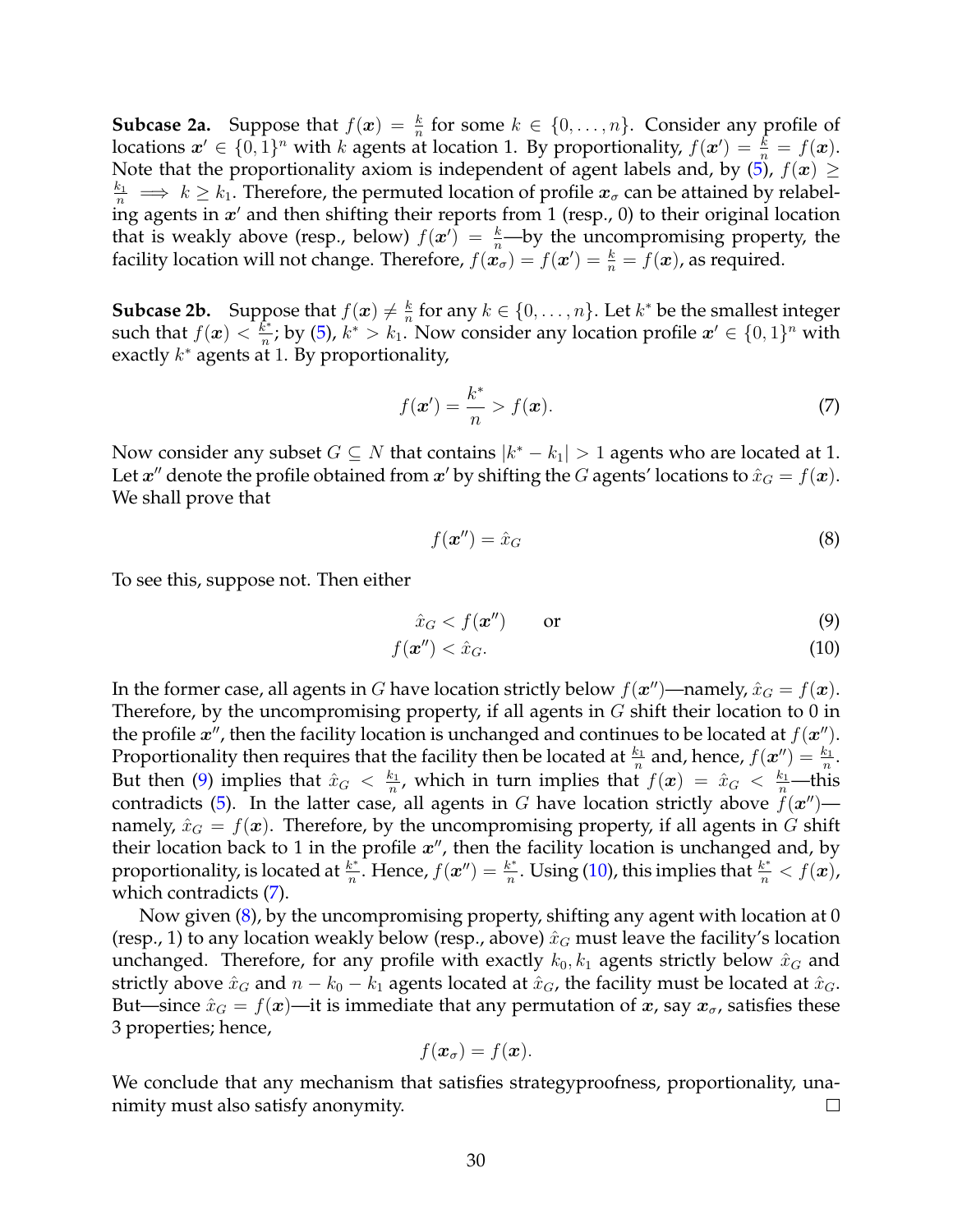### <span id="page-30-0"></span>**A.5 Proof of Proposition [5](#page-13-0)**

*Proof of Proposition [5.](#page-13-0)* We wish to prove that Corollary [3](#page-13-1) does not hold if PF is replaced by proportionality. It suffices to consider the following mechanism for  $n = 2$ 

$$
f(\mathbf{x}) = \begin{cases} 0 & \text{if } x_1, x_2 \le 1/4, \\ 1 & \text{if } x_1, x_2 \ge 3/4, \\ 1/2 & \text{else.} \end{cases}
$$

This mechanism is clearly anonymous, satisfies proportionality and is not the Uniform Phantom mechanism. It remains to show that it is strategyproof. Using a symmetry argument, we focus on deviations by agent 1 without loss of generality. Suppose  $f(x) = 0$ , then it must be that  $x_1 \leq 1/4$ . But then agent 1 obtains the minimum possible distance to facility (given  $x_1$  and given the mechanism's range); hence, no deviation can strictly decrease her distance. Suppose  $f(x) = 1/2$ , then either  $x_1 \in (1/4, 3/4)$  or  $x_2 \in (1/4, 3/4)$ . In the former case, agent 1 obtains the minimum possible distance to the facility (given  $x_1$ and given the mechanism's range); hence, no deviation can strictly decrease her distance. In the latter case, no deviation by agent 1 can change the facility location. Finally, suppose  $f(\mathbf{x}) = 1$ , then it must be that  $x_1 \geq 3/4$ . But then agent 1 obtains the minimum possible distance to facility (given  $x_1$  and given the mechanism's range); hence, no deviation can strictly decrease her distance. Therefore, the mechanism is SP.  $\Box$ 

#### <span id="page-30-1"></span>**A.6 Proof of Lemma [1](#page-17-0)**

*Proof of Lemma [1.](#page-17-0)* We wish to prove that a mechanism f that satisfies IFS has welfare approximation of at least  $1 + \frac{n-2}{n^2 - 2n + 2}$ . To this end, suppose f satisfies IFS and consider the profile of locations  $\bm{x} \in \{0,1\}^n$  that places  $n-1$  agents at 0. IFS requires that  $f(\bm{x}) = \frac{1}{n}$ , which provides welfare

$$
\Phi(f(\boldsymbol{x})) = (n-1)(1-\frac{1}{n}) + \frac{1}{n} = \frac{(n-1)^2 + 1}{n}.
$$

However, for this instance, the welfare-optimal welfare is  $\Phi^*(x) = n - 1$  (obtained by locating the facility at the median location, 0). Therefore, the approximation ratio of  $f$  is at least

$$
\frac{\Phi^*(\boldsymbol{x})}{\Phi(f(\boldsymbol{x}))} = \frac{n(n-1)}{(n-1)^2 + 1} = 1 + \frac{n-2}{(n-1)^2 + 1}.
$$

### <span id="page-30-2"></span>**A.7 Proof of Theorem [5](#page-18-0)**

*Proof of Theorem [5.](#page-18-0)* We wish to prove that among all IFS mechanisms, the Constrained Median mechanism provides the best approximation guarantee i.e., it achieves the ap-proximation ratio in Lemma [1.](#page-17-0) Let  $f_{CM}$  denote the constrained median mechanism. We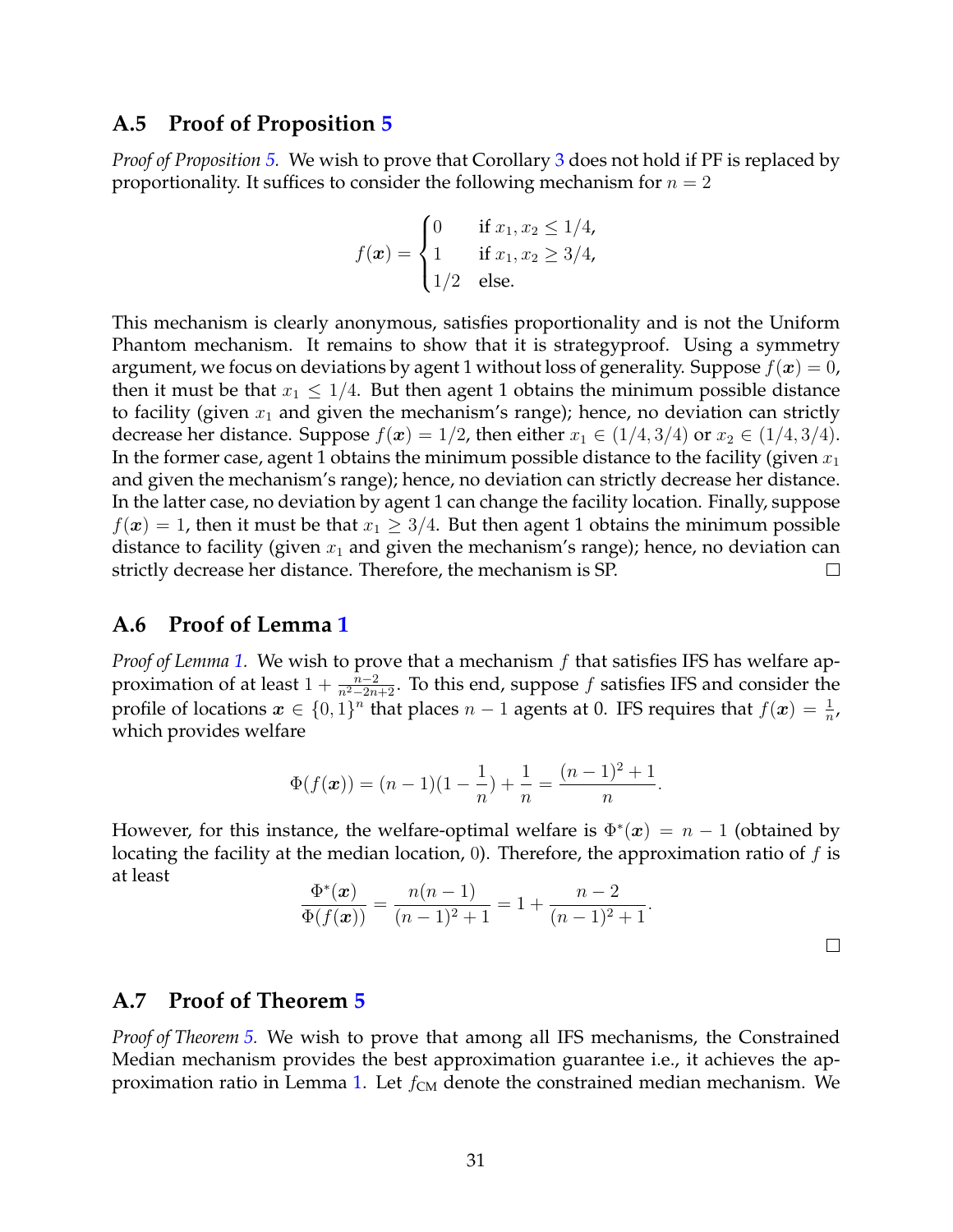shall prove that for any location profile  $\bm{x} \in [0,1]^n$  there exists some profile  $\tilde{\bm{x}} \in \{0,1\}^n$ such that

<span id="page-31-0"></span>
$$
\frac{\Phi^*(\tilde{\boldsymbol{x}})}{\Phi(f_{\text{CM}}(\tilde{\boldsymbol{x}}))} \ge \frac{\Phi^*(\boldsymbol{x})}{\Phi(f_{\text{CM}}(\boldsymbol{x}))},\tag{11}
$$

which implies that

$$
\max_{\boldsymbol{x}\in[0,1]^n}\frac{\Phi^*(\boldsymbol{x})}{\Phi(f_{\mathsf{CM}}(\boldsymbol{x}))}=\max_{\boldsymbol{x}\in\{0,1\}^n}\frac{\Phi^*(\boldsymbol{x})}{\Phi(f_{\mathsf{CM}}(\boldsymbol{x}))}.
$$

We begin by noting that, whenever  $f_{CM}(x) \in (1/n, 1 - 1/n)$ , the facility location coincides with the median location and  $f_{CM}$  obtains the maximum welfare. Thus, we can restrict our attention to profiles such that  $f_{CM}(x) \notin (1/n, 1 - 1/n)$ . We proceed to prove [\(11\)](#page-31-0) by considering a sequence of profiles that modify  $\bm{x}$  into some profile  $\tilde{\bm{x}} \in \{0,1\}^n$  such that each modified profile guarantees a weakly higher approximation ratio.

Let the agent labels be ordered such that  $x_1 \leq \ldots \leq x_n$ ; let  $i = med$  denote the median agent. Without loss of generality, suppose  $f_{CM}(x) \in [0, 1/n]$ . This implies that the median agent is weakly below  $f_{CM}(x)$ , i.e.,  $x_{med} \le f_{CM}(x)$ . To assist with visualizing the proof technique, we provide a running example with  $n = 5$  agents. Figure [4](#page-31-1) illustrates a profile x such that  $x_{med} \le f_{CM}(x)$ ; in particular,  $x_{med} = x_3$  and  $f_{CM}(x) = 1/5$ .

<span id="page-31-1"></span>

Figure 4: Running example. Profile  $x$ 

<span id="page-31-2"></span>First, consider the modified profile  $x'$  such that  $x'_i = 0$  for  $i \in N' := \{i : i < \text{med}\}$ and  $x'_i = x_i$  for all  $i \notin N'$ . Applying this operation to the running example illustrated in Figure [4,](#page-31-1) we obtain the profile illustrated in Figure [5.](#page-31-2)

$$
\begin{array}{ccc}\nx'_2 \\
x'_1 & x'_3 \ x'_4 & x'_5\n\end{array}
$$
\n0\n
$$
\begin{array}{ccc}\nx'_1 & x'_3 & x'_4 & x'_5\n\end{array}
$$
\n4/5\n1

Figure 5: Running example. Profile  $x'$ 

In this modified profile, we have moved all agents strictly left of the median agent to 0, so neither the welfare-optimal (median) location nor the facility location under  $f_{CM}$ changes. Hence, relative to  $\Phi^*(x)$  and  $\Phi(f_{CM}(x))$ , the optimal welfare,  $\Phi^*(x')$ , and the welfare provided by  $f_{CM}$ ,  $\Phi(f_{CM}(\mathbf{x}'))$ , decrease by the same amount—namely,  $\sum_{i\in N'} x_i \geq 0$ 0. We conclude that

$$
\frac{\Phi^*(\mathbf{x}')}{\Phi(f_\mathrm{CM}(\mathbf{x}'))} = \frac{\Phi^*(\mathbf{x}) - \sum_{i \in N'} x_i}{\Phi(f_\mathrm{CM}(\mathbf{x})) - \sum_{i \in N'} x_i} \geq \frac{\Phi^*(\mathbf{x})}{\Phi(f_\mathrm{CM}(\mathbf{x}))},
$$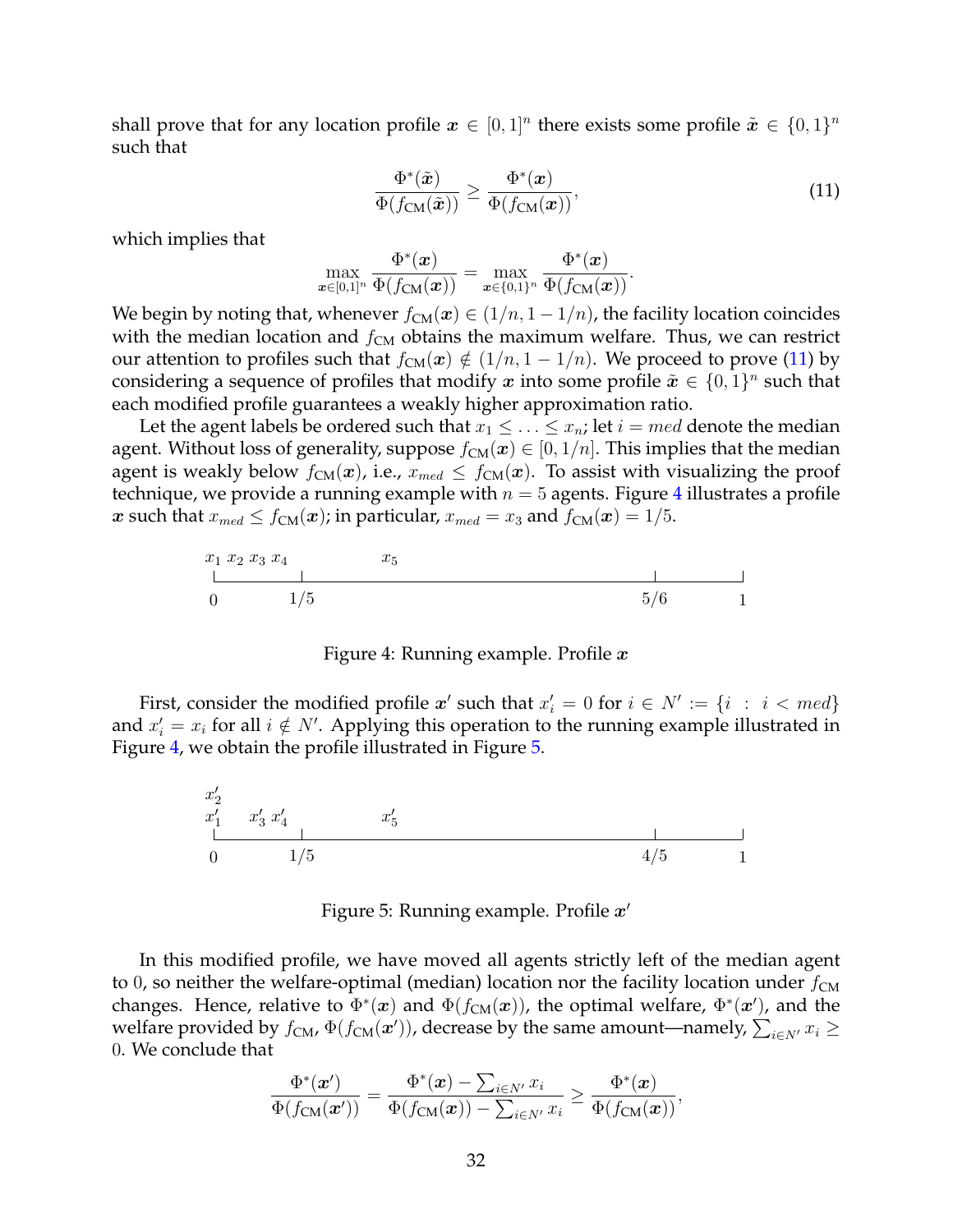where the final inequality follows because  $(x - a)/(y - a) \ge x/y$  for any  $a \ge 0$  and  $0 < y \leq x$ .

Next we consider the modified profile  $x''$  such that  $x''_{med} = 0$  and  $x''_i = x'_i$  for all  $i \neq j$ med. Applying this operation to the running example illustrated in Figure [5,](#page-31-2) we obtain the profile illustrated in Figure [6.](#page-32-0)

<span id="page-32-0"></span>

Figure 6: Running example. Profile  $x''$ 

In this modified profile, the welfare-optimal (median) location moves from  $x_{med}$  to 0, so the facility location under  $f_{\text{CM}}$  remains unchanged, i.e.,  $f_{\text{CM}}(\boldsymbol{x}'') = f(\boldsymbol{x}')$ . Hence, relative to  $\Phi^*(\bm{x}')$ , the optimal welfare,  $\Phi^*(\bm{x}'')$ , decreases by  $x_{med}$  if  $n$  is even and decreases by 0 otherwise; relative to  $\Phi(f_{\text{CM}}({\bm{x}}'))$ , the welfare under  $f_{\text{CM}}$ ,  $\Phi(f_{\text{CM}}({\bm{x}}''))$ , decreases by  $x_{med}$ . Defining the indicator function  $\mathbb{I}_{n \text{ even}}$  as 1 if n is even and 0 otherwise, we conclude that

$$
\frac{\Phi^*(\bm{x}'')}{\Phi(f_\mathsf{CM}(\bm{x}''))} = \frac{\Phi^*(\bm{x}') - x_\mathsf{med} \mathbb{I}_n\, \mathrm{even.}}{\Phi(f_\mathsf{CM}(\bm{x}')) - x_\mathsf{med}} \geq \frac{\Phi^*(\bm{x}')}{\Phi(f_\mathsf{CM}(\bm{x}'))} \geq \frac{\Phi^*(\bm{x})}{\Phi(f_\mathsf{CM}(\bm{x}))}.
$$

Now either  $x_n \geq 1/n$  or  $x_n < 1/n$ . Suppose the former case holds, then

$$
f_{CM}(\boldsymbol{x}) = 1/n = f_{CM}(\boldsymbol{x}') = f_{CM}(\boldsymbol{x}'').
$$

Consider the modified profile  $x^{\prime\prime\prime} \in \{0,1\}^n$  such that  $x^{\prime\prime\prime} = 1$  for all  $i \in N^{\prime\prime\prime} := \{i :$  $x_i'' \geq 1/n$ } and  $x_i''' = 0$  for all  $i \notin N'''$ . Applying this operation to the running example illustrated in Figure [6,](#page-32-0) we obtain the profile illustrated in Figure [7.](#page-32-1)

<span id="page-32-1"></span>

Figure 7: Running example. Profile  $x'''$ 

In this modified profile, we have moved all agent locations that were weakly right of  $1/n$  in  $x''$  to 1 and all other agents' locations are shifted to 0. Under  $x'''$ , the welfareoptimal (median) location remains unchanged (at  $x''_{med} = 0$ ) and the facility location under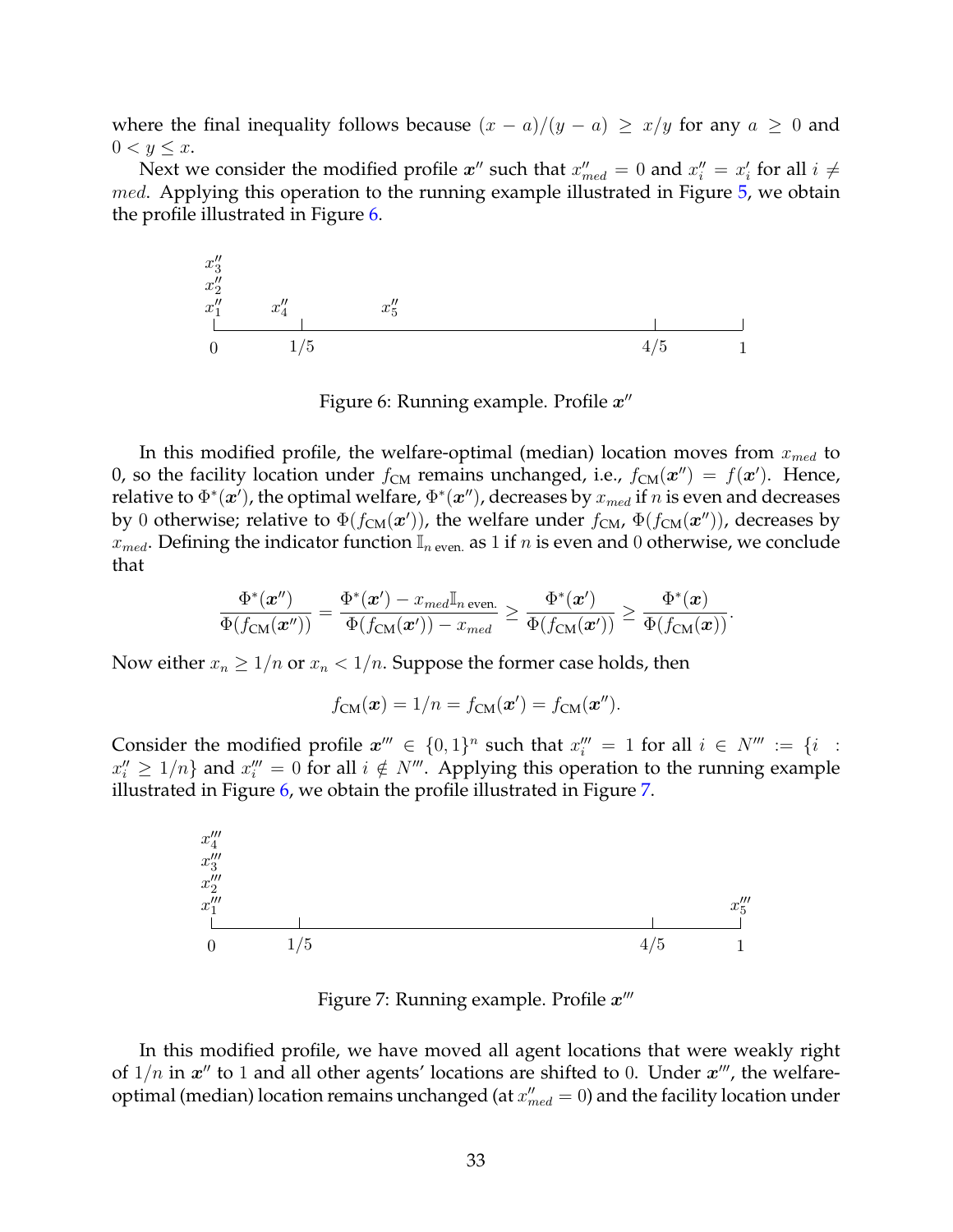$f_{CM}$  remains at  $1/n$ . We conclude that

$$
\frac{\Phi^*(\mathbf{x}''')}{\Phi(f_{\text{CM}}(\mathbf{x}'''))} = \frac{\Phi^*(\mathbf{x}'') - \sum_{i \in N'''} (1 - x''_i) + \sum_{i \notin N'''} x''_i}{\Phi(f_{\text{CM}}(\mathbf{x}'')) - \sum_{i \in N'''} (1 - x''_i) - \sum_{i \notin N'''} x''_i} \ge \frac{\Phi^*(\mathbf{x}'')}{\Phi(f_{\text{CM}}(\mathbf{x}''))} \ge \frac{\Phi^*(\mathbf{x})}{\Phi(f_{\text{CM}}(\mathbf{x}))}.
$$

Therefore, there exists  $\tilde{x} \in \{0,1\}^n$ —namely,  $x'''$ —with weakly higher approximation ratio than x. Finally, suppose the latter case,  $x_n < 1/n$ , holds. In this case,

$$
f_{\text{CM}}(\boldsymbol{x}) = x_n = f_{\text{CM}}(\boldsymbol{x}') = f_{\text{CM}}(\boldsymbol{x}'') < 1/n.
$$

Consider the modified profile  $x^{\prime\prime\prime\prime}$  such that  $x^{\prime\prime\prime\prime}_n = 1/n$  and  $x^{\prime\prime\prime\prime}_i = x^{\prime\prime}_i$  otherwise. In this modified profile, we have moved the last agent  $x_n'''$  to  $1/n$ , so the welfare-optimal (median) location remains unchanged (at  $x''_{med} = 0$ ) and the facility location under  $f_\mathsf{CM}$  shifts to  $1/n$ , i.e.,  $f_{\text{CM}}(\boldsymbol{x}^{\prime\prime\prime\prime})=1/n$ . We conclude that

$$
\frac{\Phi^*(\mathbf{x}'''')}{\Phi(f_{\text{CM}}(\mathbf{x}''''))} = \frac{\Phi^*(\mathbf{x}'') - (1/n - x_n)}{\Phi(f_{\text{CM}}(\mathbf{x}'')) - (n-1)(1/n - x_n)} \ge \frac{\Phi^*(\mathbf{x}'')}{\Phi(f_{\text{CM}}(\mathbf{x}''))}.
$$

Now the same steps from the former case can be used to show that there exists  $\tilde{\bm{x}} \in \{0,1\}^n$ with weakly higher approximation ratio than x. Therefore,  $(11)$  holds.

It is straightforward to calculate the maximum approximation ratio among profiles  $\tilde{x} \in \{0,1\}^n$ . The maximum is attained when  $\tilde{x}$  has  $(n-1)$  agents at 0 and 1 agent at 1, which provides the required approximation ratio (see Proof of Lemma [1\)](#page-17-0)  $\Box$ 

#### <span id="page-33-0"></span>**A.8 Proof of Lemma [2](#page-18-1)**

*Proof of Lemma [2.](#page-18-1)* We wish to prove that any mechanism satisfying UFS (or proportionality or PF) has a welfare approximation of at least  $(2)$ . To this end, suppose f satisfies UFS. Consider the agent location profile  $x \in \{0,1\}^n$  that has  $k \leq n/2$  agents at 1. The optimal welfare  $\Phi^*(x) = n - k$  is obtained by placing the facility at the median location 0. UFS requires that  $f(x) = \frac{k}{n}$ , which provides welfare  $\Phi(f(x)) = \frac{k^2 + (n-k)^2}{n}$  $\frac{n-\kappa}{n}$ . Therefore, the approximation ratio is

$$
\frac{\Phi^*(\boldsymbol{x})}{\Phi(f(\boldsymbol{x}))} = \frac{n(n-k)}{k^2 + (n-k)^2}.
$$

Maximizing the above expression with respect to  $k \in \mathbb{N} : 0 \leq k \leq n/2$  provides the approximation bound in the lemma statement. Defining  $r := \frac{k}{n}$ , this ratio is equal to

$$
\frac{\Phi^*(x)}{\Phi(f(x))} = \frac{1-r}{2r^2 - 2r + 1}.
$$

The derivative of this expression with respect to r is  $\frac{2r^2-4r+1}{2r^2-2r+1}$  $\frac{2r^2-4r+1}{2r^2-2r+1}$ , which is equal to 0 when  $r = \frac{2-\sqrt{2}}{2}$  $\frac{\sqrt{2}}{2}$  or  $r = \frac{2+\sqrt{2}}{2}$  $\frac{-\sqrt{2}}{2}$  or  $r = \frac{2+\sqrt{2}}{2}$ . We ignore the latter as k cannot exceed n, and we note that  $r = \frac{2-\sqrt{2}}{2}$  $\frac{\sqrt{2}}{2}$  is a maximum point as the derivative is positive for  $r \in [0, \frac{2-\sqrt{2}}{2}]$ s a maximum point as the derivative is positive for  $r \in [0, \frac{2-\sqrt{2}}{2})$  and negative  $\frac{1}{2}$  $\frac{\sqrt{2}}{2}$ , 1]. We therefore deduce that  $\frac{\Phi^*(x)}{\Phi(f(x))}$  is maximized when  $\frac{k}{n} = \frac{2-\sqrt{2}}{2}$ for  $r \in (\frac{2-\sqrt{2}}{2})$ herefore deduce that  $\frac{\Psi^{\square}(x)}{\Phi(f(x))}$  is maximized when  $\frac{k}{n} = \frac{2-\sqrt{2}}{2}$ , providing approximation ratio  $\frac{\sqrt{2}+1}{2}$  $\frac{2+1}{2}$ . This approximation ratio can be achieved asymptotically as  $n \to \infty$ .  $\Box$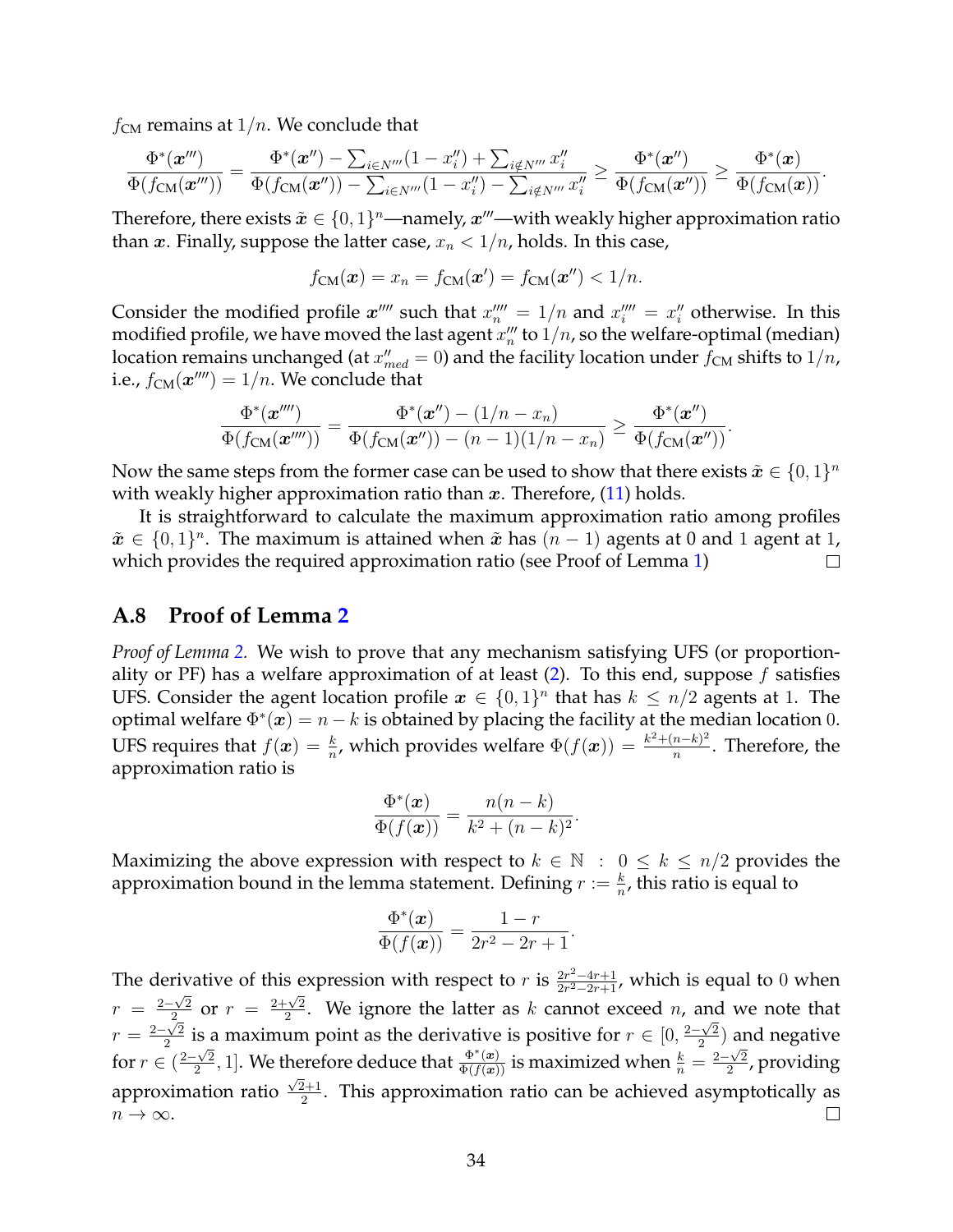#### <span id="page-34-0"></span>**A.9 Proof of Theorem [6](#page-18-3)**

*Proof of Theorem [6.](#page-18-3)* We wish to prove that among all UFS (or proportional or PF) mechanisms, the Uniform Phantom mechanism provides the best approximation guarantee, i.e., it achieves the approximation ratio in Lemma [2.](#page-18-1) To this end, let  $f_{\text{Unit}}$  denote the Uniform Phantom mechanism. We prove that for any location profile  $\boldsymbol{x} \in [0,1]^n$  there exists some profile  $\tilde{\boldsymbol{x}} \in \{0,1\}^n$  such that

<span id="page-34-1"></span>
$$
\frac{\Phi^*(\tilde{\boldsymbol{x}})}{\Phi(f_{\text{Unif}}(\tilde{\boldsymbol{x}}))} \ge \frac{\Phi^*(\boldsymbol{x})}{\Phi(f_{\text{Unif}}(\boldsymbol{x}))}.\tag{12}
$$

This implies that

$$
\max_{\boldsymbol{x}\in[0,1]^n} \frac{\Phi^*(\boldsymbol{x})}{\Phi(f_{\mathsf{Unif}}(\boldsymbol{x}))} = \max_{\boldsymbol{x}\in\{0,1\}^n} \frac{\Phi^*(\boldsymbol{x})}{\Phi(f_{\mathsf{Unif}}(\boldsymbol{x}))}.
$$

Let the agent labels be ordered such that  $x_1 \leq \ldots \leq x_n$ ; let  $i = med$  denote the median agent. Suppose without loss of generality that  $x : x_{med} < f_{Unit}(x)$ ; if  $x_{med} = f_{Unit}(x)$ , then [\(12\)](#page-34-1) is trivially satisfied. To assist with visualizing the proof technique, we provide a running example with  $n = 6$  agents. Figure [8](#page-34-2) illustrates a profile x such that  $x_{med} <$  $f_{\text{Unif}}({\bm{x}})$ ; in particular,  $x_{med} = x_3$  and  $f_{\text{Unif}}({\bm{x}}) = x_5$ .

<span id="page-34-2"></span>

Figure 8: Running example. Profile  $x$ 

First, consider the modified profile  $\bm{x}'$  such that  $x'_i = 1$  for all  $i \in N' := \{i \; : \; f_{\text{Unif}}(\bm{x}) < \bar{f}_{\text{Unif}}(\bm{x})\}$  $\{x_i\}$ ,  $x'_i = 0$  for all  $i \in N'' := \{i : i < med\}$ , and  $x'_i = x_i$  for all  $i \notin N' \cup N''$ —note that  $N' \cap N'' = \emptyset$ . Applying this operation to the running example illustrated in Figure [8,](#page-34-2) we obtain the profile illustrated in Figure [9.](#page-34-3)

<span id="page-34-3"></span>

Figure 9: Running example. Profile  $x'$ 

In this modified profile, we have moved all agents with location strictly to the right of the uniform phantom location to 1, and all agents strictly left of the median to 0. Under  $x'$ , neither the welfare-optimal (median) location nor the facility location under  $f_{\text{Unif}}$  changes. Therefore, relative to  $\Phi^*(x)$  and  $\Phi(f_{\text{Unif}}(x))$ , the optimal welfare,  $\Phi^*(x')$ , and the welfare under  $f$ ,  $\Phi(f_{\text{Unif}}({\bm{x}}'))$ , decrease by the same amount—namely,  $\sum_{i\in N'}(1-x_i)+\sum_{i\in N''}x_i\geq 0.$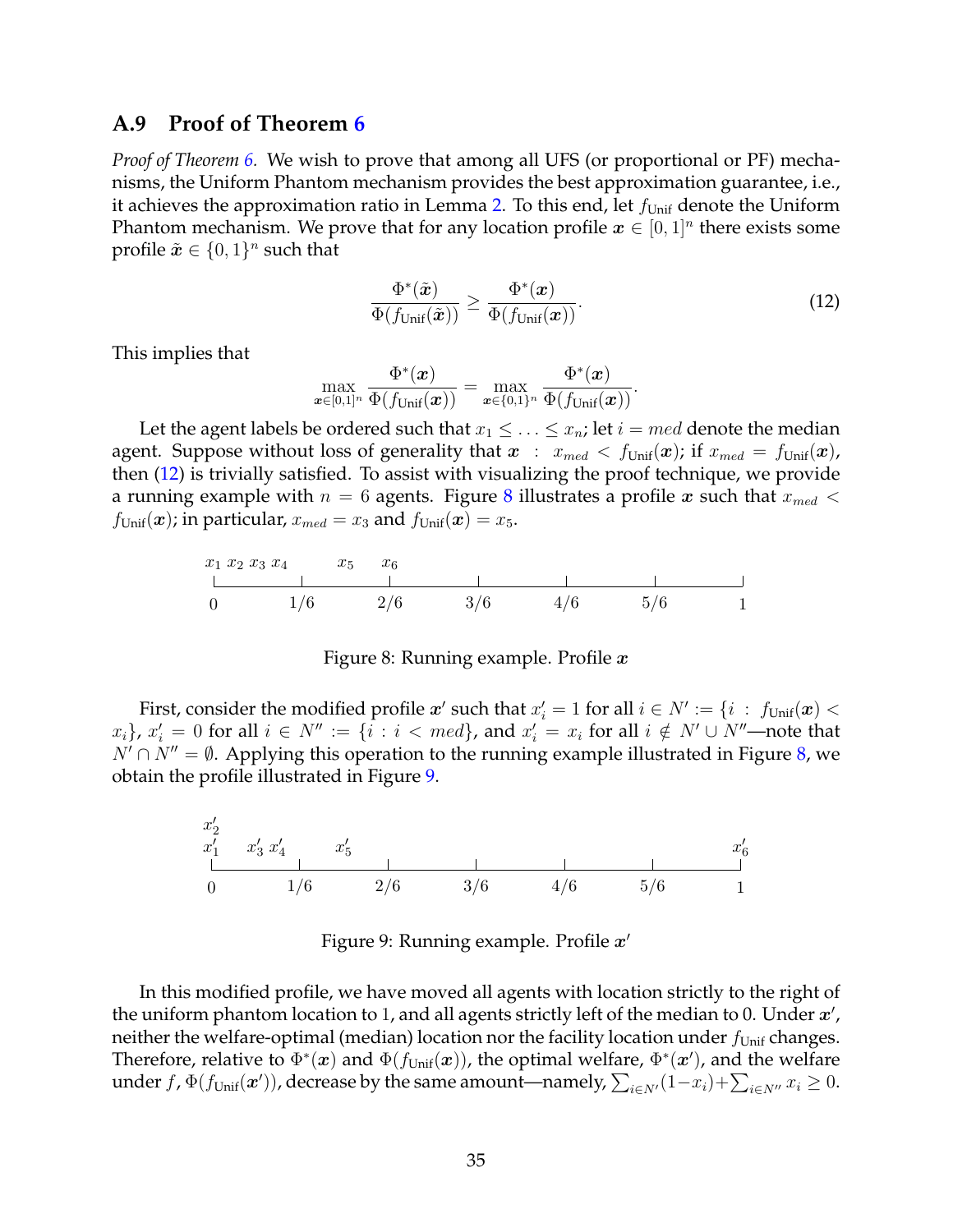We conclude that

$$
\frac{\Phi^*(\boldsymbol{x}')}{\Phi(f_{\text{Unif}}(\boldsymbol{x}'))} = \frac{\Phi^*(\boldsymbol{x}) - \sum_{i \in N'} (1 - x_i) - \sum_{i \in N''} x_i}{\Phi(f_{\text{Unif}}(\boldsymbol{x})) - \sum_{i \in N'} (1 - x_i) - \sum_{i \in N''} x_i} \ge \frac{\Phi^*(\boldsymbol{x})}{\Phi(f_{\text{Unif}}(\boldsymbol{x}))}.
$$

Next we consider the modified profile  $x''$  such that  $x''_{med} = 0$  and  $x''_i = x'_i$  for all  $i \neq j$ med. Applying this operation to the running example illustrated in Figure [9,](#page-34-3) we obtain the profile illustrated in Figure [10.](#page-35-0)

<span id="page-35-0"></span>

Figure 10: Running example. Profile  $x''$ 

In this modified profile, the welfare-optimal (median) location moves from  $x_{med}$  to 0 and the facility location under  $f_{\text{Unif}}$  remains unchanged, i.e.,  $f_{\text{Unif}}(\bm{x}'') = f_{\text{Unif}}(\bm{x}')$ . Hence, relative to relative to  $\Phi^*(x')$ , the optimal welfare,  $\Phi^*(x'')$ , decreases by  $x_{med}$  if  $n$  is even and decreases by 0 otherwise; relative to  $\Phi(f_{\sf Unif}({\bm x}'))$ , the welfare under  $f_{\sf Unif}$ ,  $\Phi(f_{\sf Unif}({\bm x}''))$ , decreases by  $\boldsymbol{x_{med}}.$  We conclude that

$$
\frac{\Phi^*(\bm x'')}{\Phi(f_{\mathsf{Unif}}(\bm x''))}=\frac{\Phi^*(\bm x')-x_{med}\mathbb{I}_{n \text{ even.}}}{\Phi(f_{\mathsf{Unif}}(\bm x'))-x_{med}}\geq \frac{\Phi^*(\bm x')}{\Phi(f_{\mathsf{Unif}}(\bm x'))}\geq \frac{\Phi^*(\bm x)}{\Phi(f_{\mathsf{Unif}}(\bm x))}.
$$

Now consider the modified profile  $x^{\prime\prime\prime}$  such that  $x^{\prime\prime\prime}_i = 0$  for all  $i \in N^{\prime\prime\prime} := \{i : x^{\prime\prime}_i < j \}$  $f_{\text{Unif}}({\bm{x}})$  and  $x_i''' = x_i''$  for all  $i \notin N'''$ . Applying this operation to the running example illustrated in Figure [10,](#page-35-0) we obtain the profile illustrated in Figure [11.](#page-35-1)

<span id="page-35-1"></span>

Figure 11: Running example. Profile  $x^{\prime\prime\prime}$ 

In this modified profile, we move all agents strictly left of the uniform phantom facility location to 0, so neither the welfare-optimal (median) location of 0, nor the facility location under  $f_{\text{Unif}}$  changes. Hence, relative to  $\Phi^*(x'')$ , the optimal welfare,  $\Phi^*(x'')$ , increases by  $\sum_{i\in N'''}x''_i$ ; relative to  $\Phi(f_{\text{Unif}}({\bm{x}}''))$ , the welfare under  $f_{\text{Unif}}$ ,  $\Phi(f_{\text{Unif}}({\bm{x}}''))$ , decreases by  $\sum_{i \in N'''} x''_i$ . We conclude that

$$
\frac{\Phi^*(\boldsymbol{x}''')}{\Phi(f_{\text{Unif}}(\boldsymbol{x}'''))} = \frac{\Phi^*(\boldsymbol{x}'') + \sum_{i \in N'''} x_i''}{\Phi(f_{\text{Unif}}(\boldsymbol{x}'')) - \sum_{i \in N'''} x_i''} \geq \frac{\Phi^*(\boldsymbol{x}'')}{\Phi(f_{\text{Unif}}(\boldsymbol{x}''))} \geq \frac{\Phi^*(\boldsymbol{x})}{\Phi(f_{\text{Unif}}(\boldsymbol{x}))}.
$$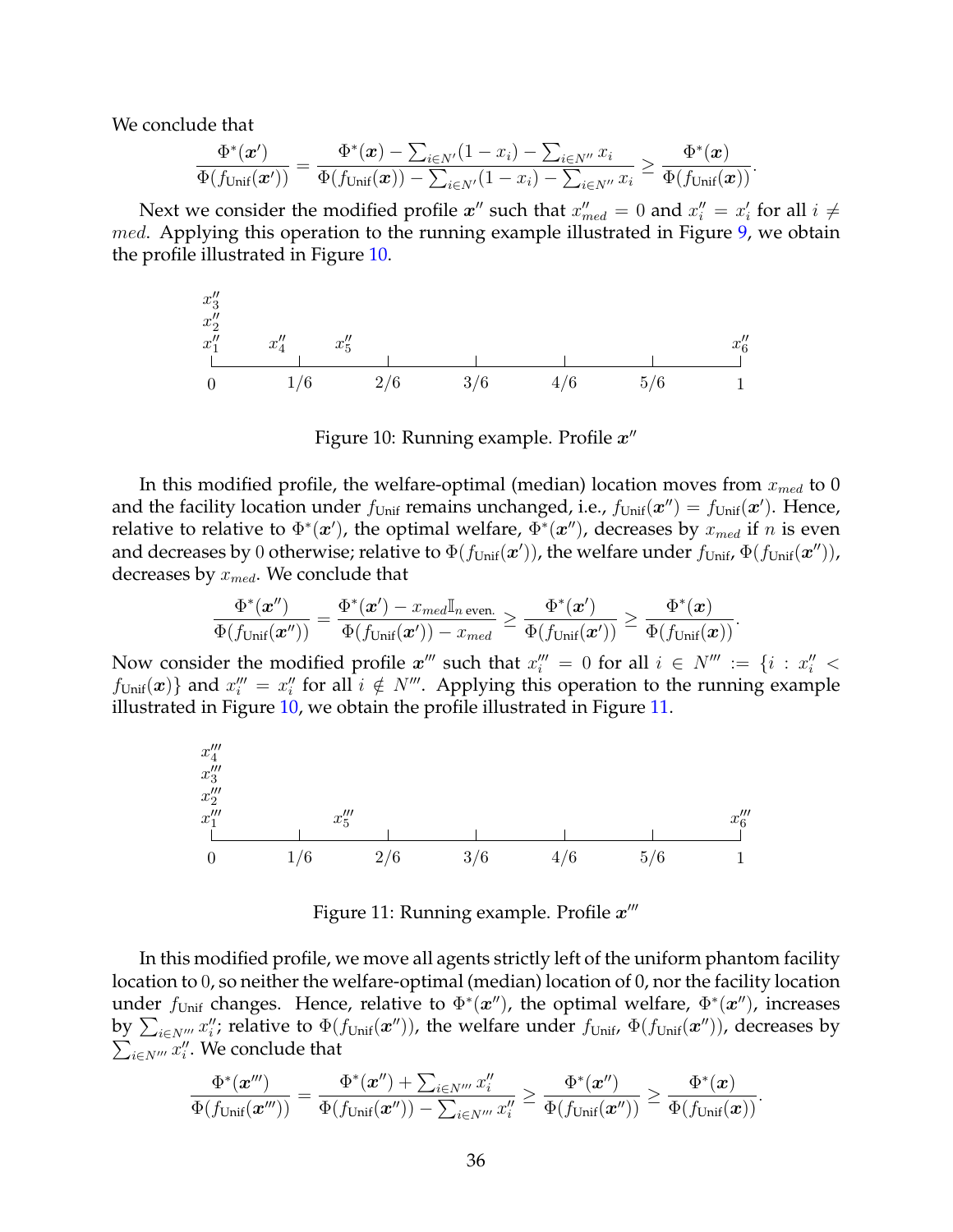Lastly, consider the modified profile  $x''''$  such that  $x'''_i = 1$  for all  $i \in N'''' = \{i :$  $f_{\text{Unif}}(\mathbf{x''}) \leq x_i$ } and  $x'''_i = 0$  for all  $i \notin N''''$ . Applying this operation to the running example illustrated in Figure [11,](#page-35-1) we obtain the profile illustrated in Figure [12.](#page-36-2) In Figure [12,](#page-36-2) the uniform phantom location increases to 2/6.

<span id="page-36-2"></span>

Figure 12: Running example. Profile  $x^{\prime\prime\prime\prime}$ 

Under this modified profile, we have moved all agents weakly right of the uniform phantom location to 1, so the welfare-optimal (median) location does not change; the facility location under  $f_{\text{Unif}}$  moves to a (weakly) higher location, i.e.,  $f_{\text{Unif}}(\bm{x}''')$  :  $f_{\text{Unif}}(\bm{x}^{\prime\prime\prime}) \leq f_{\text{Unif}}(\bm{x}^{\prime\prime\prime\prime})$ . Relative to  $\Phi^*(\bm{x}^{\prime\prime\prime})$ , the optimal welfare,  $\Phi^*(\bm{x}^{\prime\prime\prime\prime})$ , decreases by  $\sum_{i\in N''''}(1-x''_i)$ . Relative to  $\Phi(f_{\text{Unif}}(\mathbf{x}'''))$ , the welfare under  $f_{\text{Unif}}$ ,  $\Phi(f_{\text{Unif}}(\mathbf{x}''''))$  also decreases by  $\sum_{i\in N''''}(1-x''_i)$  due to the movement in agents in  $N''''$ . In addition,  $\Phi(f_{\text{Unif}}({\bm{x}}''''))$ decreases due to the movement in the facility location: this follows because the number of agents at location 0 is weakly higher than the number of agents at location 1. Let this additional decrease in  $\Phi(f_\mathsf{Unif}(\bm{x}'''))$  be denoted by  $\Delta>0.$  We conclude that

$$
\frac{\Phi^*(\boldsymbol{x}''')}{\Phi(f_{\text{Unif}}(\boldsymbol{x}''''))} = \frac{\Phi^*(\boldsymbol{x}''') - \sum_{i \in N''''} (1-x''_i)}{\Phi(f_{\text{Unif}}(\boldsymbol{x}''')) - \sum_{i \in N''''} (1-x''_i) - \Delta} \ge \frac{\Phi^*(\boldsymbol{x}''')}{\Phi(f_{\text{Unif}}(\boldsymbol{x}'''))} \ge \frac{\Phi^*(\boldsymbol{x})}{\Phi(f_{\text{Unif}}(\boldsymbol{x}))}.
$$

Therefore, there exists  $\tilde{x} \in \{0,1\}^n$ —namely,  $x''''$ —with weakly higher approximation ratio than x. Therefore,  $(12)$  holds. The theorem statement follows from the fact that the ap-proximation ratio in Lemma [2](#page-18-1) is constructed by restricting agents to locations  $\{0, 1\}$ .  $\Box$ 

### <span id="page-36-1"></span>**B Average Mechanism Results**

<span id="page-36-0"></span>**Proposition 6.** *The average mechanism satisfies PF.*

*Proof.* The average mechanism satisfies UFS and monotonicity. By Lemma [3,](#page-25-2) it also satisfies PF.  $\Box$ 

**Proposition 7.** *The average mechanism achieves the approximation ratio in Lemma [2.](#page-18-1)*

*Proof.* Let  $f_{\text{avg}}$  denote the average mechanism. We prove that for any location profile  $\boldsymbol{x} \in [0,1]^n$  there exists some profile  $\tilde{\boldsymbol{x}} \in \{0,1\}^n$  such that

<span id="page-36-3"></span>
$$
\frac{\Phi^*(\tilde{\boldsymbol{x}})}{\Phi(f_{\text{avg}}(\tilde{\boldsymbol{x}}))} \ge \frac{\Phi^*(\boldsymbol{x})}{\Phi(f_{\text{avg}}(\boldsymbol{x}))}.\tag{13}
$$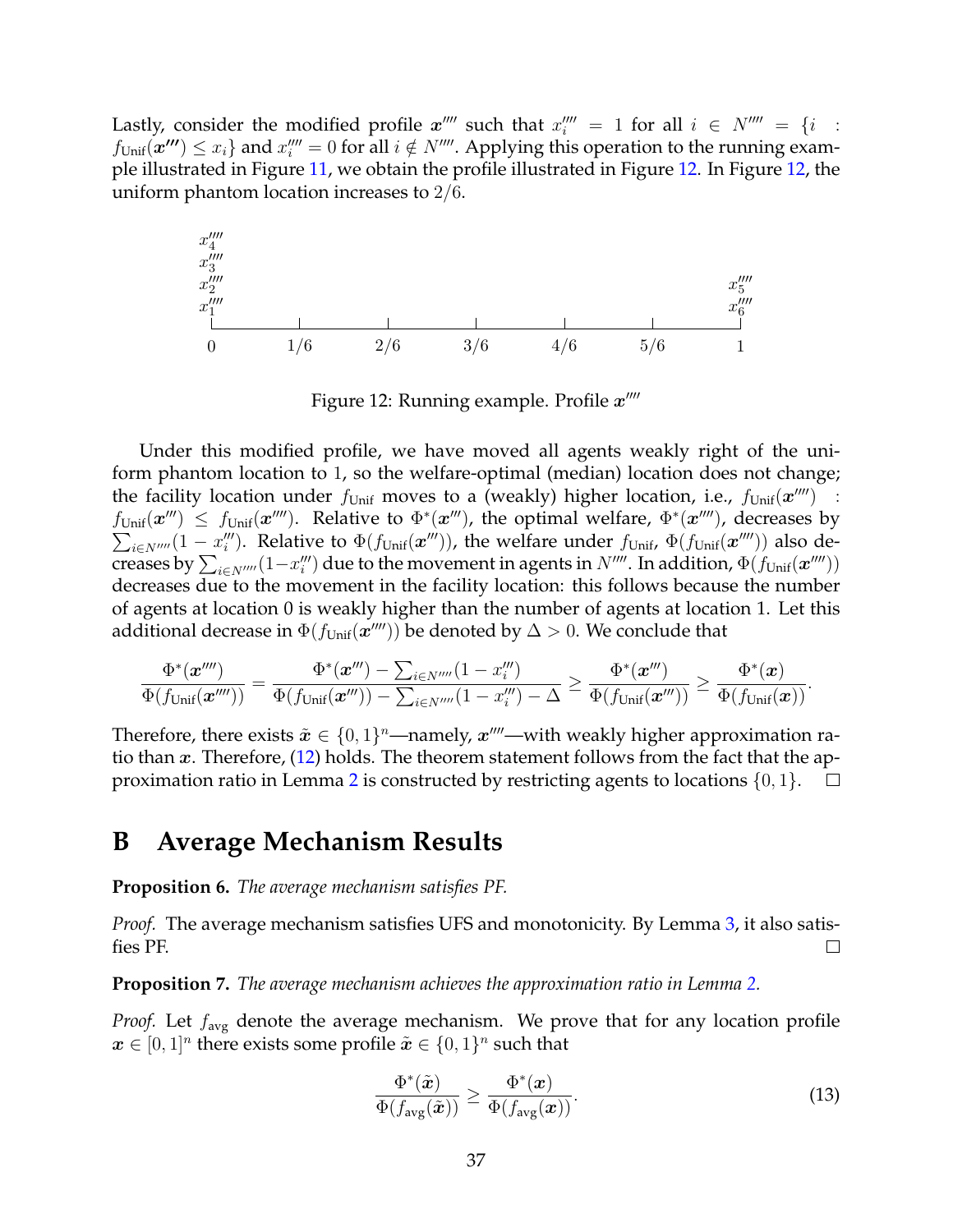This implies that

$$
\max_{\boldsymbol{x}\in[0,1]^n} \frac{\Phi^*(\boldsymbol{x})}{\Phi(f_{\text{avg}}(\boldsymbol{x}))} = \max_{\boldsymbol{x}\in\{0,1\}^n} \frac{\Phi^*(\boldsymbol{x})}{\Phi(f_{\text{avg}}(\boldsymbol{x}))}.
$$

Let the agent labels be ordered such that  $x_1 \leq \ldots \leq x_n$ ; let  $i = med$  denote the median agent. Suppose without loss of generality that for odd *n*, we have  $x : x_{med} < f_{avg}(x)$  and for even *n*, we have  $x$  :  $x_{\frac{n}{2}+1} < f_{\text{avg}}(x)$ . This is because [\(13\)](#page-36-3) is trivially satisfied for odd  $n$  if  $x_{med} = f_{\mathrm{avg}}(\bm{x})$ , and it is satisfied for even  $n$  if  $x_{med} \leq f_{\mathrm{avg}}(\bm{x}) \leq x_{\frac{n}{2}+1}.$ 

First, consider the modified profile  $x'$  such that  $x'_i = 1$  for all  $i \in S := \{i : x_i \geq 1\}$  $f_{\text{avg}}(x)$  and  $x_i' = x_i$  for all  $i \in S$ . In this modified profile, the welfare-optimal (median) location does not change, and the facility location under  $f_{\text{avg}}$  moves towards the agents in S. Denoting this change in facility location as  $\Delta > 0$  and noting that  $|S| < n - |S|$  due to the facility being located right of the welfare-optimal interval/median, the welfare under  $f_{\text{avg}}$  decreases by  $((n - |S|) - |S|)\Delta > 0$  from the facility moving towards the |S| agents at 1 and away from the remaining  $n - |S|$  agents. Due to the agent movements, the optimal welfare  $\Phi^*(x')$  and the welfare under f,  $\Phi(f_{\text{avg}}(x'))$  both decrease by the same amount —namely,  $\sum_{i\in S}(1-x_i)$ — relative to  $\Phi^*(\bm{x})$  and  $\Phi(f_{\rm avg}(\bm{x}))$ . We conclude that

$$
\frac{\Phi^*(\boldsymbol{x}')}{\Phi(f_{\text{avg}}(\boldsymbol{x}'))} = \frac{\Phi^*(\boldsymbol{x}) - \sum_{i \in S} (1 - x_i)}{\Phi(f_{\text{avg}}(\boldsymbol{x})) - \sum_{i \in S} (1 - x_i) - (n - 2|S|)\Delta} \ge \frac{\Phi^*(\boldsymbol{x})}{\Phi(f_{\text{avg}}(\boldsymbol{x}))}.
$$

Now consider the modified profile  $x''$  such that  $x''_i = 0$  for all  $i \in S' := \{i : x'_i < x_{med}\}$ , for all  $i \in S'' := \{i : x_{med} < x_i < f_{avg}(\boldsymbol{x}')\}$  and for  $i = med$ , and  $x''_i = x'_i$  otherwise. The change in optimal welfare, which we will denote as  $\Delta'_{opt}$ , can be quantified by observing the agents' movements sequentially. The optimal welfare decreases by  $\sum_{i \in S'} x_i$  from the agents of  $S'$  moving to 0. Next, the median agent (and welfare-optimal facility location) moving towards the S' agents at 0 causes the optimal welfare to decrease by  $x_{med}\mathbb{I}_{n \text{ even}}$ . Lastly, the remaining agents of  $S''$  move towards the median at  $0$ , increasing the optimal welfare by  $\sum_{i \in S''} x_i.$  We therefore have

<span id="page-37-1"></span><span id="page-37-0"></span>
$$
\Delta'_{opt} = -\sum_{i \in S'} x_i - x_{med} \mathbb{I}_{n \text{ even}} + \sum_{i \in S''} x_i.
$$
\n(14)

We next quantify the change in welfare corresponding to  $f_{\text{avg}}$ , which we denote as  $\Delta'_{\text{avg}}$ . The welfare decreases by  $\sum_{i \in S'} x_i + x_{med} + \sum_{i \in S''} x_i$  from the agent movements, and increases by  $(n-2|S|)\frac{1}{n}$  $\frac{1}{n}\sum_{i\in S'\cup\{med\}\cup S''}x_i$  from the facility moving towards the  $n-|S|$  agents at 0 and away from the  $|S|$  agents at 1. We therefore have

$$
\Delta'_{\text{avg}} = -\sum_{i \in S'} x_i - x_{\text{med}} - \sum_{i \in S''} x_i + (n - 2|S|) \frac{1}{n} \sum_{i \in S' \cup \{\text{med}\} \cup S''} x_i.
$$
 (15)

We now show that  $\Delta'_{opt} > \Delta'_{avg}$  by subtracting Equations [\(14\)](#page-37-0) and [\(15\)](#page-37-1). We first note that